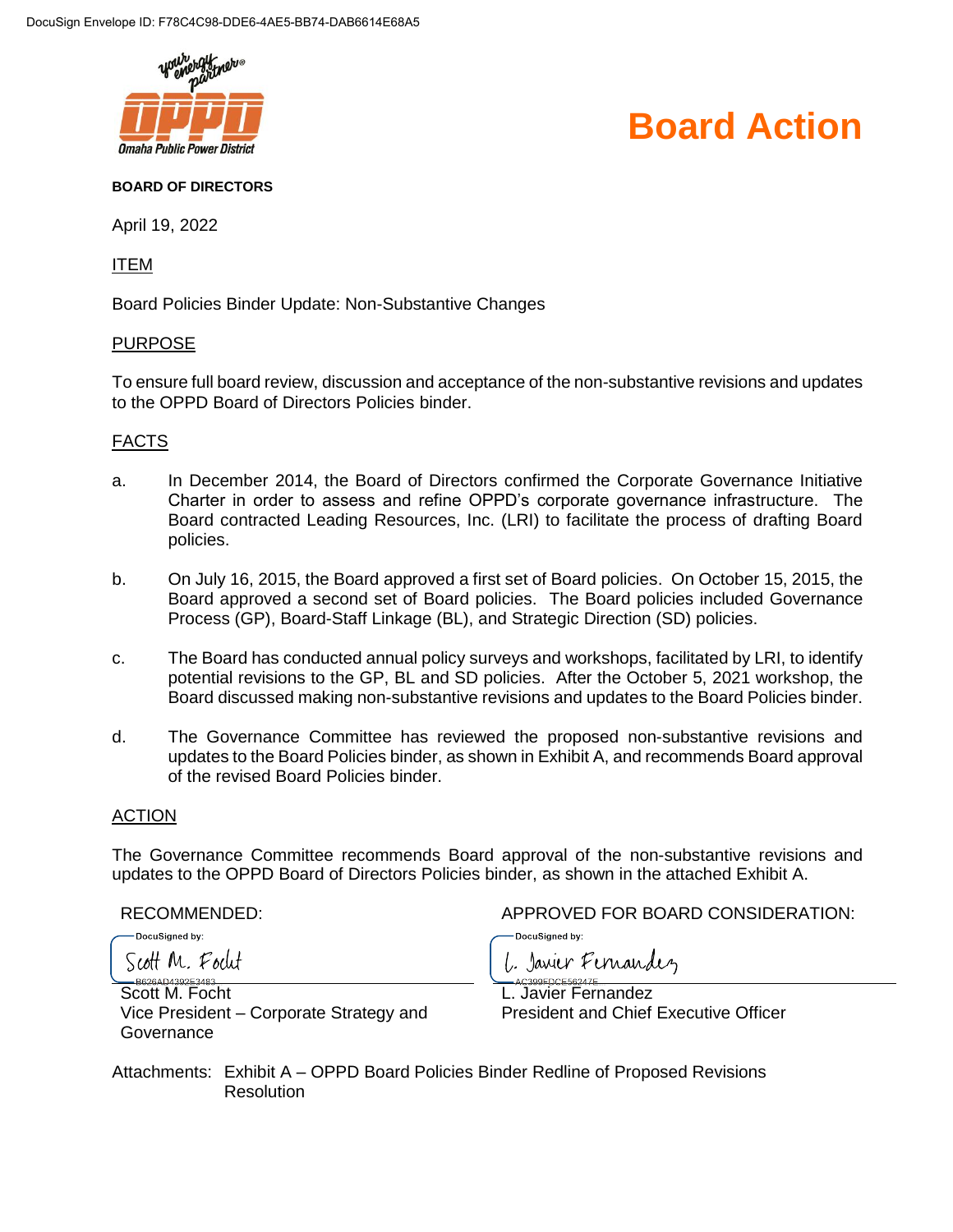

*Moody/Focht*

# *DRAFT RESOLUTION NO. 64xx*

*WHEREAS,* the Board of the Directors has determined it is in the best interest of the District, its employees, and its customer-owners to establish written policies that describe and document OPPD's corporate governance principles and procedures; and

*WHEREAS,* the Board regularly reviews its policies in order to continuously improve OPPD's corporate governance framework; and

*WHEREAS,* the Board's Governance Committee (the "Committee") has reviewed the proposed revisions and updates to the Board Policies binder, as shown in the attached Exhibit A, and recommends Board approval of the revisions.

*NOW, THEREFORE, BE IT RESOLVED* that the Board of Directors of the Omaha Public Power District hereby approves the revisions and updates to the Board Policies binder, in the form as set forth on Exhibit A attached hereto and made a part hereof.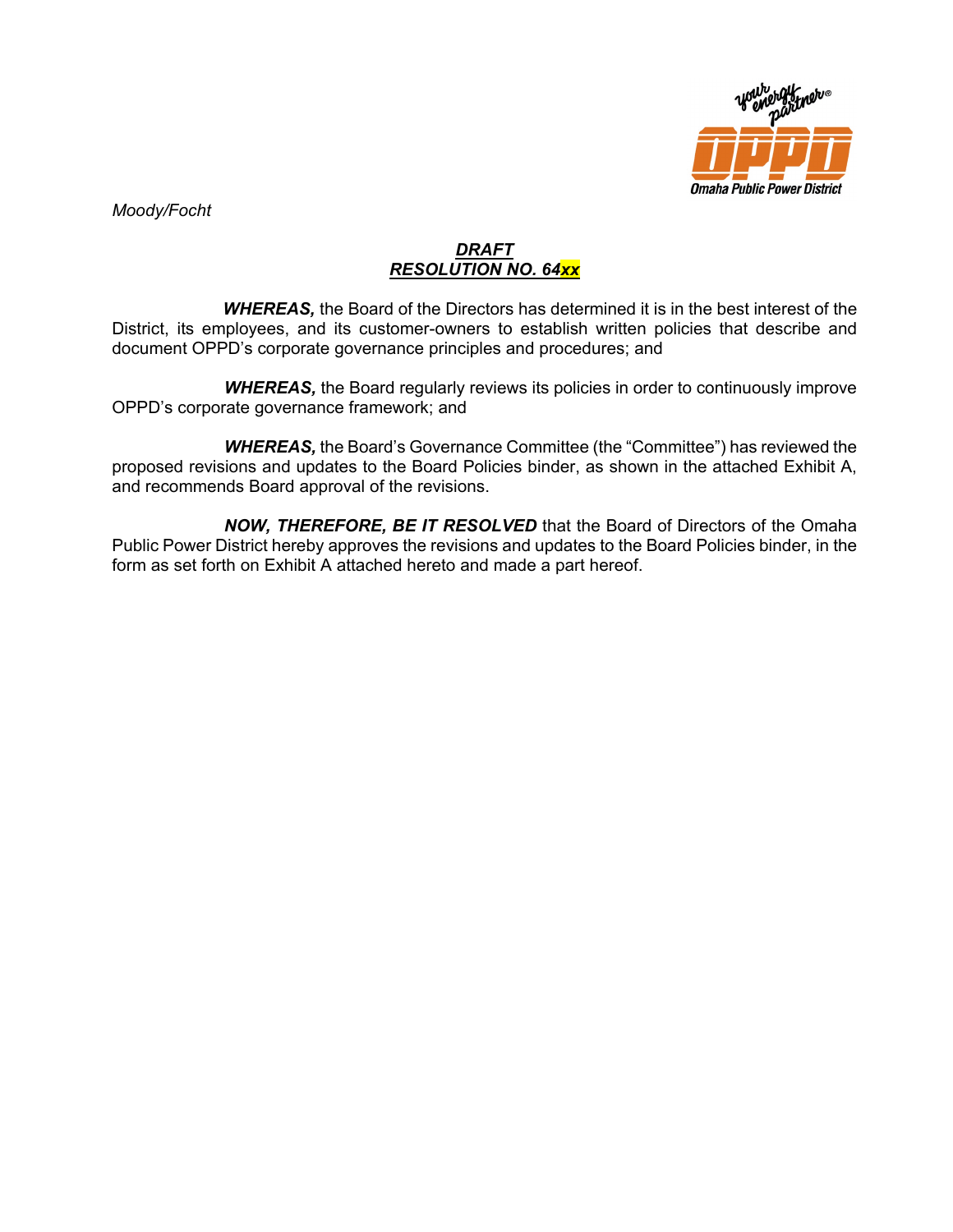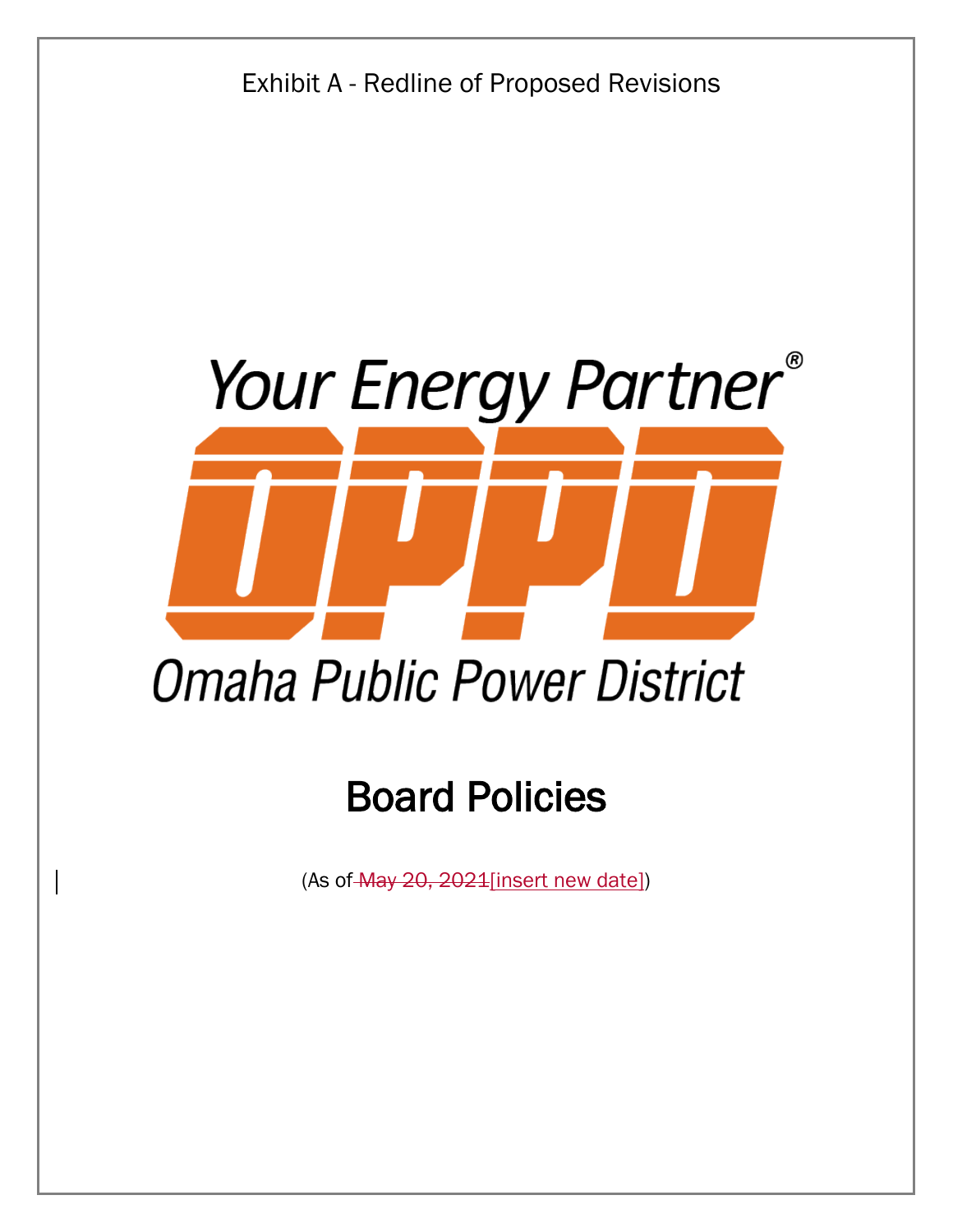#### April 2022



The public power promise holds representative governance as one of its foundational principles. This link to our customer-owners – through our elected board of directors – is key to Omaha Public Power District's operations.

OPPD is leaning forward into the future and all it offers for our customers. In pursuit of OPPD's vision and mission, our governance structure will inform all of the decisions we make that will impact our operations and service for decades to come.

The utility industry continues to undergo swift transformation, impacted by changing technology, more frequent extreme weather events and evolving customer expectations, among other factors. OPPD remains fully committed to effective governance practices that will be especially critical during this time.

Since 2015, OPPD's Corporate Governance Initiative has provided the board and OPPD executive leadership an opportunity to discuss the wishes of our customer-owners, and to confirm strategic performance targets, board governance principles, accountabilities and levels of empowerment through which the organization can achieve these desired results.

OPPD's board policies consist of three categories, all of which are designed to help optimize decision-making across the utility as well as clarity around the following:

| <b>Category</b>            | <b>Focus</b>                                                            |
|----------------------------|-------------------------------------------------------------------------|
| <b>Governance Process</b>  | Principles for how the Board will govern itself.                        |
| Board-Staff Linkage        | Delegations from the Board to the CEO to carry out the work of OPPD.    |
| <b>Strategic Direction</b> | Performance for which the Board will hold OPPD accountable on behalf of |
|                            | its customer-owners.                                                    |

This system of policy governance has delivered positive results in the years since it was implemented, including the following:

- A smooth transition and onboarding of newly elected board members
- Trust and cohesion with clarity for management as they carry out the work related to strategic direction policies and initiatives
- Clarity of strategic direction to guide resource prioritization and decisions to serve our more than 350,000 customer-owners, especially in areas of reliability, rate management and innovation for the future.

As part of OPPD's commitment to transparency, board policies are available to review [online,](http://www.oppd.com/about/leadership/) and engaging with the public will remain a priority around any changes to such policies. This oversight provides an opportunity for the board and executive leadership to clarify policy, revise it when necessary and ultimately deliver desired results for OPPD's customer-owners.

Chair of the Board **President & CEO**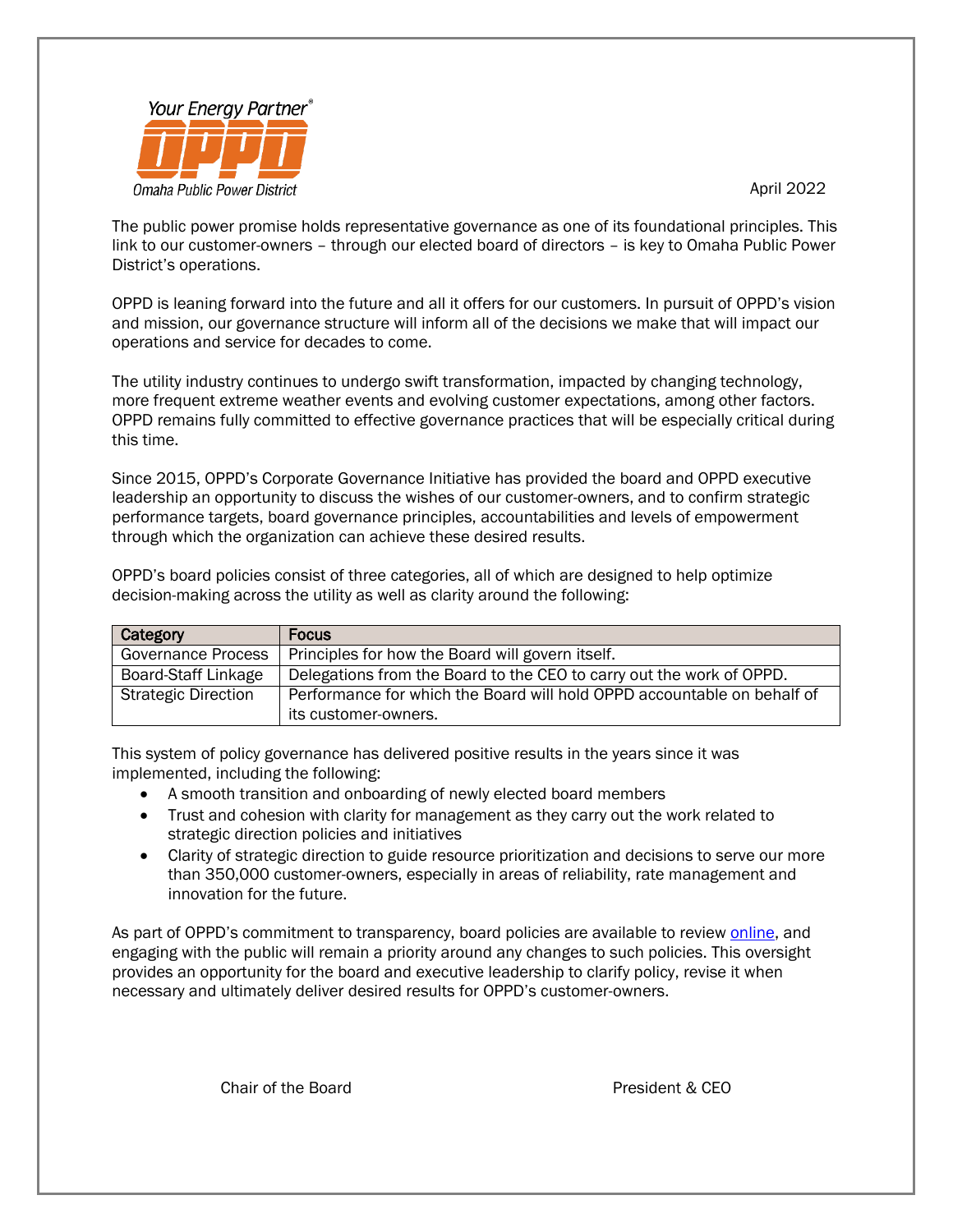# GOVERNANCE PROCESS POLICIES

# BOARD STAFF LINKAGE POLICIES

| BL-9: Delegation to the President and Chief Executive Officer - Local, State and Federal Legislation  |  |
|-------------------------------------------------------------------------------------------------------|--|
| BL-10: Delegation to the President and Chief Executive Officer – Real and Personal Property  34       |  |
| BL-11: Delegation to the President and Chief Executive Officer – Settlement of Claims and             |  |
| BL-12: Delegation to the President and Chief Executive Officer - Transmission, Wholesale Electricity, |  |
|                                                                                                       |  |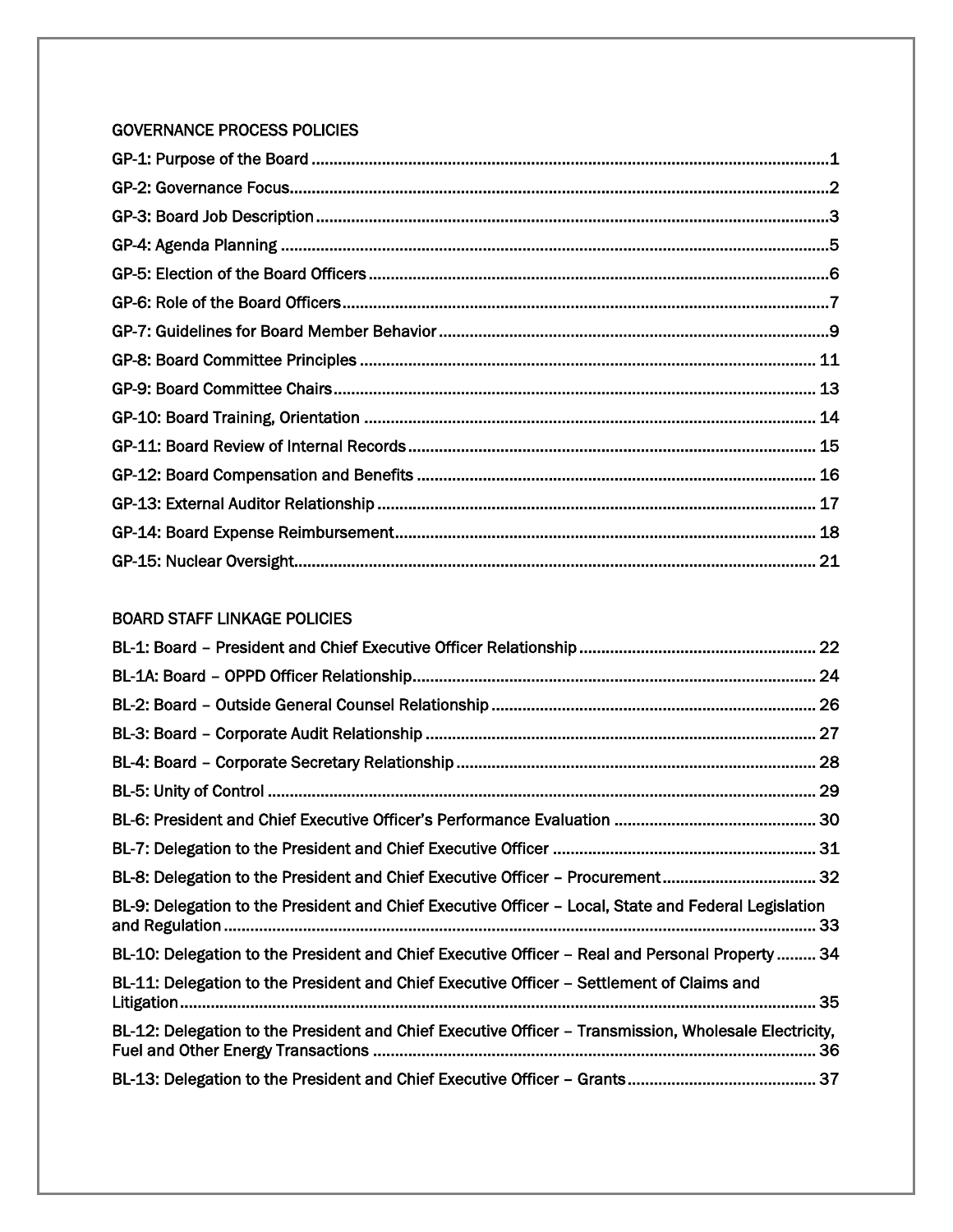| BL-14: Delegation to the President and Chief Executive Officer - Customer Products, Services and |  |
|--------------------------------------------------------------------------------------------------|--|
|                                                                                                  |  |
| BL-15: Delegation to the President and Chief Executive Officer - Funding and Investments  39     |  |

# **STRATEGIC DIRECTION POLICIES**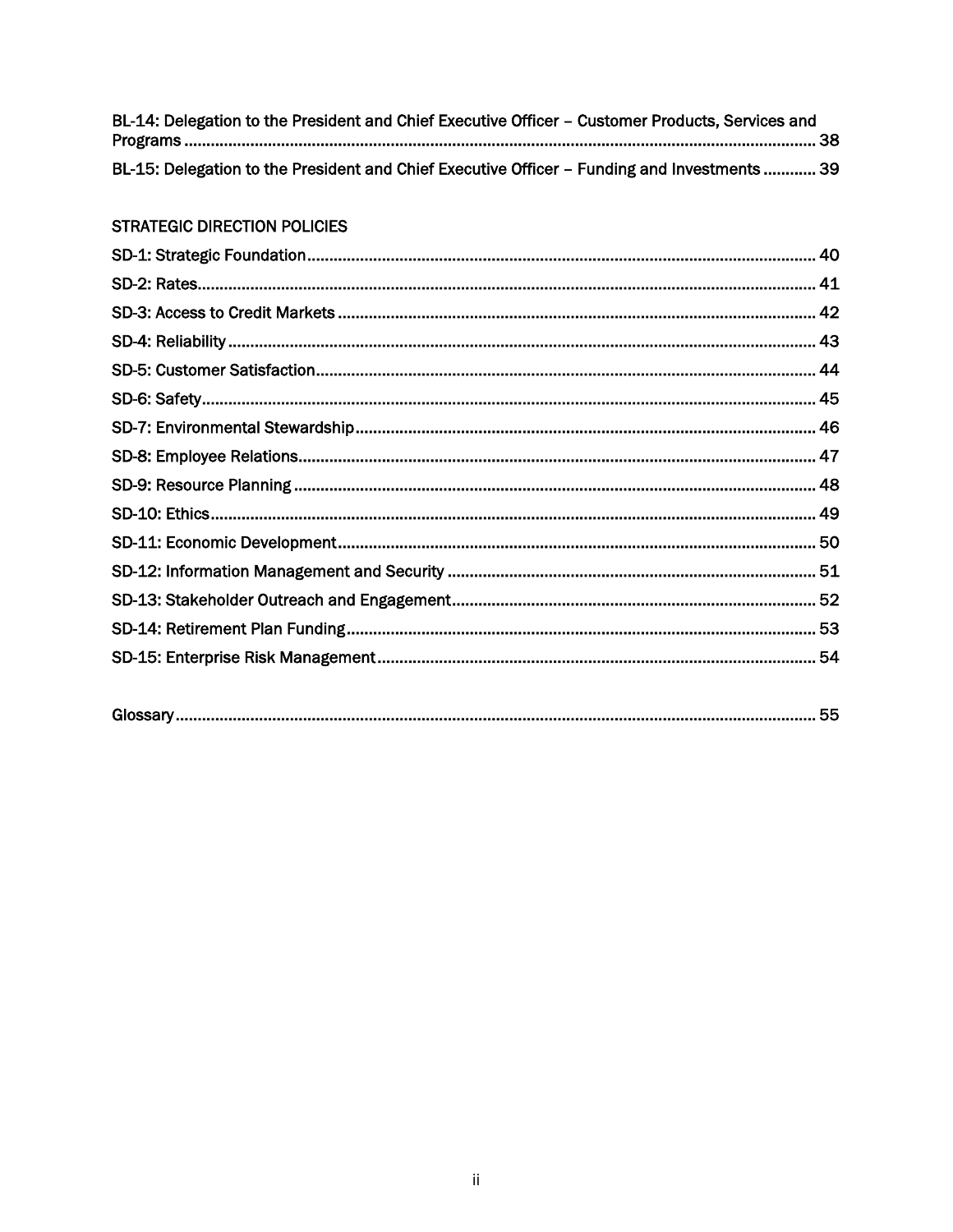| Your Energy Partner <sup>®</sup><br>Omaha Public Power District | <b>OMAHA PUBLIC POWER DISTRICT</b><br><b>Board Policy</b> | Category:             | Governance Process                             |
|-----------------------------------------------------------------|-----------------------------------------------------------|-----------------------|------------------------------------------------|
|                                                                 | Policy No. and Name:<br><b>GP-1: Purpose of the Board</b> | Monitoring<br>Method: | Governance<br><b>Committee Board</b><br>Report |
|                                                                 |                                                           | Frequency:            | Annually                                       |
| Date of Approval:                                               | July 16, 2015                                             | Resolution<br>No.:    | 6070                                           |

<span id="page-6-0"></span>The corporate powers of OPPD shall be vested in the Board of Directors and shall be exercised in such manner as to confer upon OPPD's customer-owners the benefits of a successful and profitable operation and conduct of its business. The Board of Directors operates under the provisions of the Nebraska Revised Statutes Chapter 70, Article 6, also known as the "Enabling Act." As stated in Section 70-619 of the Nebraska Revised Statutes and Section 1 of the OPPD Bylaws, the corporate powers of OPPD are vested in the Board of Directors.

The purpose of the Board of Directors is to:

- Identify and define the vision and mission of OPPD, and establish the strategic directives of OPPD, communicating them in the form of policy.
- Monitor and measure the OPPD's impacts as a result results of the strategic directives direction policies.
- Make certain operational decisions as required by the Enabling Act or other statutes.
- Appoint, evaluate and, when necessary, discharge the President and Chief Executive Officer.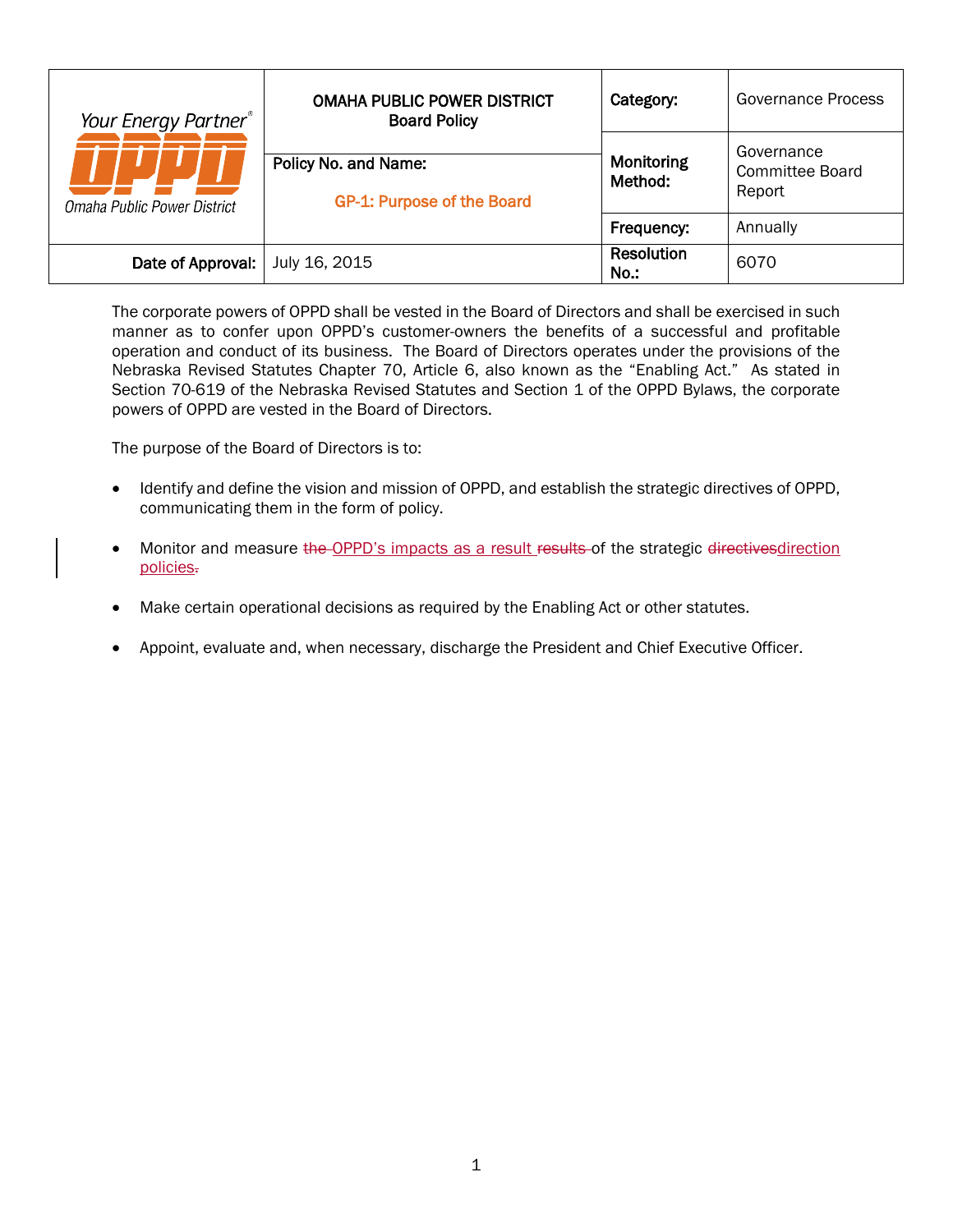| Your Energy Partner®<br>Omaha Public Power District | <b>OMAHA PUBLIC POWER DISTRICT</b><br><b>Board Policy</b> | Category:                 | Governance Process                             |
|-----------------------------------------------------|-----------------------------------------------------------|---------------------------|------------------------------------------------|
|                                                     | Policy No. and Name:<br><b>GP-2: Governance Focus</b>     | Monitoring<br>Method:     | Governance<br><b>Committee Board</b><br>Report |
|                                                     |                                                           | Frequency:                | Annually                                       |
| Date of Approval:                                   | July 16, 2015                                             | <b>Resolution</b><br>No.: | 6070                                           |

<span id="page-7-0"></span>The Board shall govern with an emphasis on: (i) strategic, forward-looking vision and leadership versus administrative detail; (ii) clear distinctions between the Board and President and Chief Executive Officer roles; and (iii) collaborative decision-making that encourages diverse viewpoints.

- *The Board shall cultivate a sense of group responsibility.* The Board shall be responsible for excellence in governing. The Board shall use the experience, input, and expertise of its individual members to enhance the Board as a body.
- *The Board shall set policies.* The Board shall direct, evaluate and inspire the organization through the establishment of written policies reflecting the Board's standards. The Board's major policy focus will be on OPPD's intended impacts outside the organization, not on the functions or methods used to achieve results.
- *The Board shall be responsible for continual Board development*. Development will include orientation of new Board Members, periodic external and internal training of existing Board members, and regular Board discussion regarding process improvement.
- *The Board shall regularly discuss and evaluate its performance*. Self-monitoring will include, but is not limited to, annual Board surveys, annual reports from each Committee Chair, and regular monitoring of the adherence to policies adopted by the Board.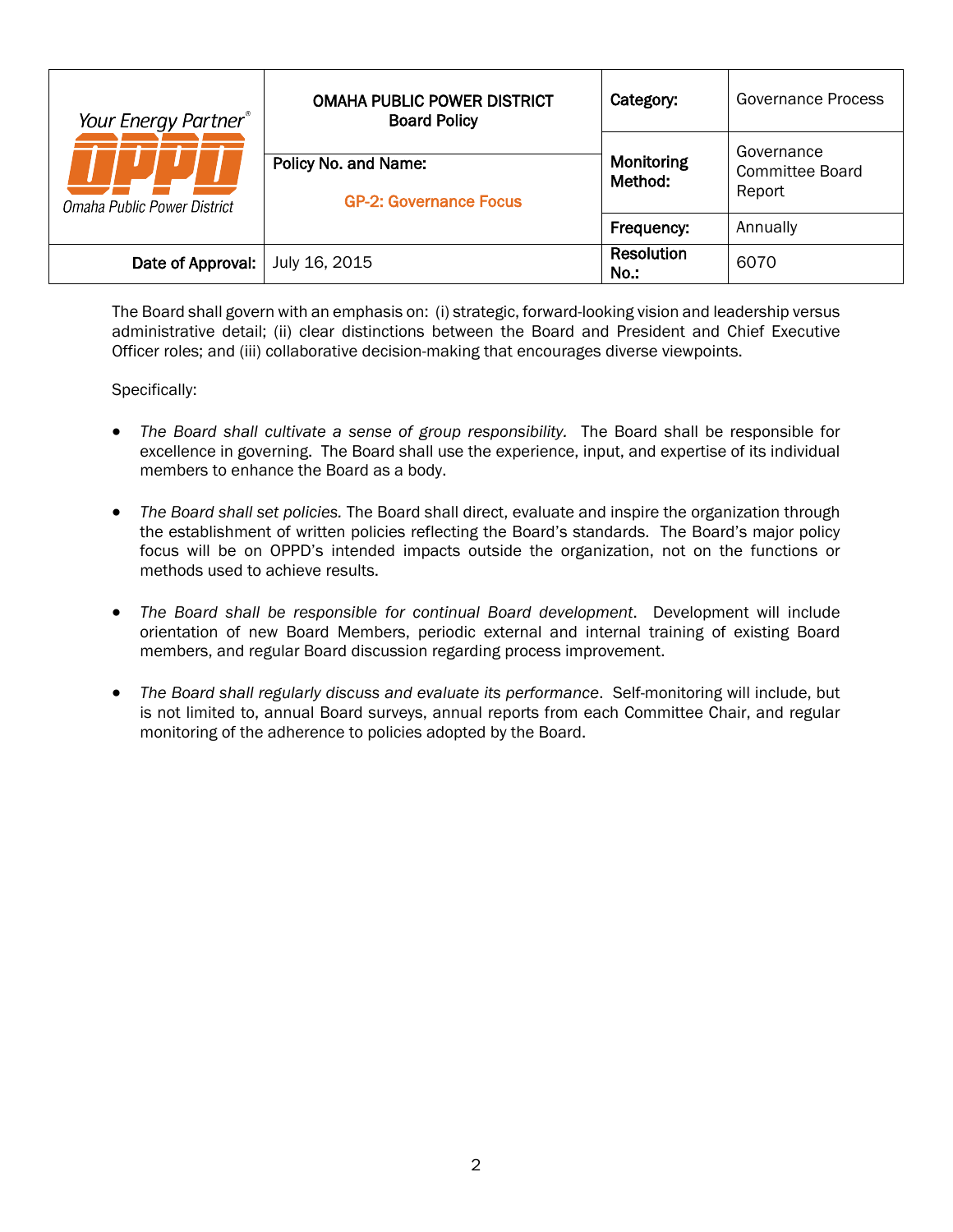| Your Energy Partner®<br>Omaha Public Power District | <b>OMAHA PUBLIC POWER DISTRICT</b><br><b>Board Policy</b>  | Category:                 | Governance Process                             |
|-----------------------------------------------------|------------------------------------------------------------|---------------------------|------------------------------------------------|
|                                                     | Policy No. and Name:<br><b>GP-3: Board Job Description</b> | Monitoring<br>Method:     | Governance<br><b>Committee Board</b><br>Report |
|                                                     |                                                            | Frequency:                | Annually                                       |
| Date of Approval:                                   | July 16, 2015                                              | <b>Resolution</b><br>No.: | 6070                                           |

<span id="page-8-0"></span>The specific job duty of the OPPD Board of Directors is to ensure appropriate organizational performance.

Specifically, the Board shall:

- Serve as representatives of OPPD's customer-owners and build relationships throughout OPPD's service territory and the region.
- Produce and maintain written Strategic *DirectivesDirection*, Board-Staff Linkage and Governance Process policies that clarify the Board's role in the decision-making process between the Board and OPPD's employees.
- Be responsible for the hiring and appointment, as well as compensation and benefit approval, of the CEO.
- Regularly monitor and evaluate the performance of the CEO.
- Upon the recommendation of the CEO, be responsible for the appointment, as well as compensation and benefit approval, of the Vice Presidents.
- Monitor stakeholder processes, when necessary, to ensure the Board hears the strategic viewpoints and values of customer-owners and other interested stakeholders.
- Review the sStrategic Directives direction policies on the timetable specified in each policy and communicate to the CEO whether the Board finds OPPD to be meeting the requirements of the Sstrategic Directivedirection policy. Conduct a comprehensive review of the Sstrategic Directives direction policies every three years, commencing in 2018, or sooner if necessary.
- Review and approve the Corporate Operating Plan annually.
- Approve the issuance of tax exempt debt and other forms of debt.
- Contract with an external independent auditor to audit OPPD's finances and procedures on an annual basis.
- Contract with an independent consulting engineer and rate consultant.
- Establish rates that are fair, reasonable, and nondiscriminatory and adjusted as in a fair and equitable manner to confer upon customer-owners the benefits of a successful and profitable operation and conduct of the business of the district.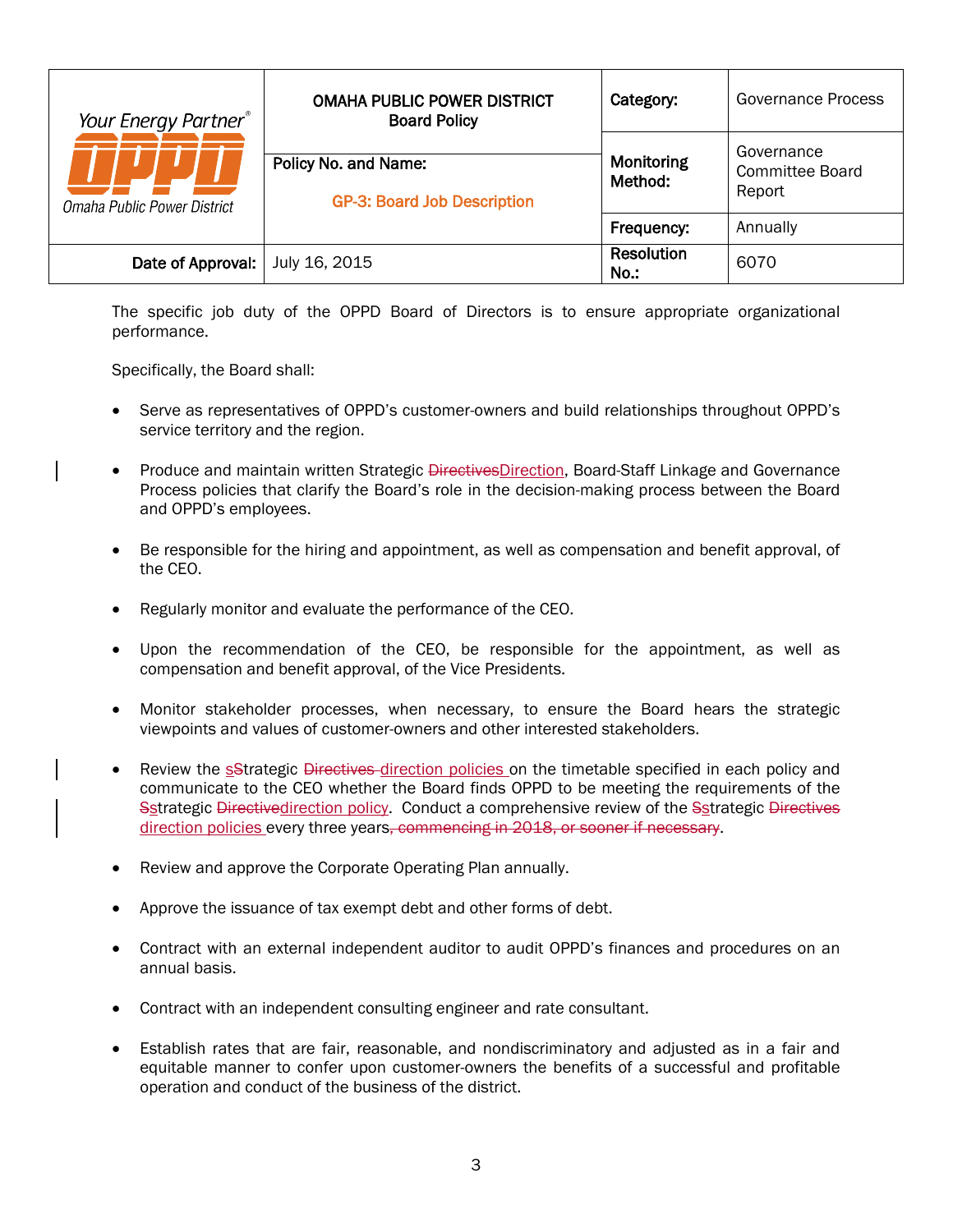- Establish benefit plans for employees and provide oversight of investment management and administration of the District's retirement plans.
- Approve contracts and engineer certifications related to contracts, as required by law.
- Establish and approve OPPD's election subdivisions in accordance with Nebraska statutes and other legal requirements.
- Approve the sale and disposition of OPPD real estate, as required by law.
- Approve the use of eminent domain in connection with OPPD's business, as required by law.
- Perform all other actions and duties as required by law.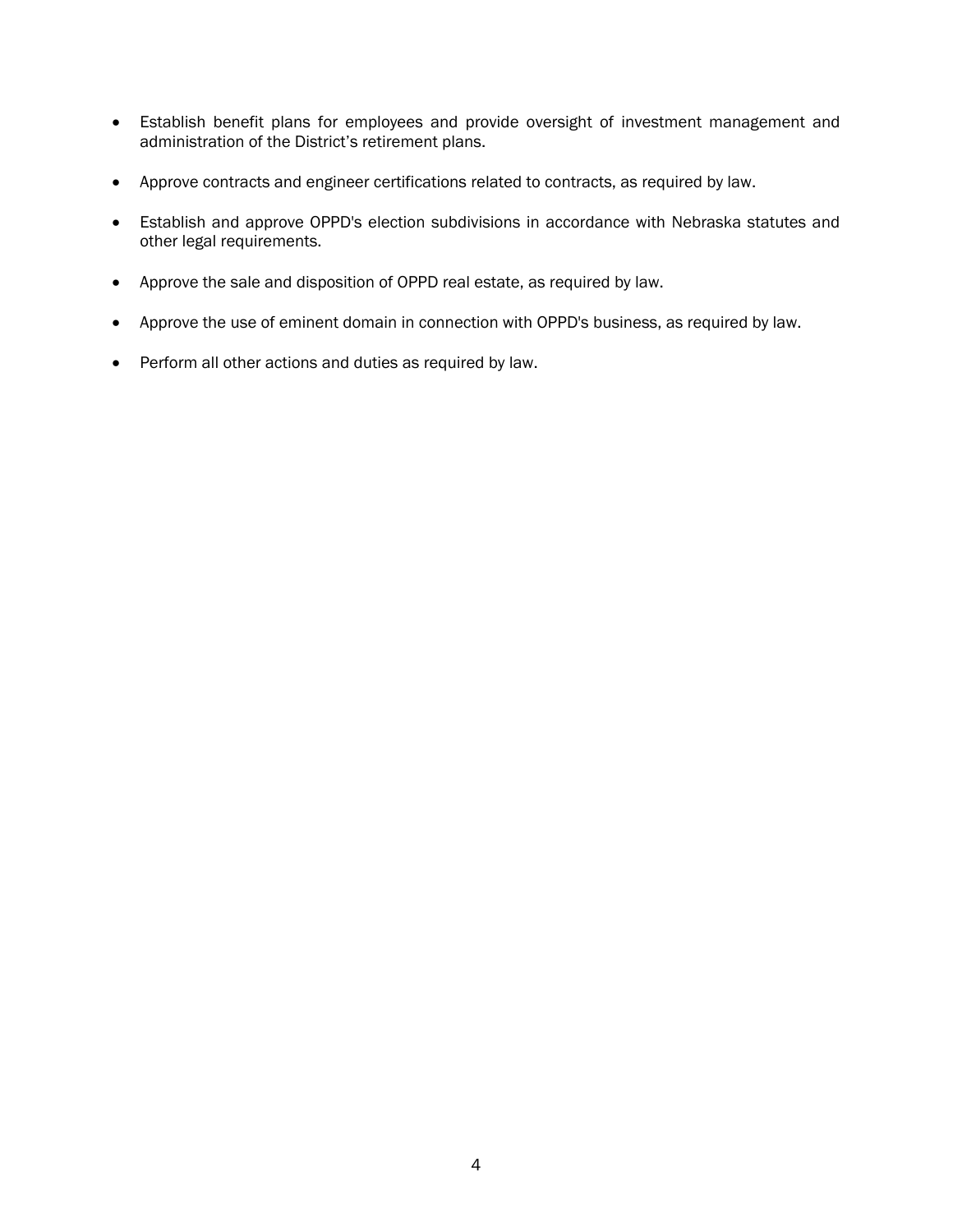| Your Energy Partner <sup>®</sup><br>Omaha Public Power District | <b>OMAHA PUBLIC POWER DISTRICT</b><br><b>Board Policy</b> | Category:                 | Governance Process                             |
|-----------------------------------------------------------------|-----------------------------------------------------------|---------------------------|------------------------------------------------|
|                                                                 | Policy No. and Name:<br><b>GP-4: Agenda Planning</b>      | Monitoring<br>Method:     | Governance<br><b>Committee Board</b><br>Report |
|                                                                 |                                                           | Frequency:                | Annually                                       |
| Date of Approval:                                               | July 16, 2015<br>September 17, 2020                       | <b>Resolution</b><br>No.: | 6070<br>6392                                   |

<span id="page-10-0"></span>To accomplish its strategic leadership consistent with Board policies, the Board, in collaboration with the President and Chief Executive Officer (CEO), or his/her designees, shall develop and follow an agenda planning process that ensures the Board focuses on the strategic directives-direction policies of OPPD and meets its other obligations as stated by law or policy.

- The Board, in conjunction with the CEO, shall develop, monitor, and regularly update a work plan comprised of initiatives, topics and issues it wishes to explore or is required to address over the next 12-month period, in order to guide OPPD staff in preparing agendas for standing committee meetings and regular Board meetings.
- The Corporate Secretary's office, under the direction of the CEO and the Board, shall prepare and issue an agenda for each committee meeting and regular Board meeting.
- Vice Presidents, with the approval of the CEO and Chair, can make necessary changes and additions to the agendas.
- Any individual Board Member may place any matter on the agendas.
- Matters may be placed on agendas for any Board meeting 24 hours preceding the meeting, except for items of an emergency nature.
- Items may be placed on the agendas as either an Action Item or a Reporting Item. Action Items require Board approval at the regular monthly Board meetings.
- The Board Chair shall review the Board's agendas to ensure they address Board items that have been identified on the work plan during the course of the year.
- The Corporate Secretary, under the direction of the CEO, and in coordination with the Committee Chairs and Vice Presidents, shall prepare and issue an agenda for each Board-related meeting.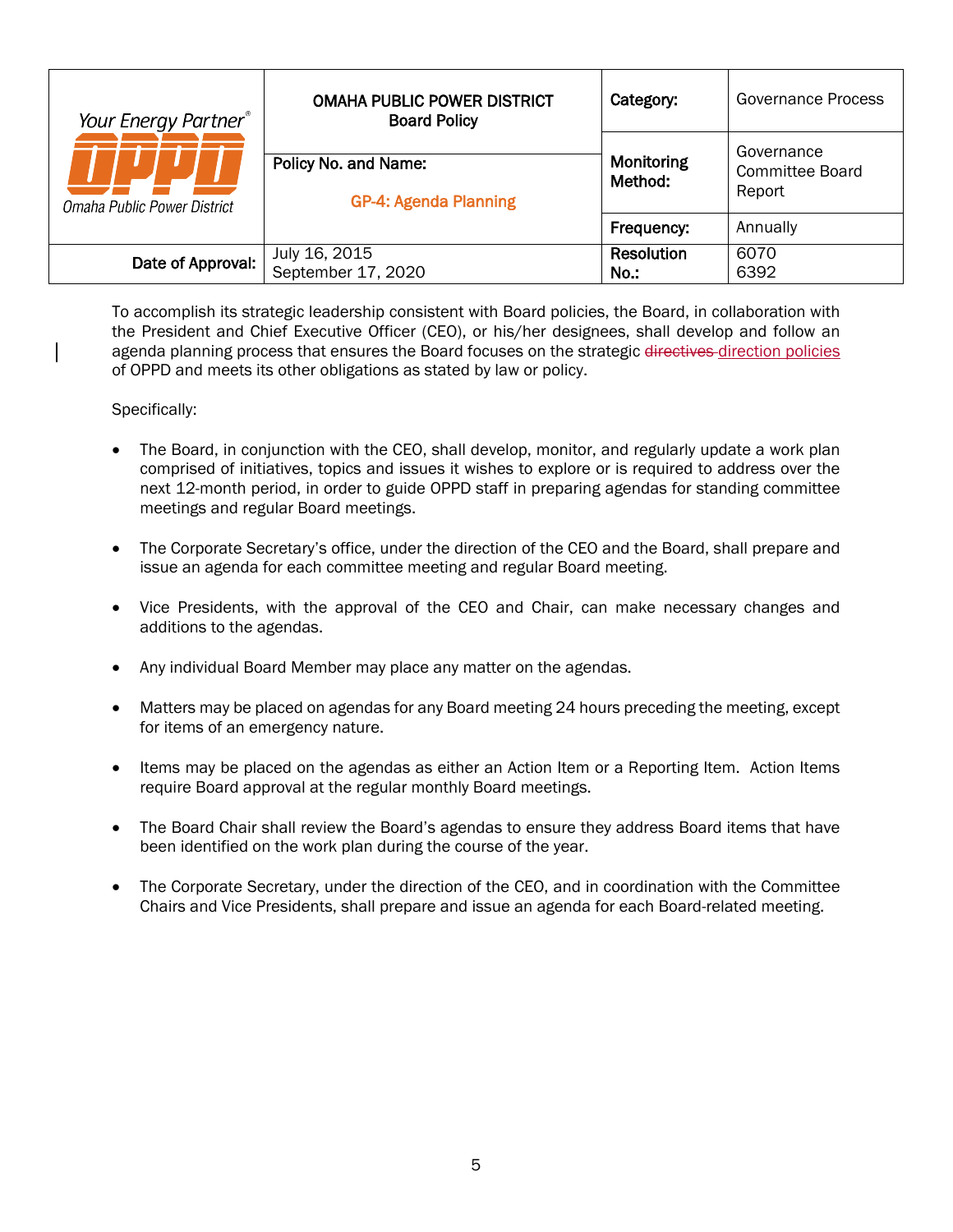| Your Energy Partner®<br>Omaha Public Power District | <b>OMAHA PUBLIC POWER DISTRICT</b><br><b>Board Policy</b>    | Category:                 | <b>Governance Process</b>               |
|-----------------------------------------------------|--------------------------------------------------------------|---------------------------|-----------------------------------------|
|                                                     | Policy No. and Name:<br>GP-5: Election of the Board Officers | Monitoring<br>Method:     | Governance<br>Committee Board<br>Report |
|                                                     |                                                              | Frequency:                | Annually                                |
| Date of Approval:                                   | July 16, 2015<br>January 12, 2017                            | <b>Resolution</b><br>No.: | 6070<br>6168                            |

<span id="page-11-0"></span>The Board shall elect the Board Officers under the following terms and conditions:

- The officers of the Board shall be the Chair, Vice Chair, Secretary and Treasurer. Those Board Officers shall be elected by the Board, from among its members, annually at the Board's regular meeting in January.
- The Chair shall conduct the election, and the Corporate Secretary shall tally the votes. Any Director may place a nomination for the election of a Board Officer. No second is required. Board Officers shall be elected with the approval of a majority of those present and at least five Directors voting in approval. A tie vote will fail. A roll call vote will be taken, unless there is a request for a secret ballot. If there is a request for a secret ballot, the Board shall vote on whether to use a secret ballot by roll call vote before conducting the vote on approval of the Board Officer. No second is required.
- Board Officers shall serve for a term of one year or until the election of their successors.
- Board Officers may be removed from office during such term by the affirmative vote of five Directors at a regular meeting of the Board or a special meeting called for that purpose.
- In the event an office becomes vacant, the Board shall elect one of its members to fill the term of that office at its next regular Board Meeting, using the process described in this policy. The election to fill a vacant term may be postponed to a later meeting by a vote of the Board.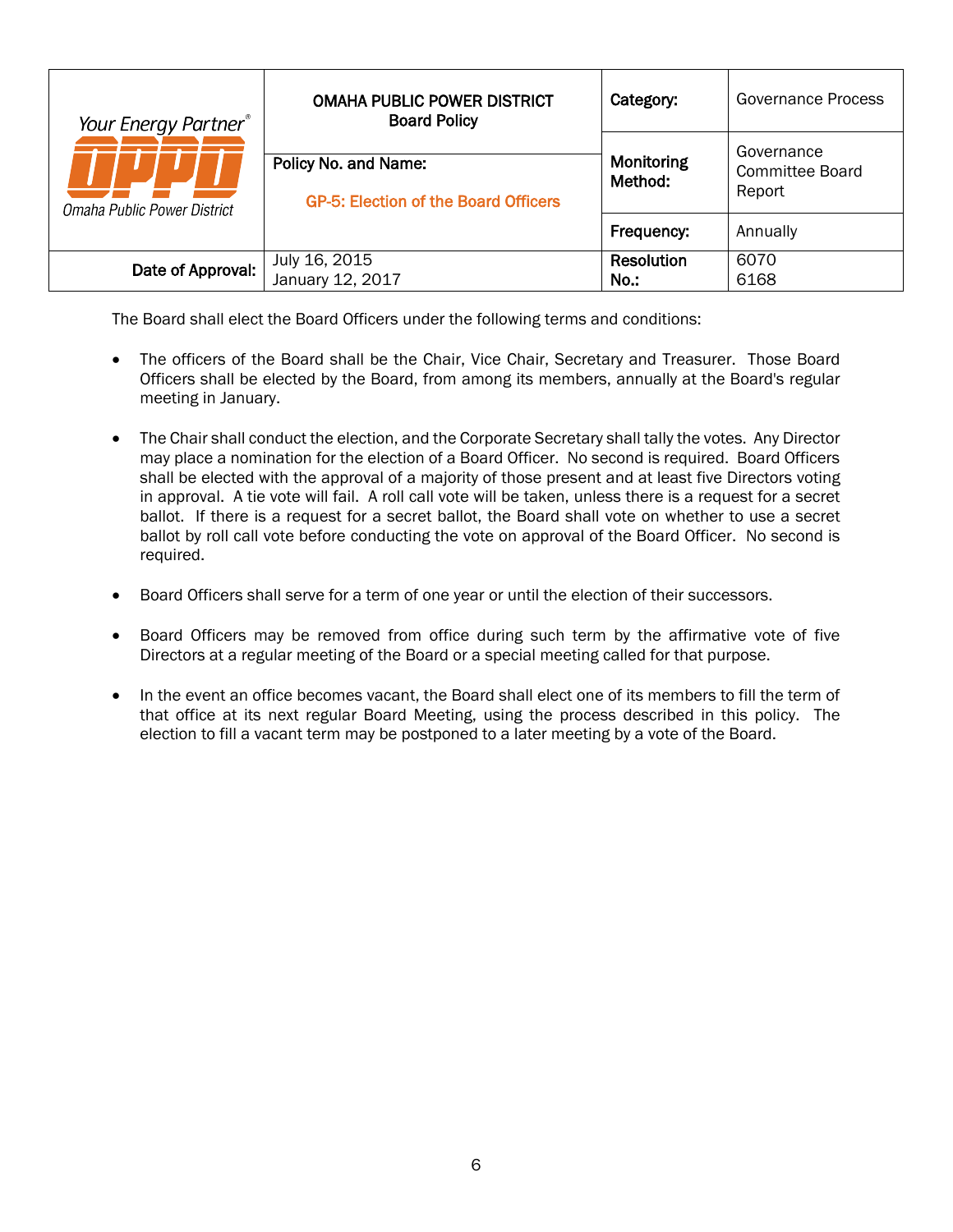| Your Energy Partner®<br>Omaha Public Power District | <b>OMAHA PUBLIC POWER DISTRICT</b><br><b>Board Policy</b>       | Category:                 | Governance Process                             |
|-----------------------------------------------------|-----------------------------------------------------------------|---------------------------|------------------------------------------------|
|                                                     | Policy No. and Name:<br><b>GP-6: Role of the Board Officers</b> | Monitoring<br>Method:     | Governance<br><b>Committee Board</b><br>Report |
|                                                     |                                                                 | Frequency:                | Annually                                       |
| Date of Approval:                                   | July 16, 2015<br>February 16, 2017                              | <b>Resolution</b><br>No.: | 6070<br>6172                                   |

#### <span id="page-12-0"></span>The Board Chair shall:

- Ensure that all duties imposed on them as Chair are being completed.
- Be a member of the Governance Committee and a member ex officio, nonvoting member, of all Board committees.
- Preside over and facilitate all regular and special meetings of the Board, and other meetings at which a quorum of the Board is present.
- Ensure that meeting discussion focuses on matters which, according to Board policy, are appropriate for Board consideration.
- Ensure that discussion at Board meetings is fair, open and thorough, but also timely, orderly and to the point.
- Be the spokesperson of the Board in public announcements pertaining to the Board's conduct of OPPD's affairs.
- Appoint the Chairs of the Standing Committees with approval of the Board.
- Schedule and coordinate the annual performance evaluation of the President and Chief Executive Officer.
- Ensure that the Board's agendas meet the goals of the annual work plan.
- Ensure a process is in place for regularly evaluating the Board's adherence to Board policies.
- Ensure the Board is represented to outside stakeholders, organizations, and other groups.
- Have no authority to supervise or direct the President and Chief Executive Officer, apart from the authority expressly granted him or her by the Board.
- Delegate his or her authority as appropriate, but remain accountable for its use.
- Perform all other actions and duties as required by law.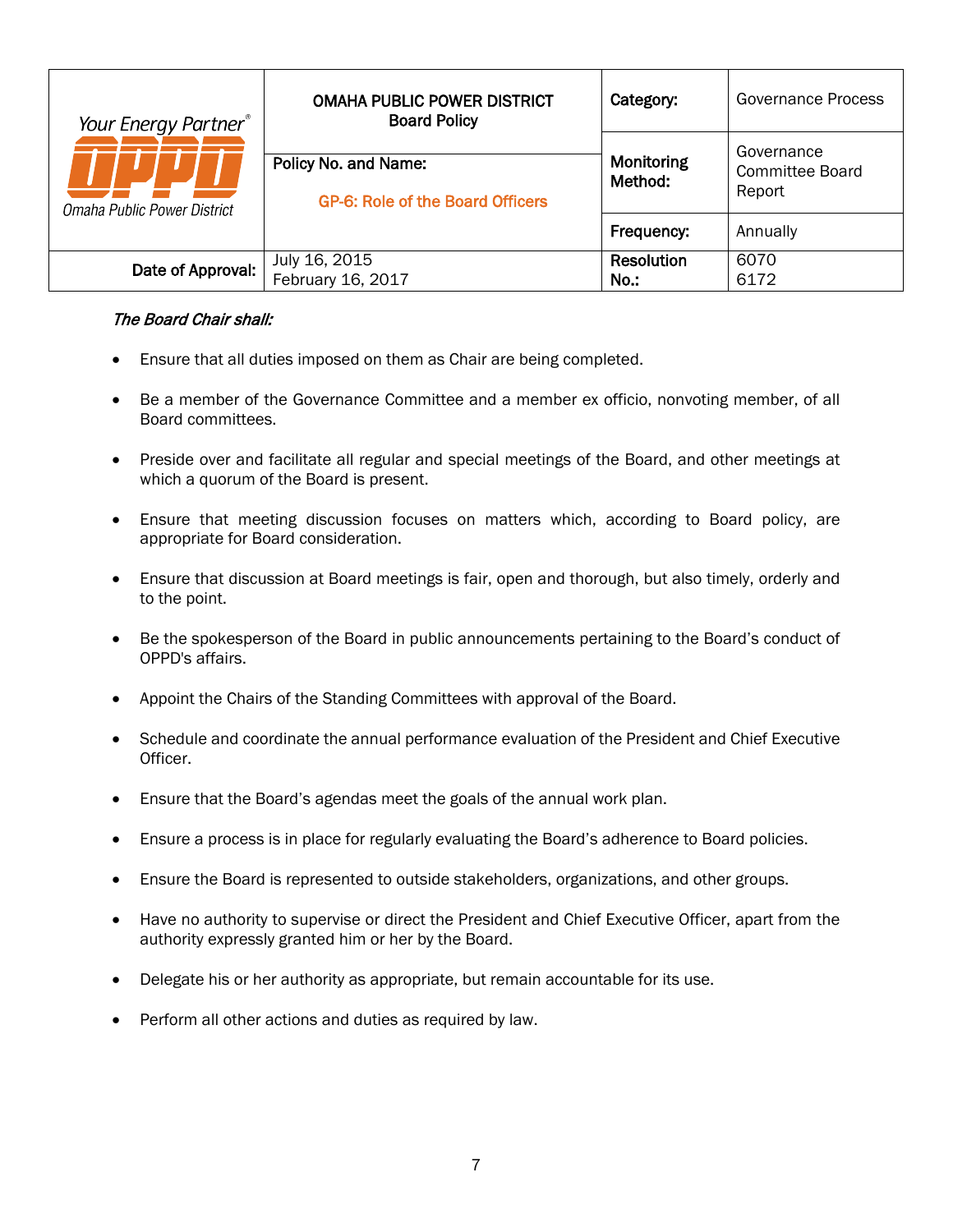# The Board Vice Chair shall:

- Shall serve as Chair of the Board in the event of the disability or absence of the Chair.
- Be a member of the Governance Committee.
- Perform all other actions and duties as required by law.

#### The Board Treasurer shall:

- The Board Treasurer may perform any of the customary duties of the Chair and Vice Chair offices, when delegated.
- Serve as the Finance Committee Chair and preside over and facilitate the Finance Committee meetings.
- The treasurer must furnish a corporate surety bond sufficient to cover all monies in his or her possession or control, but not to exceed \$100,000.00, and the bond approved as to form and sureties by the Directors and filed with the Secretary of State.
- Perform all other actions and duties as required by law.

#### The Board Secretary shall:

- Be responsible for assuring that accurate minutes of Board meetings are prepared, in coordination with the Corporate Secretary.
- The Board Secretary may perform any of the customary duties of the Chair and Vice Chair offices, when delegated.
- Perform all other actions and duties as required by law.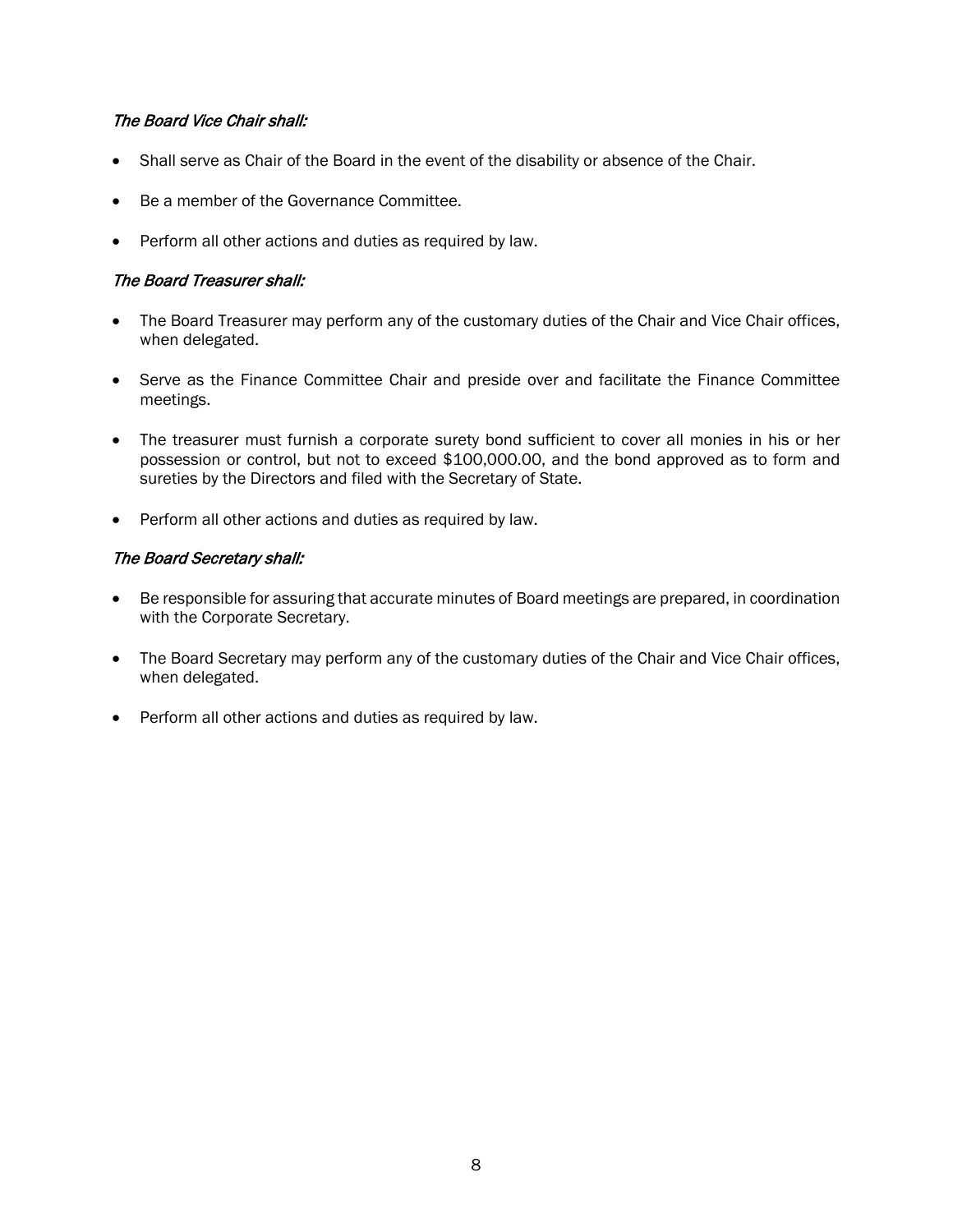| Your Energy Partner®<br>Omaha Public Power District | <b>OMAHA PUBLIC POWER DISTRICT</b><br><b>Board Policy</b>                           | Category:                 | Governance Process                      |
|-----------------------------------------------------|-------------------------------------------------------------------------------------|---------------------------|-----------------------------------------|
|                                                     | Policy No. and Name:<br><b>GP-7: Guidelines for Board Member</b><br><b>Behavior</b> | Monitoring<br>Method:     | Governance<br>Committee Board<br>Report |
|                                                     |                                                                                     | Frequency:                | Annually                                |
| Date of Approval:                                   | October 15, 2015                                                                    | <b>Resolution</b><br>No.: | 6082                                    |

<span id="page-14-0"></span>The Board and its members shall act in a professional, ethical, productive, and lawful manner. Board members should avoid even the appearance of impropriety to ensure and maintain public confidence in OPPD.

- Board members shall conduct themselves in accordance with all laws applicable to their duties as Board members, including but not limited to duties of care, loyalty and oversight.
- Board members should conduct themselves with civility and respect at all times with one another, with staff, and with members of the public.
- Board members are expected to act in the best interest of OPPD and the customer-owners. This supersedes any conflicting duties such as advocacy for a personal cause or on behalf of interest groups and obligations to other organizations, boards or staffs. It also supersedes the personal interest of any Board member acting as a consumer of the organization's activities.
- Board members shall not attempt to exercise individual authority over the organization except as explicitly set forth in Board policies.
	- $\circ$  Board members must recognize the limits of authority vested in them as individuals in their interactions with the CEO or with staff.
	- $\circ$  In their interactions with the public, press or other entities, Board members should recognize the same limitation and the inability of any individual Board member to speak for the Board or for other Board members except to repeat explicitly stated Board decisions.
- Board members shall at all times endeavor to express their individual opinions in a responsible manner.
	- $\circ$  Each member of the Board is expected to support the legitimacy and authority of the decisions of the Board.
	- $\circ$  Although it is preferred that Board members refrain from criticism of OPPD decisions, if they do so, they must make it clear that they are expressing their individual opinion, and not the opinion of the Board or other Board members, so long as it complies with the limitations set forth in these policies.
- Members should prepare themselves for all Board meetings in advance.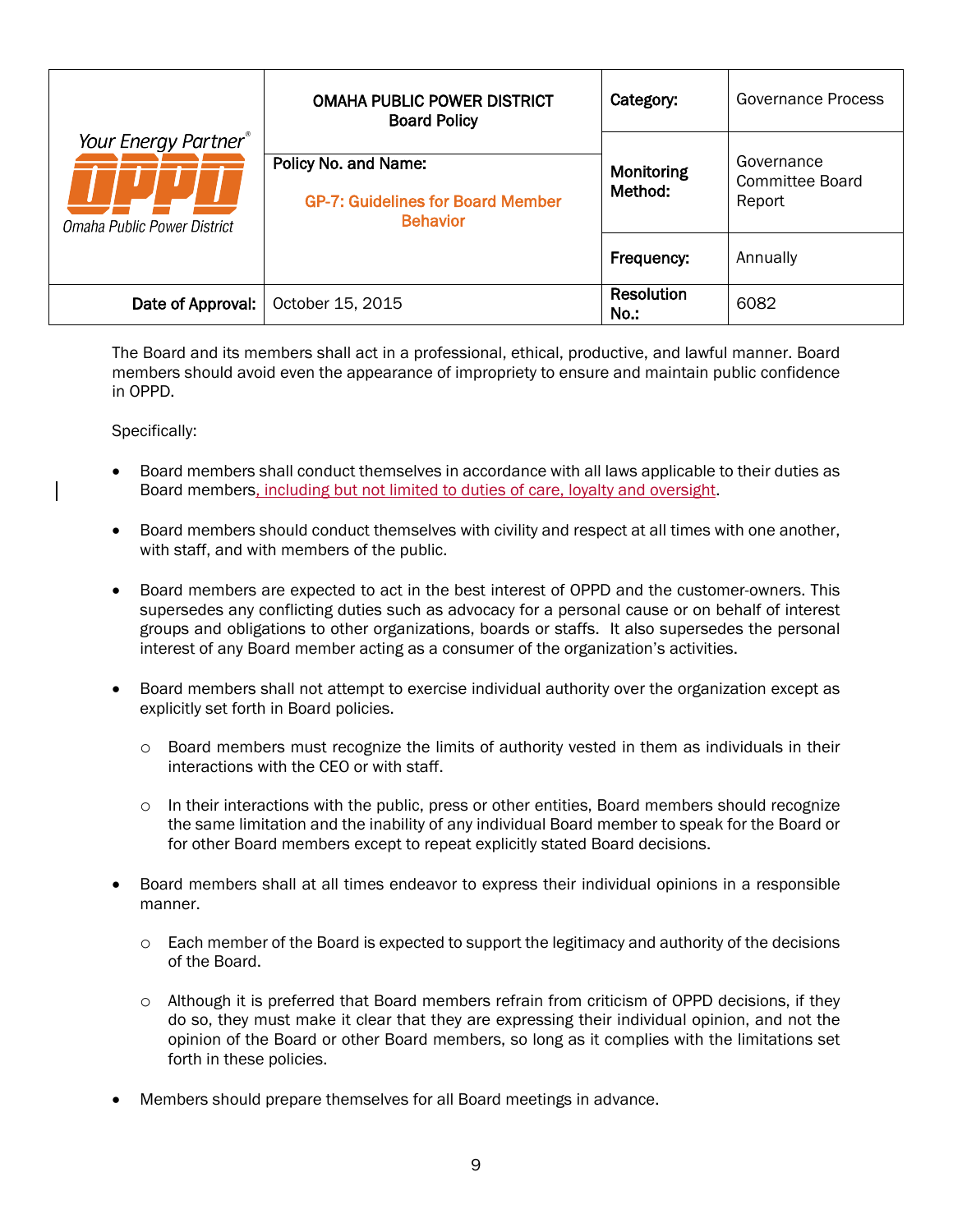Board members should discourage former Board members from attempting to influence the Board, individual Board members or staff, on behalf of any third party (other than a governmental entity) from whom the former Board member is receiving compensation, on any matter that the former Board member substantially participated in during his or her tenure with the Board. This provision shall not apply to communications by a former Board member acting in his or her capacity as an individual or customer-owner and for which the former Board member receives no compensation.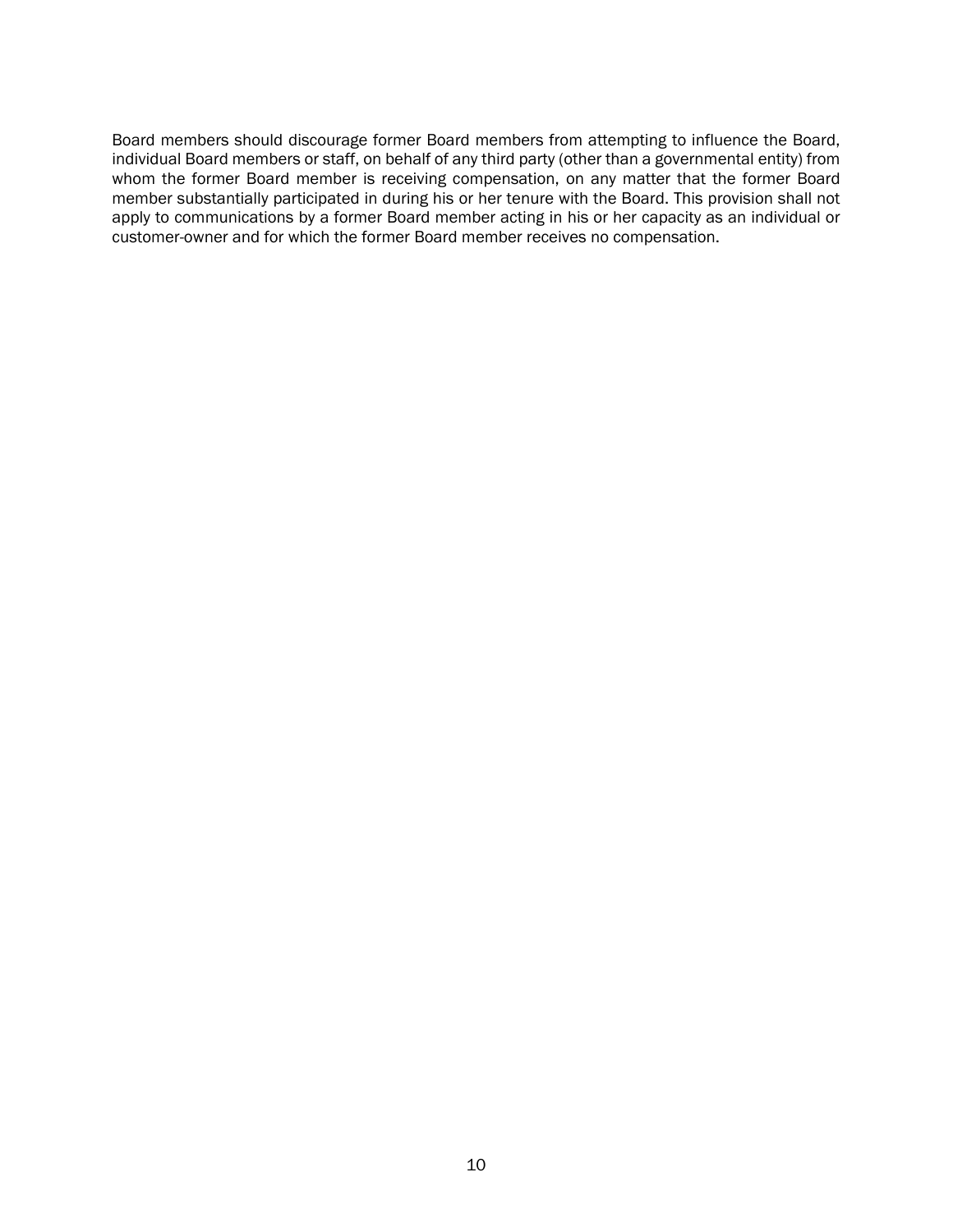| Your Energy Partner <sup>®</sup><br>Omaha Public Power District | <b>OMAHA PUBLIC POWER DISTRICT</b><br><b>Board Policy</b>       | Category:                 | Governance Process                      |
|-----------------------------------------------------------------|-----------------------------------------------------------------|---------------------------|-----------------------------------------|
|                                                                 | Policy No. and Name:<br><b>GP-8: Board Committee Principles</b> | Monitoring<br>Method:     | Governance<br>Committee Board<br>Report |
|                                                                 |                                                                 | Frequency:                | Annually                                |
| Date of Approval:                                               | October 15, 2015                                                | <b>Resolution</b><br>No.: | 6082                                    |

<span id="page-16-0"></span>The OPPD Board may establish standing committees and the Board Chair, with the concurrence of the Board, may establish ad hoc committees.

Standing committees shall assist the Board in its ongoing work and activities. Standing committees shall be composed of at least three Board members, including a Committee Chair, who shall be appointed by the Board Chair, with Board approval. The Board Chair is an ex officio member of all committees. Any Board member may attend and participate in the deliberations of any standing committee, if not a member, providing notice to the Corporate Secretary of their attendance. Each standing committee shall have a charter describing the committee's purpose.

The standing committees of the OPPD Board are as follows:

- Finance
- **Governance**
- System Management and Nuclear Oversight
- Public Information

Standing committees shall meet publicly every month prior to the regular Board meeting. Standing Committee Chairs can schedule additional committee meetings as needed. If there is a closed committee meeting, the Committee Chair will present an agenda and summary report from that closed meeting at the next public committee meeting. No public comment will be taken at public committee meetings.

Ad hoc committees shall be created for a limited duration to address a specific topic of interest to the Board. Each ad hoc committee may be composed of up to four Board members, and shall include designation of a Committee Chair and a clear statement of purpose.

All Board Committees shall report back at a publicly noticed Board or standing committee meeting on its activities. Specifically:

- All committees will ordinarily assist the Board by gaining education, considering alternatives and implications, and preparing policy alternatives.
- Board committees may not speak or act for the Board except when formally given such authority.
- Board committees cannot exercise authority over staff nor interfere with the delegation from the Board to the President and Chief Executive Officer (CEO). Because the CEO works for the full Board, he or she will not be required to obtain approval of a Board committee before an executive action.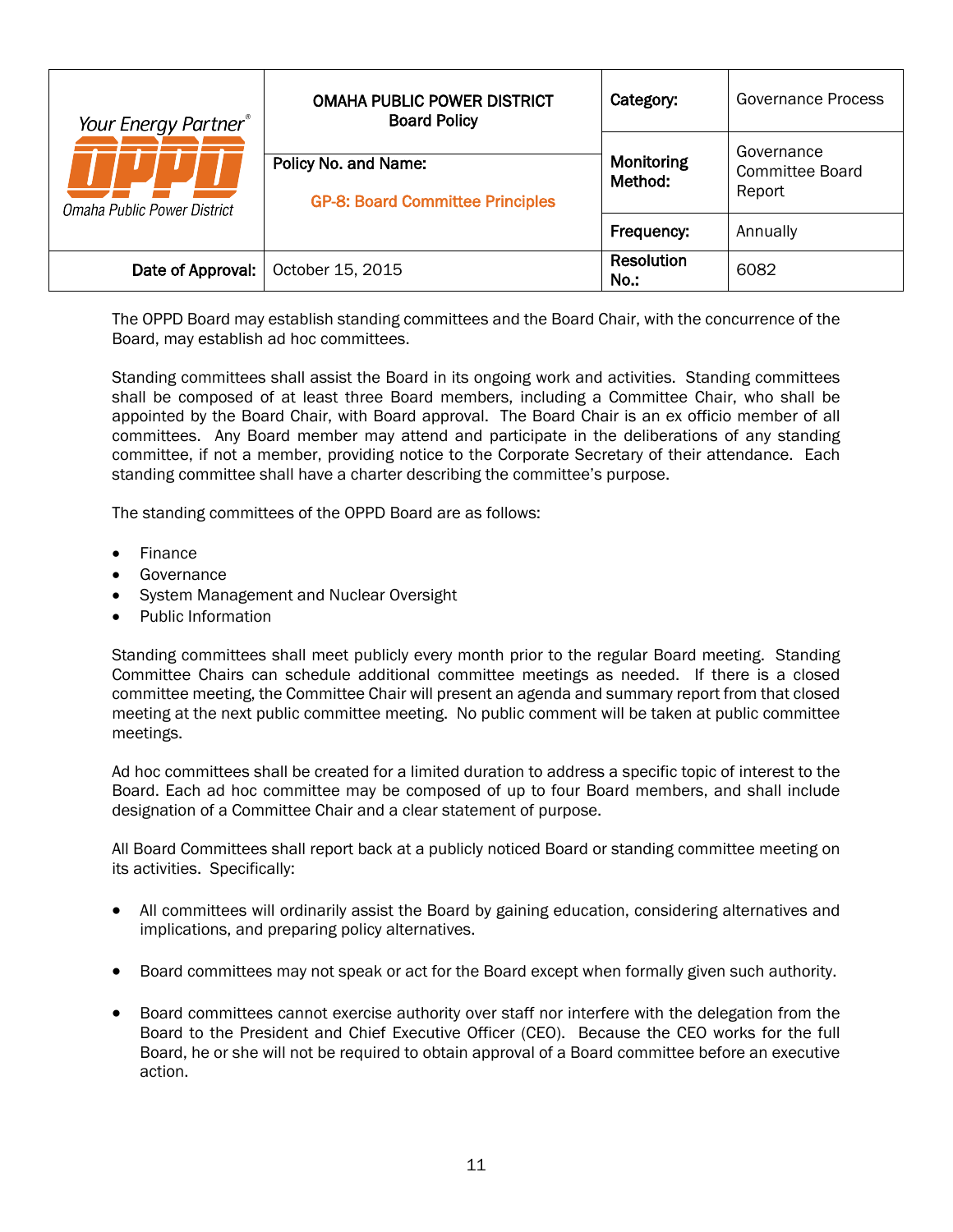- As a general rule, items scheduled for Board action (including items requested by a Board member) shall first be presented to a standing committee for review.
- Standing committees shall be reviewed at least annually by the Board to determine whether they should continue.
- This policy applies to any group which is formed by Board action, whether or not it is called a Committee and regardless whether the group includes Board members. It does not apply to committees formed under the authority of the CEO.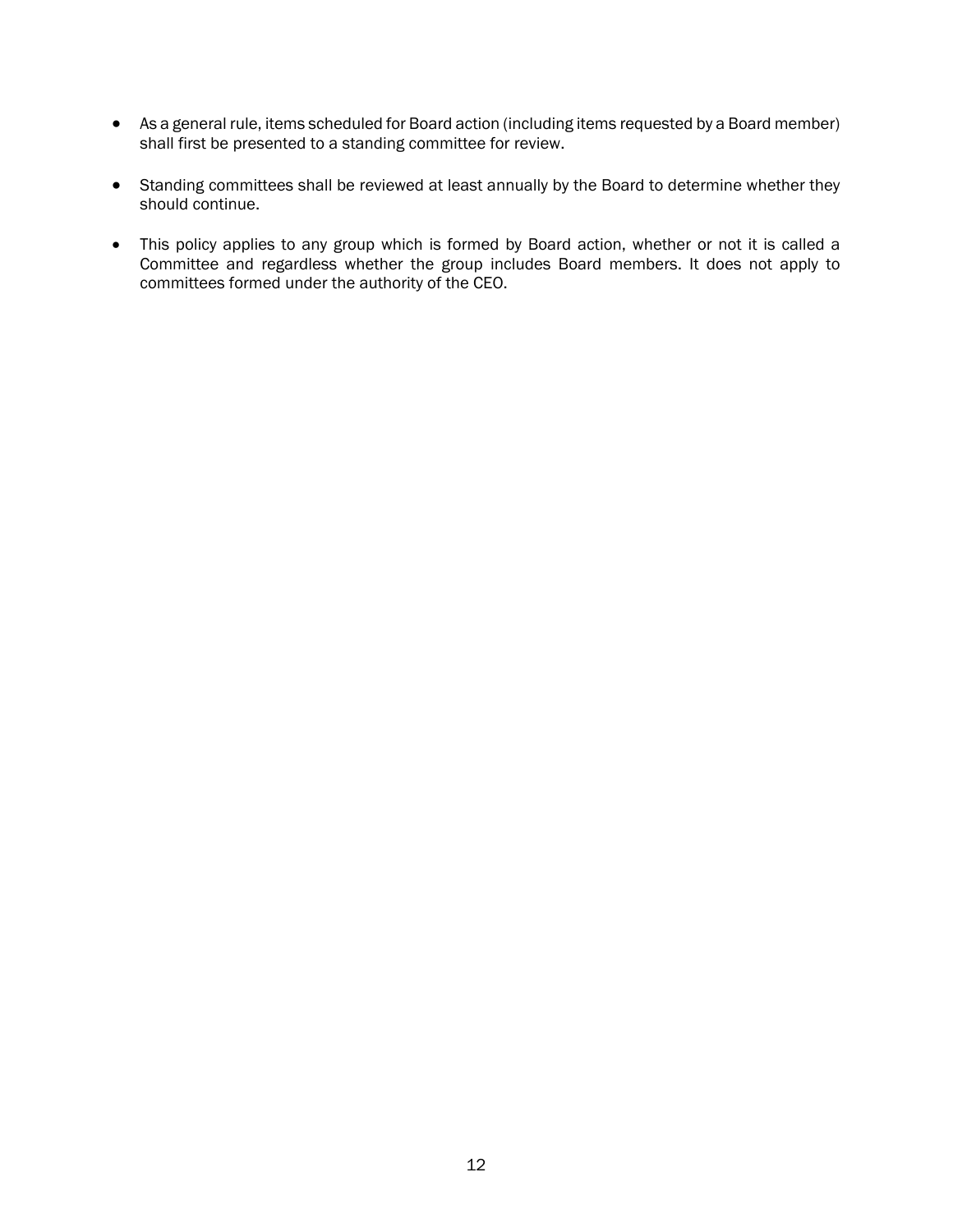| Your Energy Partner <sup>®</sup><br>Omaha Public Power District | <b>OMAHA PUBLIC POWER DISTRICT</b><br><b>Board Policy</b>   | Category:                 | Governance Process                             |
|-----------------------------------------------------------------|-------------------------------------------------------------|---------------------------|------------------------------------------------|
|                                                                 | Policy No. and Name:<br><b>GP-9: Board Committee Chairs</b> | Monitoring<br>Method:     | Governance<br><b>Committee Board</b><br>Report |
|                                                                 |                                                             | Frequency:                | Annually                                       |
| Date of Approval:                                               | October 15, 2015                                            | <b>Resolution</b><br>No.: | 6082                                           |

<span id="page-18-0"></span>The Committee chairs shall preside over and facilitate committee meetings.

Specifically, Committee chairs shall:

- Gommittee Chairs shall sSchedule and cancel any meetings, at their discretion, in addition to the monthly public committee meetings prior to the regular Board meeting.
- Committee Chairs shall rReview and approve the committee agendas prior to circulation of the public notice of the meeting.
- Standing Committee Chairs shall pPresent an agenda and summary report of items discussed at any closed committee meetings held prior to the monthly public committee meetings.
- Committee Chairs shall eEnsure that committee meetings focus on those issues which, according to Board policy, belong to the Board to decide.
- Committee Chairs shall eEnsure that discussion is fair, open and thorough, but also timely, orderly, and kept to the point.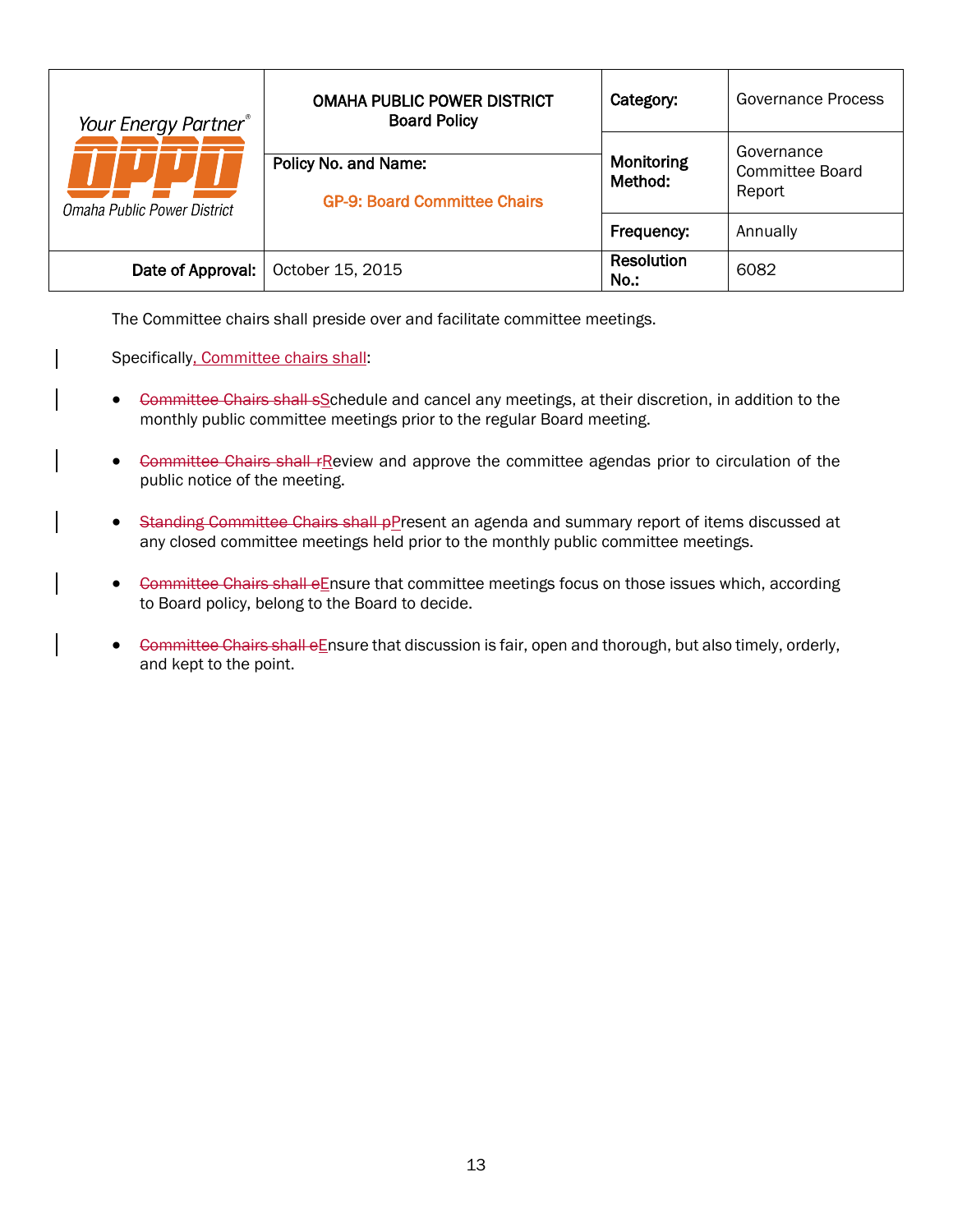| Your Energy Partner®<br>Omaha Public Power District | <b>OMAHA PUBLIC POWER DISTRICT</b><br><b>Board Policy</b>         | Category:                 | Governance Process                             |
|-----------------------------------------------------|-------------------------------------------------------------------|---------------------------|------------------------------------------------|
|                                                     | Policy No. and Name:<br><b>GP-10: Board Training, Orientation</b> | Monitoring<br>Method:     | Governance<br><b>Committee Board</b><br>Report |
|                                                     |                                                                   | Frequency:                | Annually                                       |
| Date of Approval:                                   | October 15, 2015                                                  | <b>Resolution</b><br>No.: | 6082                                           |

<span id="page-19-0"></span>The Board will obtain training, development and orientation to assure excellence in governance.

Specifically:

- New Board members shall receive an orientation, which will include an overview of the District's governance policies.
- Board members shall be offered and encouraged to receive training in the skills of effective governance, communication and decision making.
- The Board Chair and Board Committee Chairs shall be offered and encouraged to receive training in the facilitation of public meetings.
- Board members shall receive training on any laws and regulations pertinent to their duties as a Director and Board Officer.
- Board members shall be offered and encouraged to receive regular training with respect to understanding trends and developments in public power and the energy industry.

In consultation with the Board Chair, the President and Chief Executive Officer (CEO) shall prepare annually an appropriate plan of training for Board members, Chairs and Officers.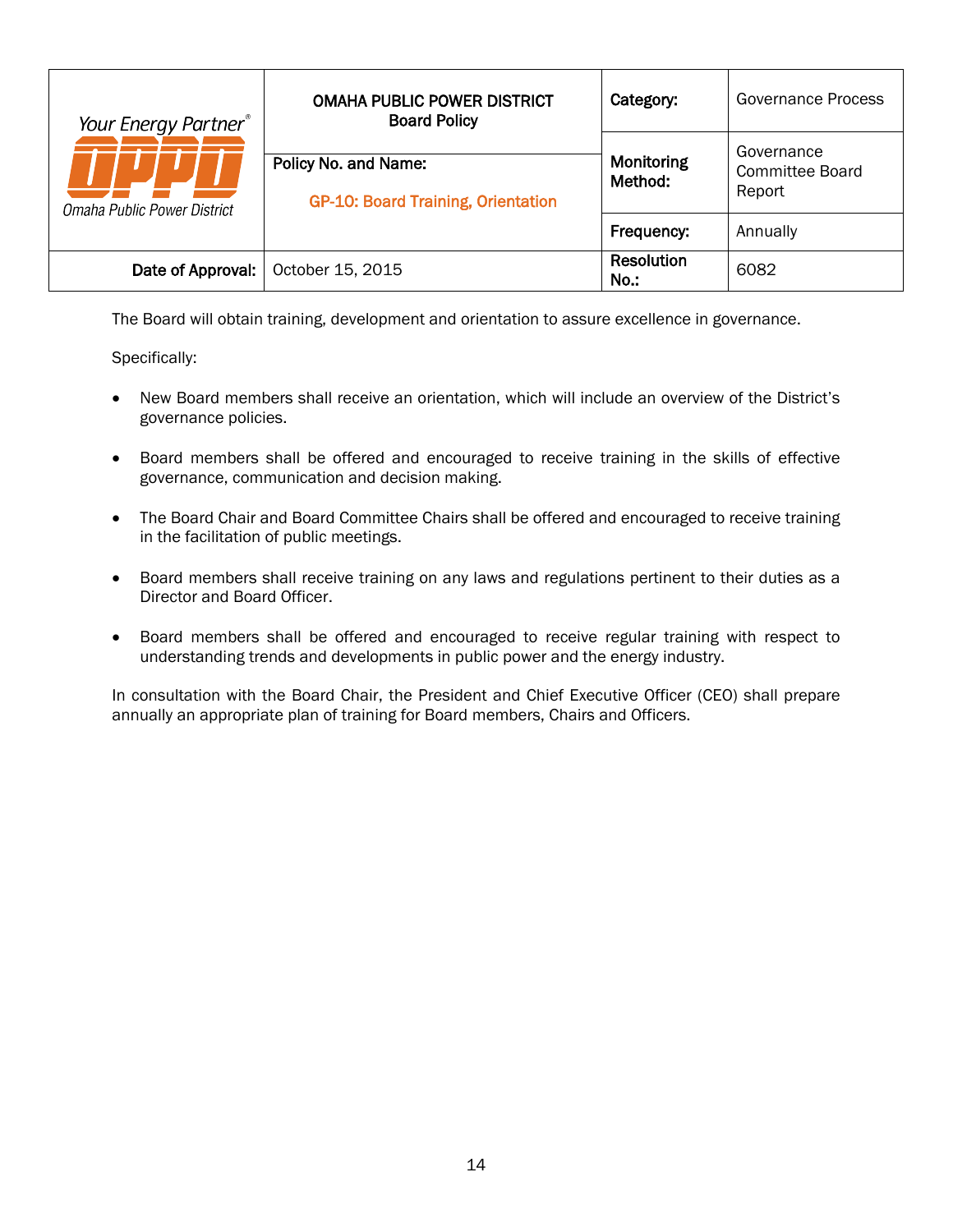|                                                                 | <b>OMAHA PUBLIC POWER DISTRICT</b><br><b>Board Policy</b>              | Category:                 | Governance Process                             |
|-----------------------------------------------------------------|------------------------------------------------------------------------|---------------------------|------------------------------------------------|
| Your Energy Partner <sup>®</sup><br>Omaha Public Power District | Policy No. and Name:<br><b>GP-11: Board Review of Internal Records</b> | Monitoring<br>Method:     | Governance<br><b>Committee Board</b><br>Report |
|                                                                 |                                                                        | Frequency:                | Annually                                       |
| Date of Approval:                                               | October 15, 2015                                                       | <b>Resolution</b><br>No.: | 6082                                           |

<span id="page-20-0"></span>Board members may review OPPD records, subject to and in compliance with applicable legal requirements, confidentiality requirements, and corporate policies.

Specifically:

- Board member requests to review OPPD records shall be forwarded to the Corporate Secretary, with a copy to the President and Chief Executive Officer (CEO) and Outside Counsel. The Corporate Secretary will be responsible to obtain and provide the requested files for review.
- A Board member may ask for and receive copies of OPPD documents. No confidential documents shall be taken from OPPD premises except with the authorization of the CEO.
- Board members shall follow the same confidentiality requirements applicable to OPPD employees dealing with OPPD documents.
- OPPD employee personnel files will not be subject to Board review except as permitted by law.

The Corporate Secretary shall maintain a log of all documents requested for review by Board members.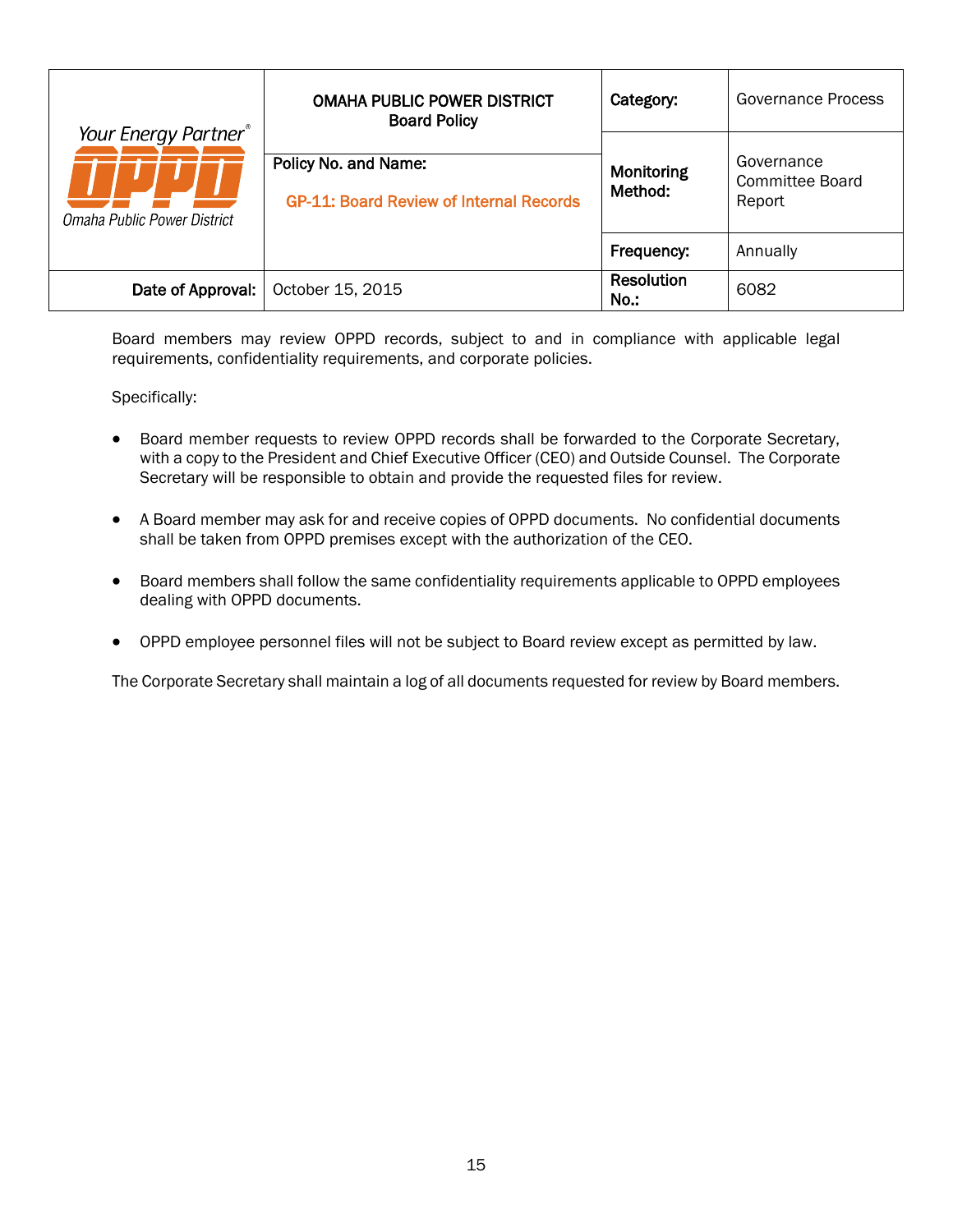|                                                     | <b>OMAHA PUBLIC POWER DISTRICT</b><br><b>Board Policy</b>             | Category:                    | <b>Governance Process</b>                      |
|-----------------------------------------------------|-----------------------------------------------------------------------|------------------------------|------------------------------------------------|
| Your Energy Partner®<br>Omaha Public Power District | Policy No. and Name:<br><b>GP-12: Board Compensation and Benefits</b> | Monitoring<br>Method:        | Governance<br><b>Committee Board</b><br>Report |
|                                                     |                                                                       | Frequency:                   | Annually                                       |
| Date of Approval:                                   | July 16, 2015                                                         | <b>Resolution</b><br>$No.$ : | 6070                                           |

<span id="page-21-0"></span>Members of the Board of Directors\* of OPPD are eligible to receive certain compensation and benefits for their service.

Under the statutory authority granted by the below Nebraska statutes, the Board adopts the following policies:

- OPPD shall provide and contribute payment for health care benefits, the same as any other eligible active full-time employee, for any Member of the Board of Directors who elects coverage. Newly elected Members of the Board of Directors, effective January 1, 2013 and after, will be offered the same health plan benefits as other eligible active full-time employees hired January 1, 2013 and after. (Neb. Rev. Stat. Section 70-624.03)
- Each Member of the Board of Directors shall be compensated for their service, and such compensation will not exceed statutory limits established under Nebraska law. (Neb. Rev. Stat. Section 70-624.02)
- Each Member of the Board of Directors shall receive the same compensation, with the exception of the Chair of the Board, who is eligible to receive additional compensation under Nebraska law.

# \*TERMS AND DEFINITIONS

*\*Member of the Board of Directors*: Someone who is elected and is currently serving a term as a director on the Board of Directors of the Omaha Public Power District.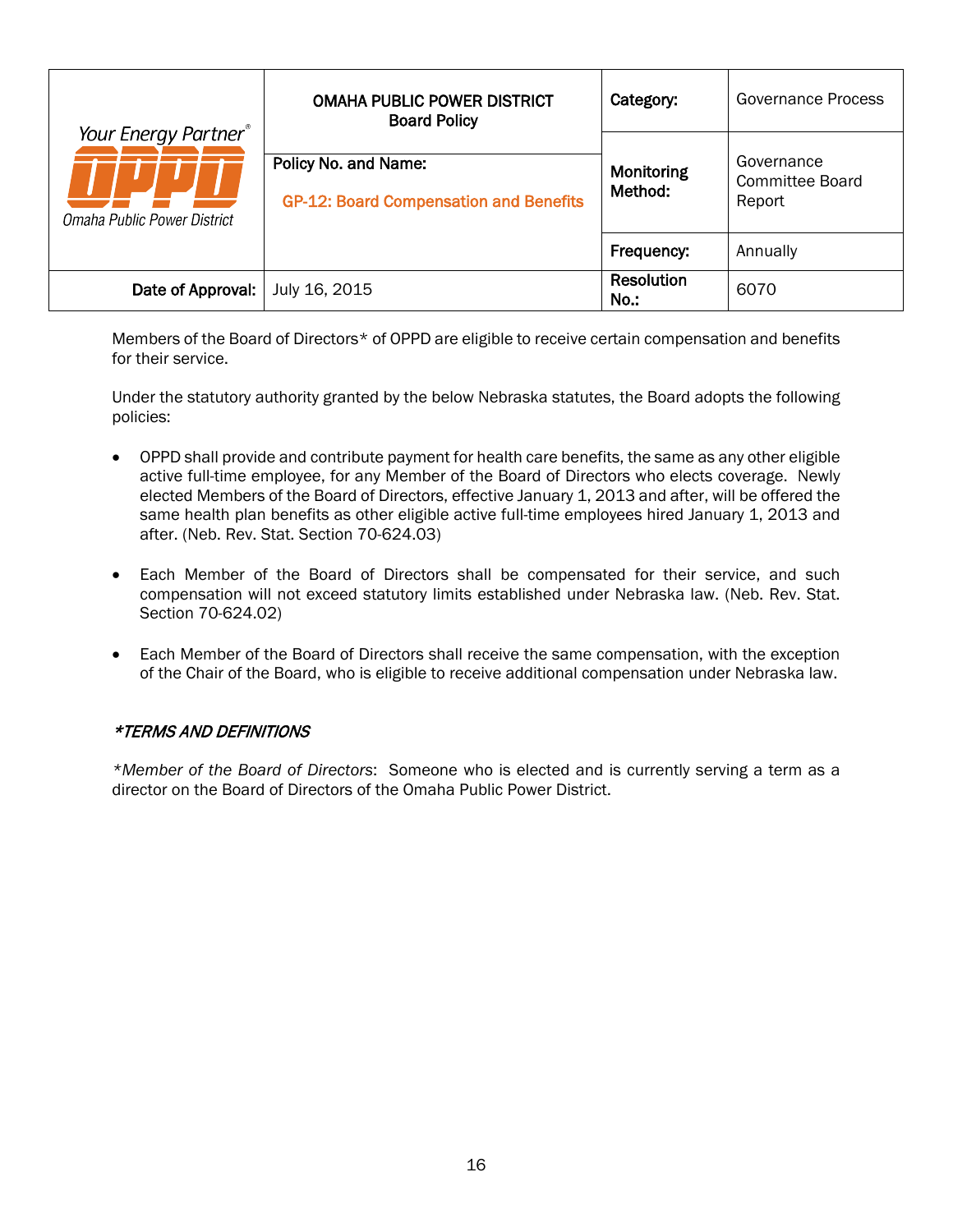| Your Energy Partner <sup>®</sup><br>Omaha Public Power District | <b>OMAHA PUBLIC POWER DISTRICT</b><br><b>Board Policy</b>           | Category:                 | Governance Process                              |
|-----------------------------------------------------------------|---------------------------------------------------------------------|---------------------------|-------------------------------------------------|
|                                                                 | Policy No. and Name:<br><b>GP-13: External Auditor Relationship</b> | Monitoring<br>Method:     | <b>Finance Committee</b><br><b>Board Report</b> |
|                                                                 |                                                                     | Frequency:                | Annually                                        |
| Date of Approval:                                               | July 16, 2015                                                       | <b>Resolution</b><br>No.: | 6070                                            |

<span id="page-22-0"></span>Nebraska State Statute Section 70-623 states that: "The board of directors, at the close of each year's business, shall cause an audit of the books, records and financial affairs of the district to be made by a certified public accountant or firm of such accountants, who shall be selected by the district."

- The Board of Directors is responsible for hiring the District's external auditor. Selection of the external auditor should include input from staff, the Audit Subcommittee and others as deemed necessary.
- The process to hire the external auditor includes obtaining a contract with the external auditor. The selection of the external auditor must be approved by the Board of Directors.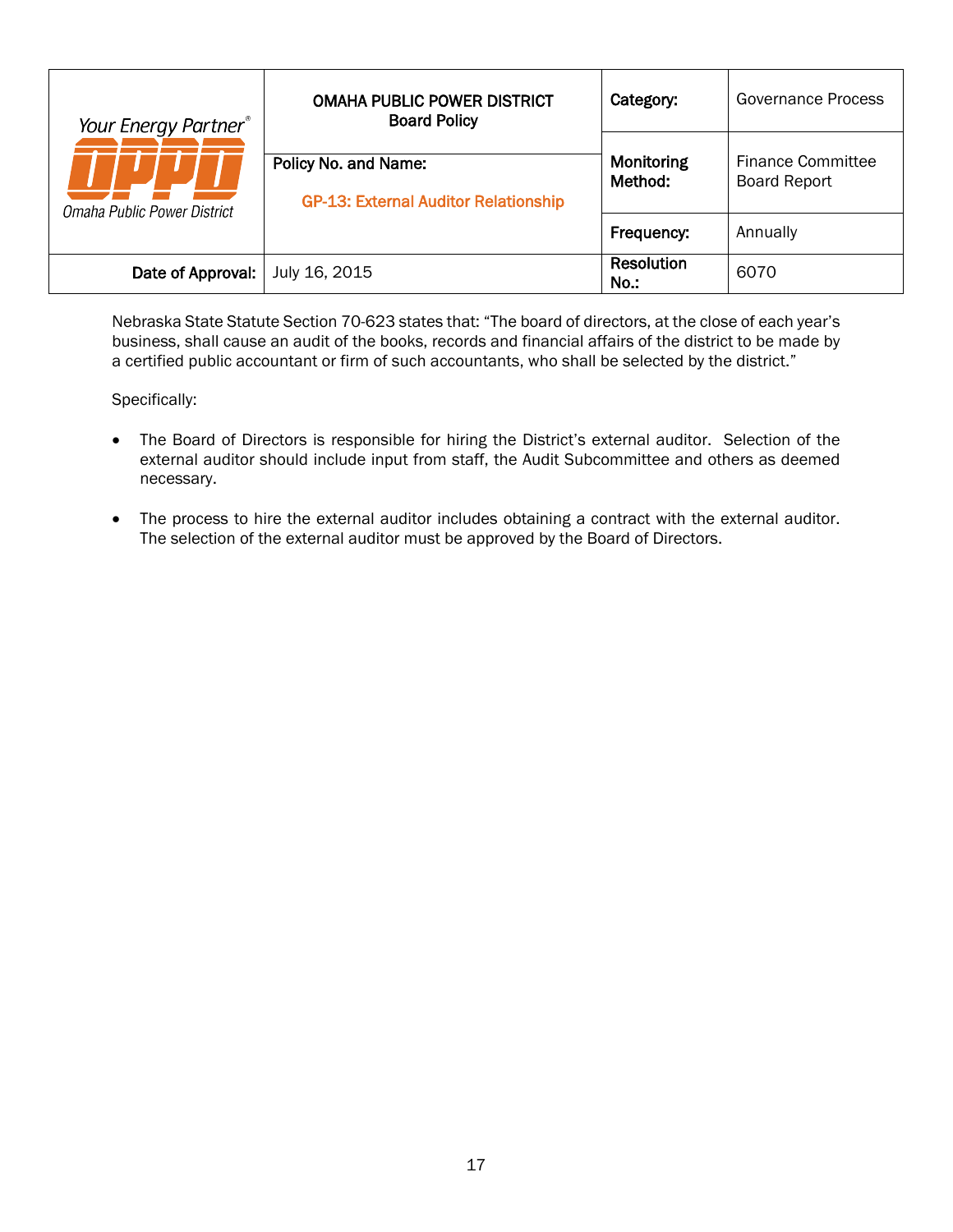| Your Energy Partner <sup>®</sup><br>Omaha Public Power District | <b>OMAHA PUBLIC POWER DISTRICT</b><br><b>Board Policy</b>         | Category:                 | Governance Process                             |
|-----------------------------------------------------------------|-------------------------------------------------------------------|---------------------------|------------------------------------------------|
|                                                                 | Policy No. and Name:<br><b>GP-14: Board Expense Reimbursement</b> | Monitoring<br>Method:     | Governance<br><b>Committee Board</b><br>Report |
|                                                                 |                                                                   | Frequency:                | Annually                                       |
| Date of Approval:                                               | July 16, 2015<br>March 14, 2019                                   | <b>Resolution</b><br>No.: | 6070<br>6316                                   |

<span id="page-23-0"></span>Nebraska Law (Section 70–624.02, as amended) provides that "members of the Board of Directors shall be paid their actual expenses while engaged in the business of the District under the authority of the Board of Directors...." Accordingly, Board members shall be reimbursed for expenses incurred which are appropriate in the performance of their Board-related duties and consistent with their statutory obligations.

The purpose of this policy is to establish procedures relative to expenses incurred by members of the Board of Directors in the performance of their duties; to define authorizations required to incur such expenses; to ensure uniform and fair payment of expenses; and to establish procedures for securing reimbursement.

It is expected that all Board member activities related to any expenses submitted for reimbursement will comply with the "Omaha Public Power District Board of Directors Code of Ethics and Business Conduct."

#### REIMBURSABLE EXPENSES

Expenses eligible for reimbursement under this policy must be actual, reasonable and customary expenses incurred while conducting Board-related duties.

- Board-related duties may include, but are not limited to, Board meetings (any official Board, Committee or related meeting), OPPD business (activities that are directly related to the necessary and required functions of the District), industry-related conferences, and training/learning events.
- Expenses may include related mileage expense, meals (including tips), lodging, transportation, business meeting/events, and other miscellaneous expenses. Expenditures for alcohol and related taxes/gratuities as well as expenses for family members or personal guests are not reimbursable.

Expenses must be documented accurately and completely, and have appropriate authorization.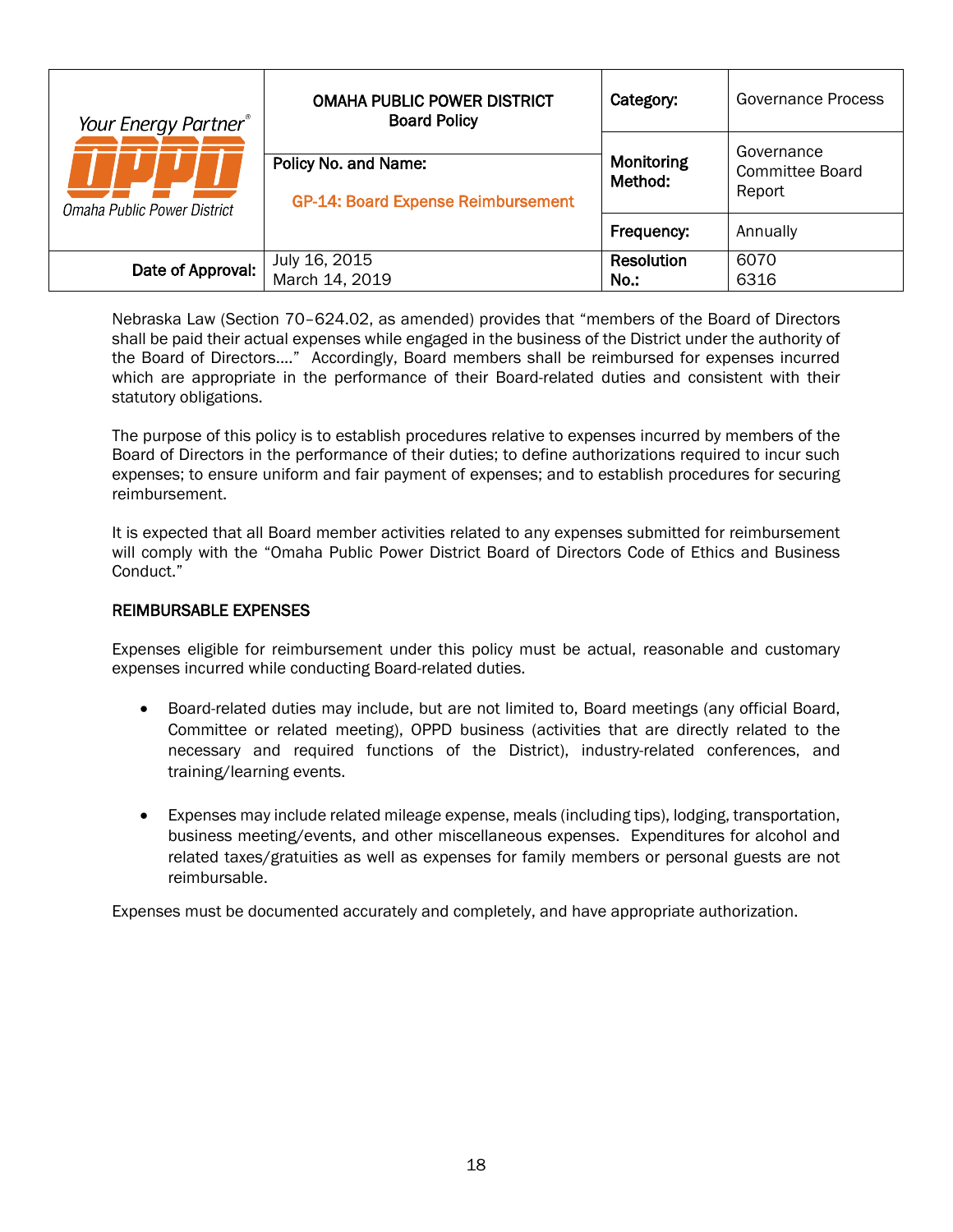# TRAVEL AND TRAINING AUTHORIZATION AND APPROVAL

Each Director is authorized to travel at OPPD expense on single-day trips within the District's service area when in his/her judgment such travel is required in connection with OPPD business.

Directors shall coordinate all other travel arrangements through the office of the Corporate Secretary. Thirty days in advance, for all business trips which require overnight accommodations and for all singleday trips by commercial transportation to points outside of the District's service area, Directors shall complete a Trip Authorization (TA) form, including the estimated costs, the percentage to be paid by OPPD, and whether the expenditure will span multiple years.

- If OPPD representation is requested with shorter than thirty-day notice and travel is required, the Corporate Secretary shall notify Board members of the pending trip.
- Written travel and training justifications shall be distributed to all Board members in the Board packet for purposes of transparency and oversight.

The Corporate Secretary shall review the TA, and confirm consistency of proposed expenses with Board and OPPD travel policy. If the Corporate Secretary questions the appropriateness of any expense, clarification will first be sought from the respective Director. Any disputes resulting from the review shall be forwarded from the Corporate Secretary to the Audit Subcommittee for review and a final determination.

Each Director is authorized up to \$3,500 during a calendar year to attend training and learning events within the continental United States when in his/her judgment such training and learning events will benefit the District. Budgeted travel and training funds shall expire at the end of each calendar year with no rollover option. If a Board member exceeds the annual authorized expenditure amount, then he/she shall reimburse OPPD within 30 days the difference between the authorized amount and actual expenditures.

Any travel outside the continental United States or any out-of-state travel to attend more than the allowed budget for training and learning will require additional approval. To obtain approval, the Director shall: (1) notify the Corporate Secretary of the travel location, purpose of the trip, date of travel, and an estimated cost; (2) the Corporate Secretary will provide the request to the Audit Subcommittee for approval; and (3) once approved by the Audit Subcommittee, the Corporate Secretary will place an item related to this travel on the next Board meeting consent agenda for full Board approval. If the request is denied, the Director may still attend the event at the Director's expense.

# EXPENSE REIMBURSEMENT

Sufficient documentation of expenses is necessary for reimbursement of applicable expenses. All requests for expense reimbursement from Directors shall:

- Be prepared on an OPPD Expense Report form and be submitted for payment within 30 days upon completion of a trip, and no later than sixty days from when any expense was incurred.
- Include an itemization of expenses, provide a brief explanation of the purpose of the expense, and include original receipts for all expenditures, with the exception of mileage, single-trip public transportation and tips on services (e.g. hotel housekeeping, door attendants or bellhops).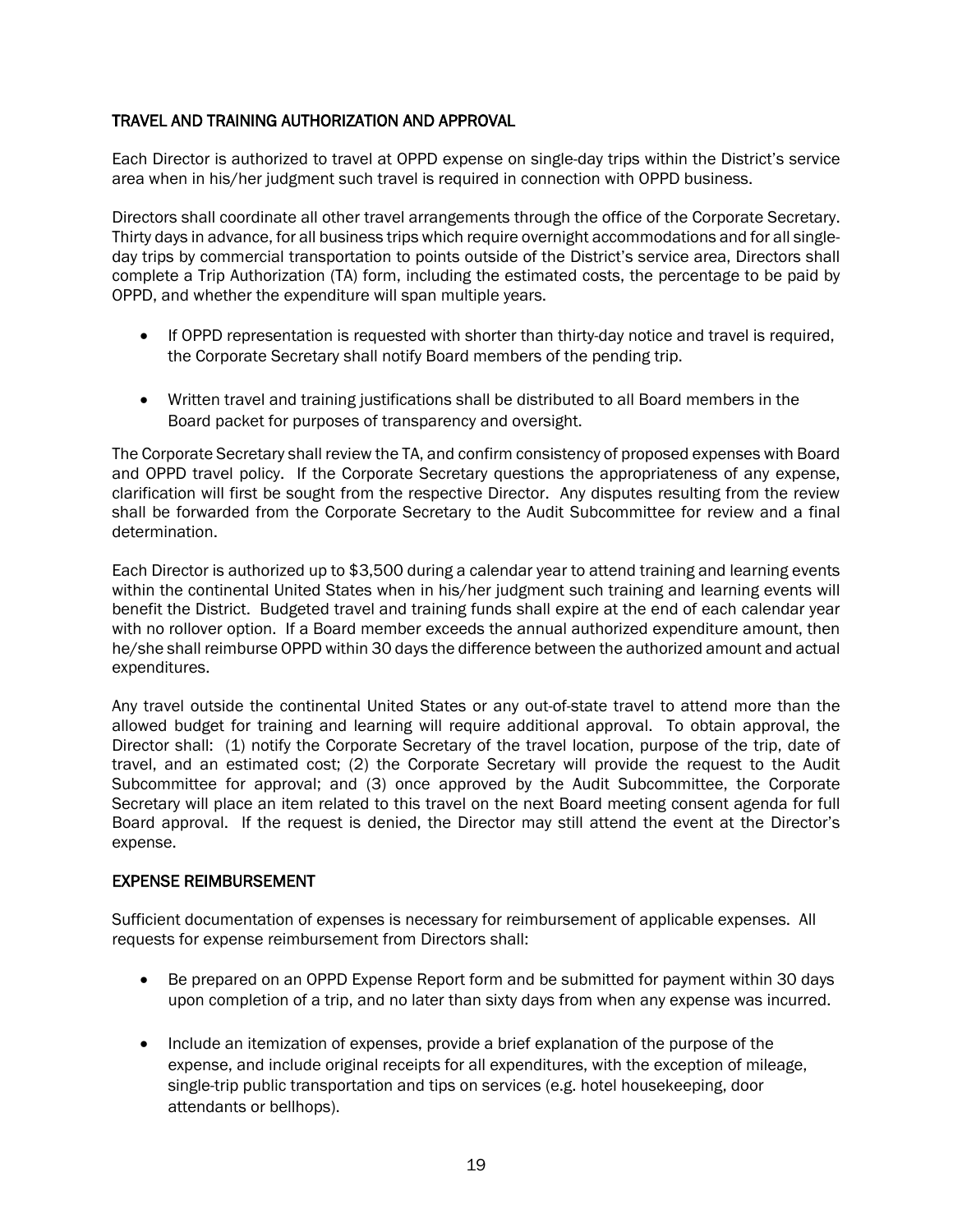- $\circ$  Meal receipts must be itemized and include the name(s) of the person(s) for whom a meal was purchased as well as their respective company when non-OPPD employees are included. Tips on service may not exceed 20% of the total bill, including tax. If a receipt cannot be obtained or has been lost, a statement to that effect shall be made on the expense report form and the reason given.
- $\circ$  For mileage reimbursement, the business purpose, date, origin, destination and number of miles driven must be included in the supporting documentation. Business use of personal vehicles is reimbursed at the IRS standard mileage rate.
- Include a statement, signed by the Director submitting the request for reimbursement, that the expenses are actual expenses incurred while on District business and that the expenses conform to the Board Expense Reimbursement policy.

Directors shall submit their expense reports to the Corporate Secretary for review and determination that: (1) the claims for reimbursement are in accordance with this policy; and (2) the necessary budgetary funds are available for disbursement.

Any disputes resulting from the review shall be forwarded from the Corporate Secretary to the Audit Subcommittee for review and a final determination.

#### REVIEW OF EXPENDITURES

All expense statements will be reported to the Board of Directors for review at its next Audit Subcommittee meeting.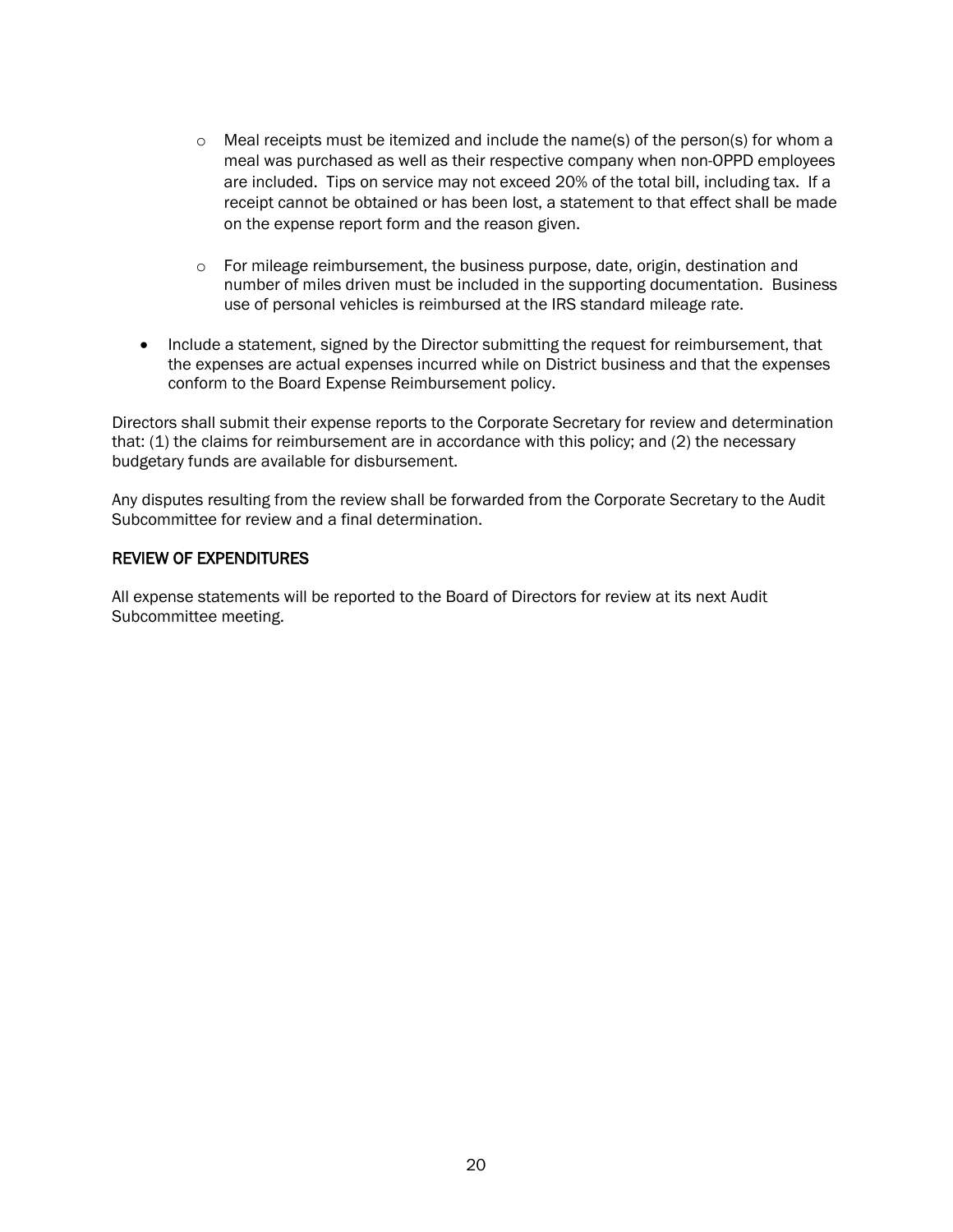| Your Energy Partner®        | <b>OMAHA PUBLIC POWER DISTRICT</b><br><b>Board Policy</b> | Category:             | Governance Process                                                                           |
|-----------------------------|-----------------------------------------------------------|-----------------------|----------------------------------------------------------------------------------------------|
| Omaha Public Power District | Policy No. and Name:<br><b>GP-15: Nuclear Oversight</b>   | Monitoring<br>Method: | <b>System Management</b><br>and Nuclear<br><b>Oversight Committee</b><br><b>Board Report</b> |
|                             |                                                           | Frequency:            | Annually                                                                                     |
| Date of Approval:           | February 11, 2016<br>February 16, 2017                    | Resolution<br>No.:    | 6105<br>6170                                                                                 |

<span id="page-26-0"></span>OPPD's Board of Directors understands and appreciates the unique responsibility of the company's nuclear electric generating asset and commits to nuclear safety, oversight, and governance. The Board shall ensure its members understand the special nature of nuclear power, establish appropriate oversight responsibilities, and support and strengthen a nuclear safety culture.

The System Management and Nuclear Oversight Committee (SMNOC) shall monitor the safe and reliable operationsecure storage of nuclear fuel and decommissioning activities of Fort Calhoun Station (FCS). In doing so, the SMNOC will periodically review nuclear business unit metrics to ensure that senior management the executive leadership team and the full Board have the necessary information to allow effective monitoring and challenging of FCS operational performance.

The SMNOC Chair shall:

- Attend each of the following meetings, at least once per year:
	- o Decommissioning Oversight Committee (DOC) Meeting
- Schedule and chair at least one SMNOC meeting per year at FCS.
- Bring in nuclear industry experts to provide observation and advisement on nuclear safety, decommissioning and operational performance at FCS on an annual basis.
- Fulfill all other requirements of a Board Committee Chair (GP-9).

SMNOC Committee Members shall:

• Attend a Decommissioning Oversight Committee (DOC) meeting at least once per year.

Remaining Board Members may:

• Attend a Decommissioning Oversight Committee (DOC) meeting at least once per year.

Decommissioning metrics shall be established and provided to the full Board on a quarterly basis.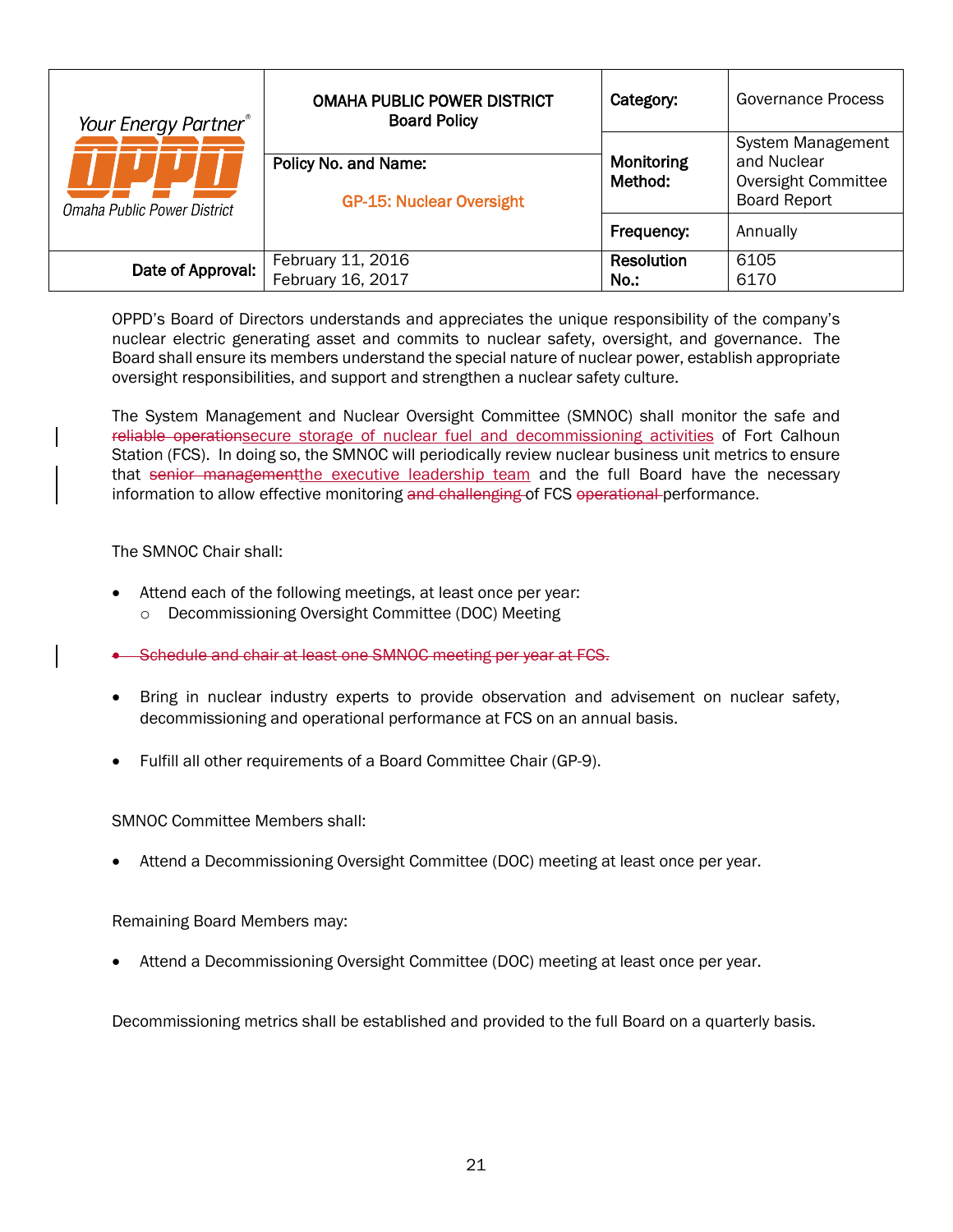| Your Energy Partner®        | <b>OMAHA PUBLIC POWER DISTRICT</b><br><b>Board Policy</b> | Category:                 | Board Staff-Linkage |
|-----------------------------|-----------------------------------------------------------|---------------------------|---------------------|
|                             |                                                           | Monitoring                | Governance          |
|                             | Policy No. and Name:                                      | Method:                   | Committee Board     |
|                             |                                                           |                           | Report              |
| Omaha Public Power District | <b>BL-1: Board - President and Chief Executive</b>        | Frequency:                | Annually            |
|                             | <b>Officer Relationship</b>                               |                           |                     |
|                             |                                                           |                           |                     |
| Date of Approval:           | July 16, 2015                                             | <b>Resolution</b><br>No.: | 6070                |

<span id="page-27-0"></span>The corporate powers of OPPD shall be vested in the Board of Directors and shall be exercised in such manner as to confer upon OPPD's customer-owners the benefits of a successful and profitable operation and conduct of its business. The Board of Directors operates under the provisions of the Nebraska Revised Statutes Chapter 70, Article 6, also known as the "Enabling Act."

- The Board of Directors shall:
	- $\circ$  In coordination with the President and Chief Executive Officer (CEO), identify and define the vision and mission of OPPD, and establish the strategic directives OPPD is to achieve, communicating them in the form of policy.
	- $\epsilon$ —Monitor and measure OPPD's impacts as a result of the strategic direction policies Monitor and measure the results of the strategic directives.
	- o Make certain decisions as designated by the Enabling Act or other statutes.
	- o Appoint, evaluate and, when necessary, discharge the CEO.
- The CEO shall:
	- $\circ$  Lead, in coordination with the Board, the development and implementation of OPPD's vision, mission, and strategy.
	- $\circ$  Manage all operations and business affairs of OPPD, with a primary focus on leadership of the OPPD senior management teamexecutive leadership team to implement OPPD strategie strategic directivesdirection policies.
	- $\circ$  Communicate regularly and effectively with the Board on the business of OPPD.
	- o Manage the implementation of systems and policies that enable OPPD to conduct its activities both lawfully and ethically.
	- o Prepare and submit the Corporate Operating Plan to the Board for review and approval each year, and ensure all OPPD expenditures are within the authorized annual Corporate Operating Plan.
	- o Make recommendations to the Board regarding the appointment of Vice Presidents.
	- $\circ$  Manage the appropriate organization and staffing of OPPD, and exercise the authority to hire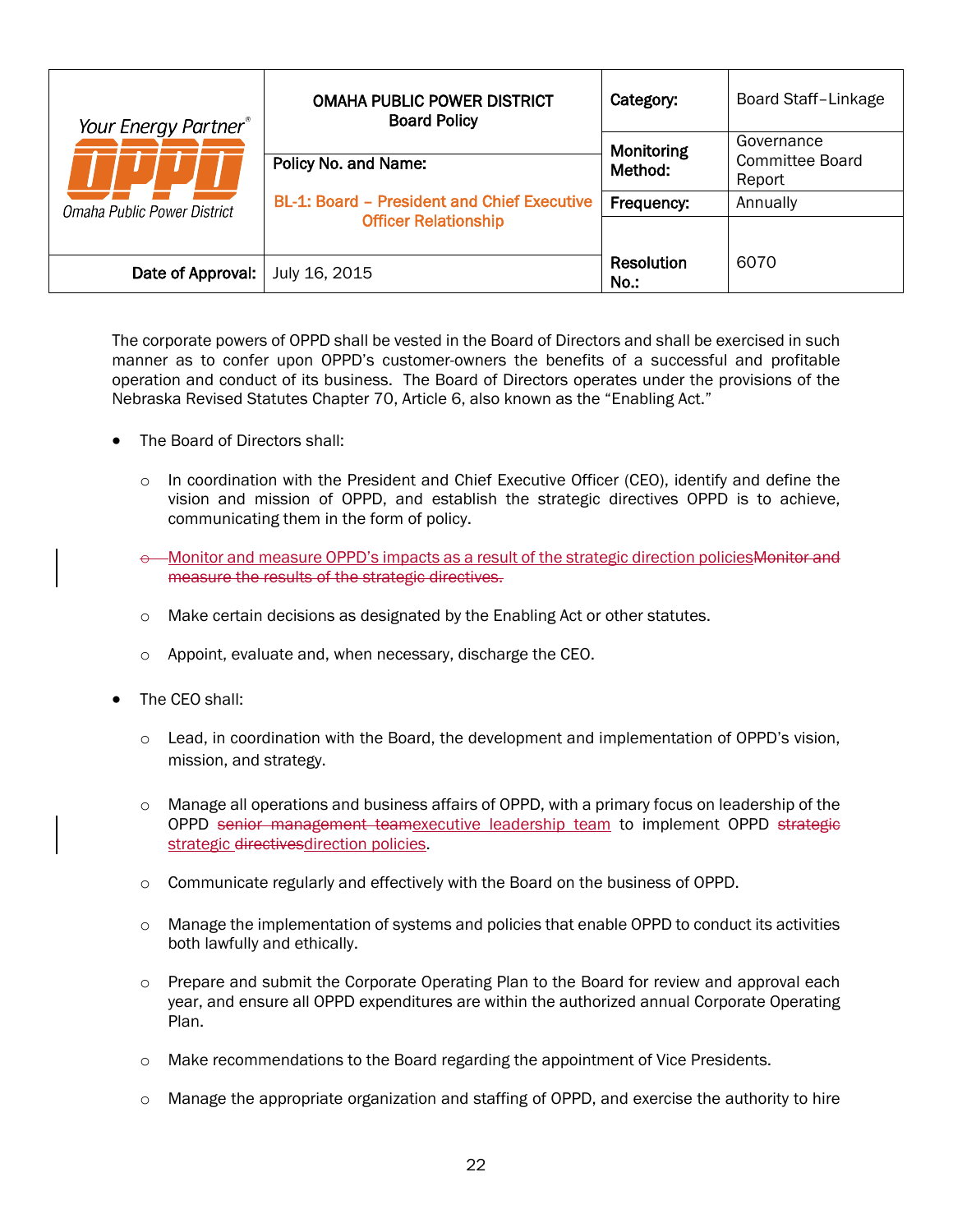and terminate staff and employees as necessary to enable OPPD to achieve all business objectives.

- o Attend meetings of the Board and report on the general affairs of OPPD, ensuring sufficient information is provided to the Board in order to make appropriate judgments or take any necessary actions.
- o In coordination with the senior managementexecutive leadership team and outside general counsel, assess the principal risks of OPPD and take appropriate and necessary actions to monitor and manage these risks, and, when necessary, report risks to the Board.
- o Communicate effectively with customer-owners, employees, government authorities, other stakeholders, and the public in general. The CEO shall assure, in cooperation and consultation with the Board, that OPPD is appropriately represented in the community.
- o Perform other duties as may be delegated by the Board either by resolution or through the CEO's contract of employment.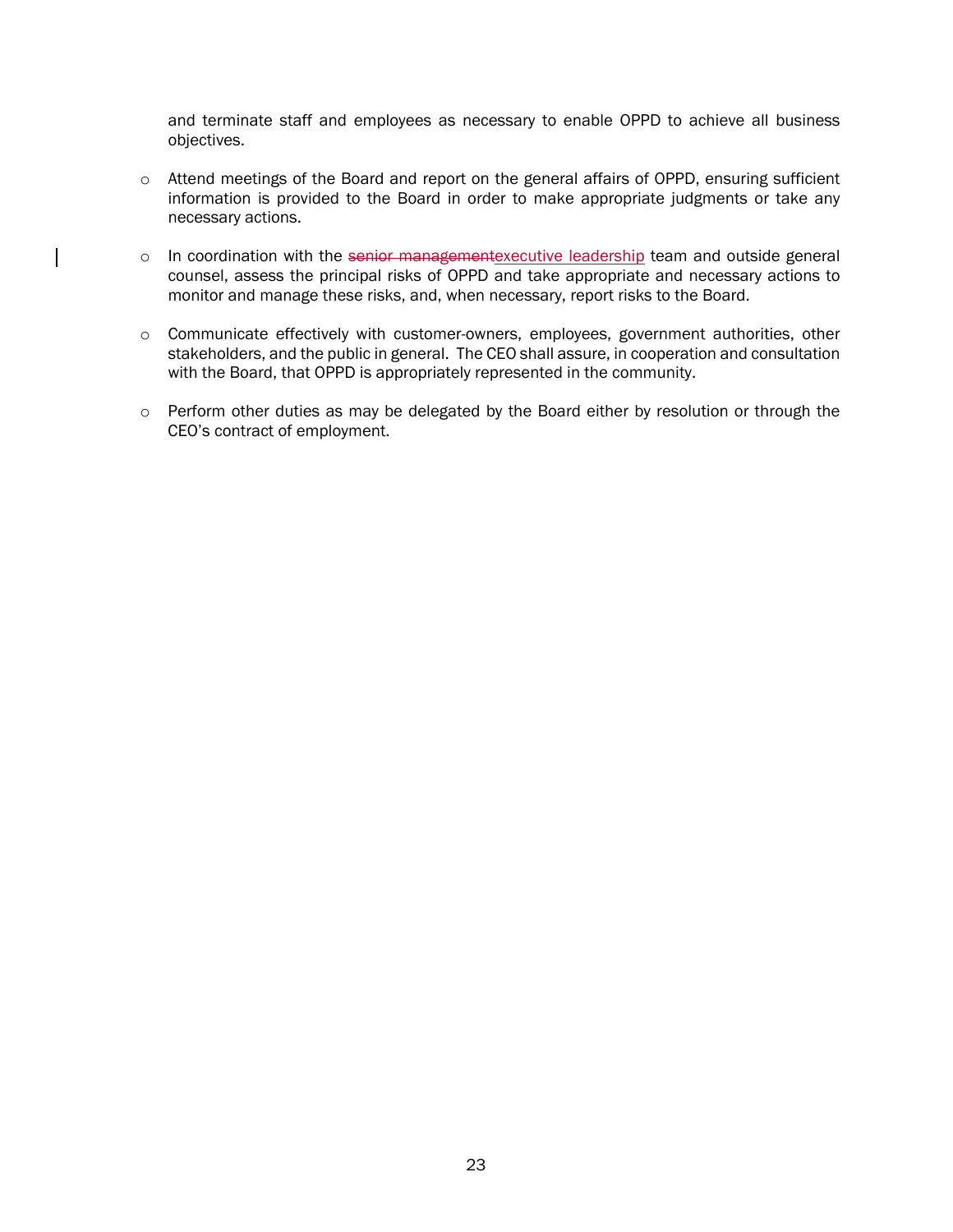|                             | <b>OMAHA PUBLIC POWER DISTRICT</b><br><b>Board Policy</b> | Category:             | Board Staff-Linkage                     |
|-----------------------------|-----------------------------------------------------------|-----------------------|-----------------------------------------|
| Your Energy Partner®        | Policy No. and Name:                                      | Monitoring<br>Method: | Governance<br>Committee Board<br>Report |
| Omaha Public Power District | BL-1A: Board - OPPD Officer Relationship                  | Frequency:            | Annually                                |
| Date of Approval:           | January 12, 2017                                          | Resolution<br>No.:    | 6167                                    |

<span id="page-29-0"></span>OPPD Officers (Officers) serve as high-level management officials and have day-to-day responsibility of handling the affairs and transacting the business of the District as specified in their specific job descriptions. Officers have the authority to act on behalf of OPPD. Officer appointments include, but are not limited to, President and Chief Executive Officer (CEO) and Vice Presidents (VPs). The VPs will act as Assistant Secretaries of the District and the Chief Financial Officer will act as Assistant Secretary and Assistant Treasurer of the District.

Upon recommendation of the CEO, the Board is responsible for the appointment, as well as compensation and benefit approval of the Officers. The CEO may recommend to the Board revocation of officer appointments. Such VPs serving as Officers shall carry out such duties as may be delegated to them by the President.

Officers are considered agents of the District, and shall exercise specific fiduciary responsibilities:

- Duty of Loyalty: Act in the best interest of the District.
	- $\circ$  The officer should not have any conflicts of interest in a transaction with the District, exploit an opportunity for themselves instead of for the District, compete with the District, or use District assets for themselves.
- Duty of Care: Act prudently in light of all reasonably available information.
	- o The officer should obtain and consider all relevant information, take time to consider District actions, consider the advice of experts, ask questions and test assumptions, understand the terms of transactions and make deliberate decisions after candid discussions.
- Duty of Disclosure: Disclose all information within the District that is material to the action being considered.
	- o The officer should fully and fairly disclose all material information to the Board of Directors and other officers regarding decisions being considered.
- Duty of Good Faith: Act with honesty and fairness.
	- $\circ$  The officer should ensure actions are taken for the proper purpose in similar circumstances.
- Duty of Obedience: Act within the law and District policies.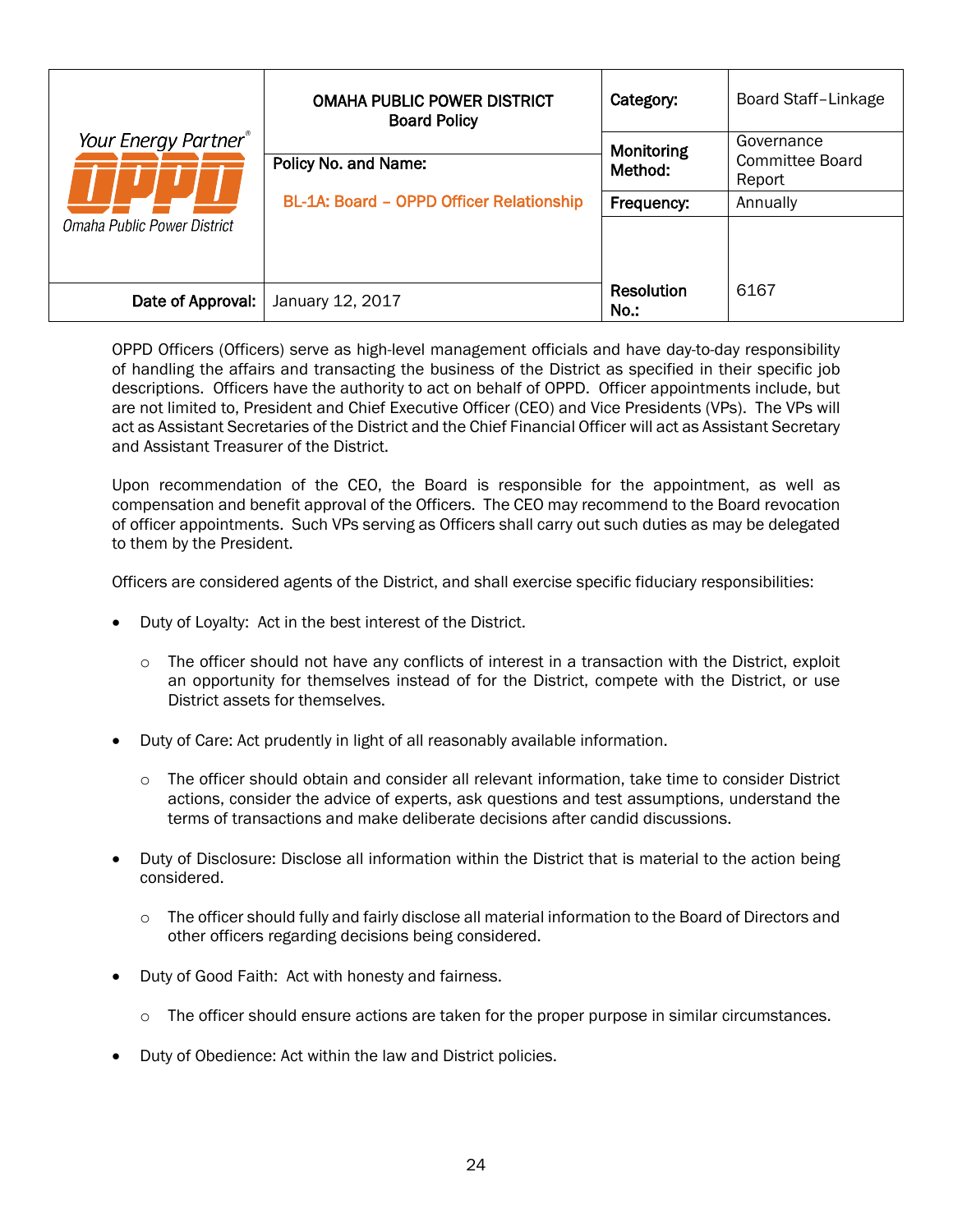o The officer must ensure their actions comply with the laws applicable to the District and in accordance with District policies.

If a question should arise about a possible breach of an Officer's fiduciary responsibilities, Outside General Counsel shall be consulted regarding the situation. Outside General Counsel shall inform the Board of any breaches and provide his/her advice or opinion regarding resolution of the situation.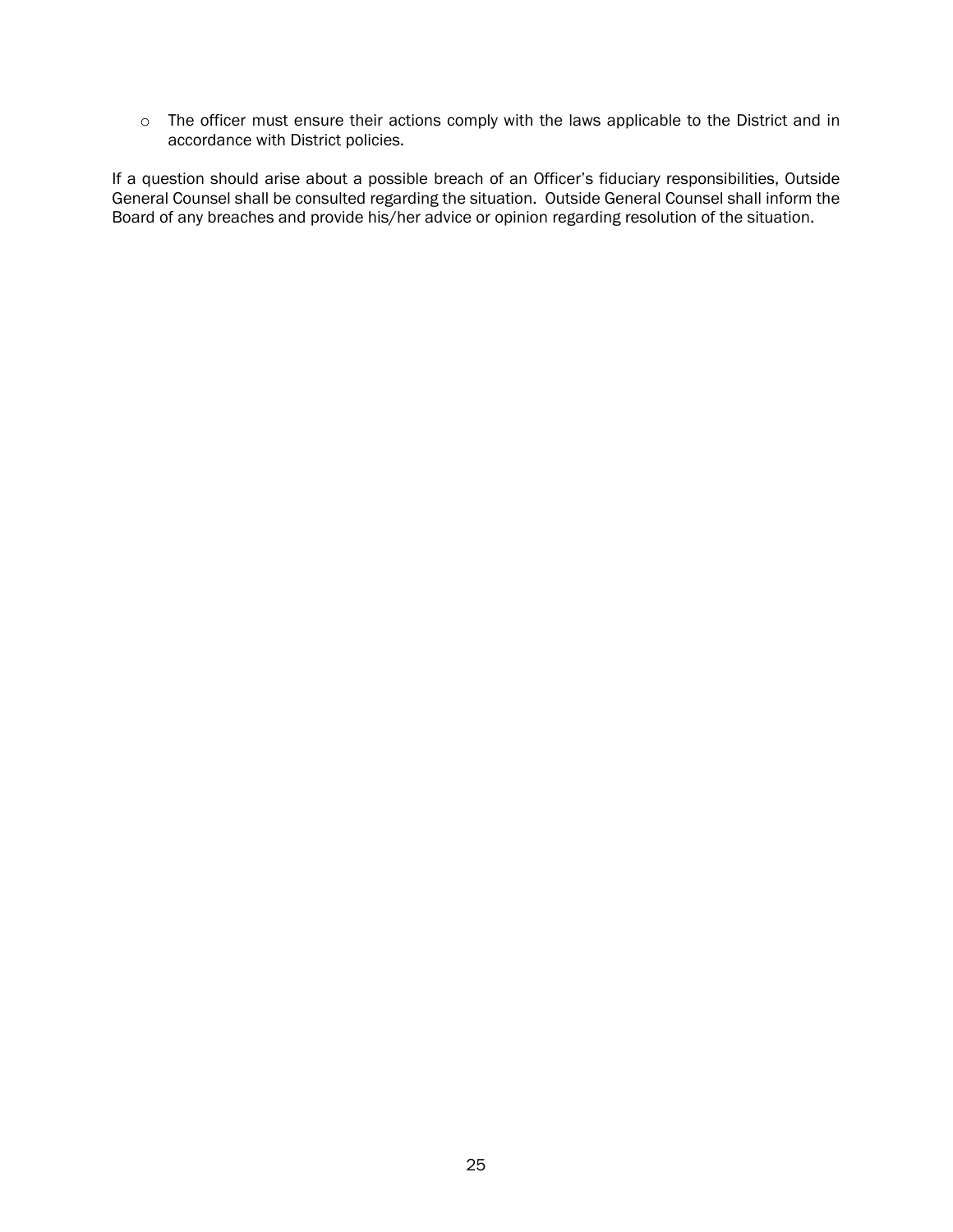|                                                                 | <b>OMAHA PUBLIC POWER DISTRICT</b><br><b>Board Policy</b>                            | Category:                 | Board Staff-Linkage                            |
|-----------------------------------------------------------------|--------------------------------------------------------------------------------------|---------------------------|------------------------------------------------|
| Your Energy Partner <sup>®</sup><br>Omaha Public Power District | Policy No. and Name:<br><b>BL-2: Board - Outside General Counsel</b><br>Relationship | Monitoring<br>Method:     | Governance<br>Committee<br><b>Board Report</b> |
|                                                                 |                                                                                      | Frequency:                | Annually                                       |
| Date of Approval:                                               | July 16, 2015                                                                        | <b>Resolution</b><br>No.: | 6070                                           |

<span id="page-31-0"></span>The Outside General Counsel provides legal counsel to OPPD and to the Board on an as needed basis.

The Board of Directors is ultimately responsible for contracting the Outside General Counsel. As a general practice, the Board and the President and Chief Executive Officer shall participate jointly in contracting the Outside General Counsel.

With respect to the Board, the Outside General Counsel shall:

- Give his or her advice or opinion whenever he or she deems necessary or when required by the Board.
- Inform the Board of material legal issues impacting OPPD or the Board.
- Provide counsel to the Board and individual Board Members with regard to legal matters affecting OPPD, in general, and their duties, obligations, and liabilities, specifically.
- Provide counsel to the Board and individual Board Members with regard to conflict of interest and other ethical matters.
- Counsel and assist the Board and Board Members in complying with applicable statutes and other legal requirements.

The Outside General Counsel shall not provide legal counsel to Directors except in their role as Board Members.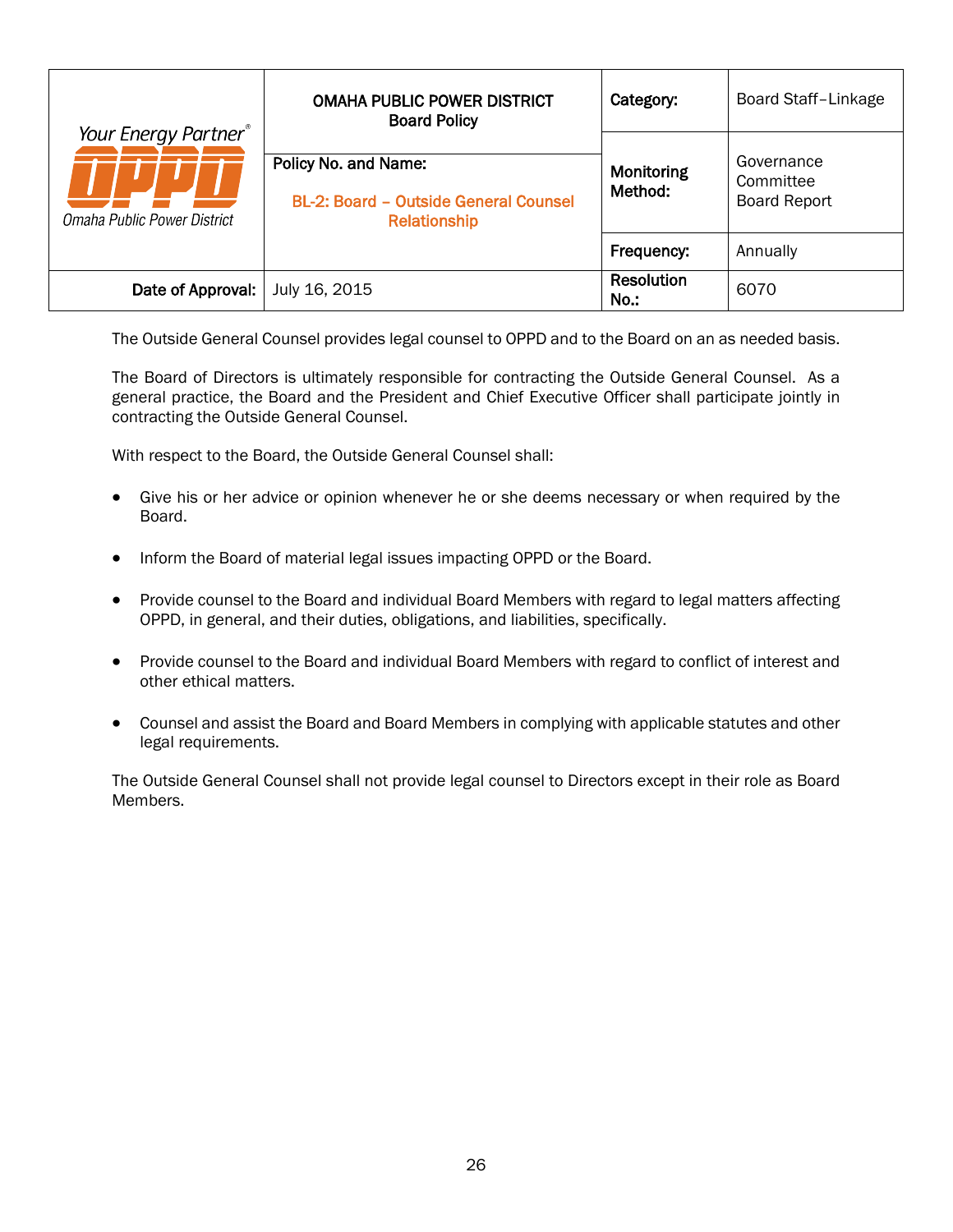|                                                     | <b>OMAHA PUBLIC POWER DISTRICT</b><br><b>Board Policy</b>          | Category:                    | <b>Board Staff-Linkage</b>              |
|-----------------------------------------------------|--------------------------------------------------------------------|------------------------------|-----------------------------------------|
| Your Energy Partner®<br>Omaha Public Power District | Policy No. and Name:<br>BL-3: Board - Corporate Audit Relationship | Monitoring<br>Method:        | Governance<br>Committee Board<br>Report |
|                                                     |                                                                    | Frequency:                   | Annually                                |
| Date of Approval:                                   | July 16, 2015<br>August 15, 2019                                   | <b>Resolution</b><br>$No.$ : | 6070<br>6338                            |

<span id="page-32-0"></span>Corporate Audit provides independent, objective assurance and consulting services to the Board and management designed to improve the organization's operations.

- The Board shall provide guidance and oversight to Corporate Audit, including review of the organization, plans, and results of such activities.
- Corporate Audit shall report to a CEO-designated member of the senior managementexecutive leadership team for all administrative matters. The designated senior managerexecutive leader is responsible for hiring, evaluating and terminating the Director – Corporate Audit.
- The Director Corporate Audit has an indirect reporting relationship to the President and Chief Executive Officer.
- Corporate Audit shall conduct audits and reviews as identified in the annual audit plan and special audits or reviews requested by management or the Board.
- The Board shall receive the results of the audits from the annual audit plan.
- Corporate Audit shall inform the Board of the results of any audit they reasonably determine that indicates a significant financial or operational risk to OPPD.
- Individual audit reports will be given to individuals, be it the Board or management, who are in positions to see that action is taken on audit findings and recommendations.
- The work of Corporate Audit shall provide reasonable assurance regarding the achievement of the objectives listed in the Corporate Audit Charter.
- In performance of their duties, Corporate Audit shall have unlimited access to all activities, records, property and personnel of OPPD.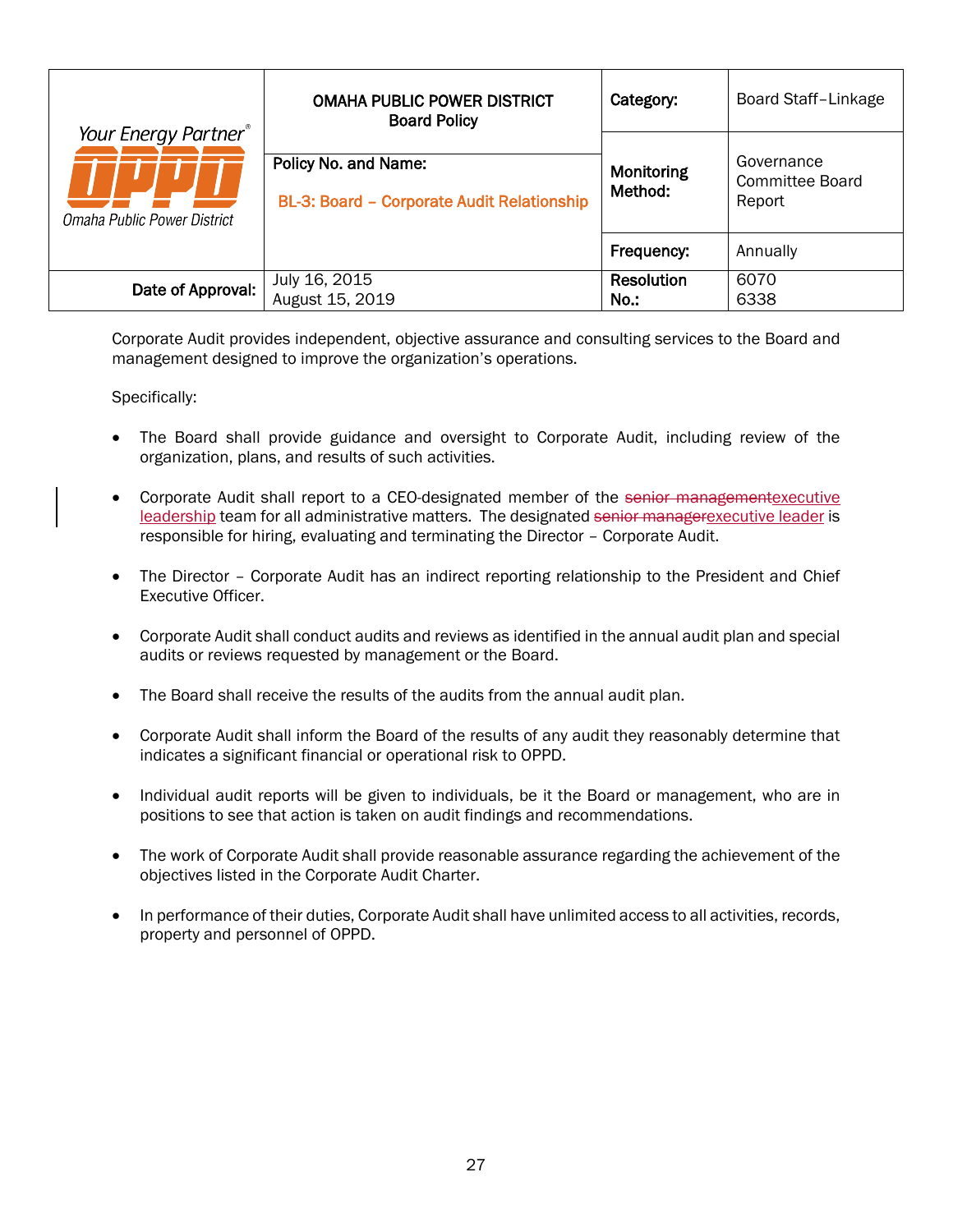| Your Energy Partner <sup>®</sup><br>Omaha Public Power District | <b>OMAHA PUBLIC POWER DISTRICT</b><br><b>Board Policy</b>                        | Category:                 | Board Staff-Linkage                            |
|-----------------------------------------------------------------|----------------------------------------------------------------------------------|---------------------------|------------------------------------------------|
|                                                                 | Policy No. and Name:<br><b>BL-4: Board - Corporate Secretary</b><br>Relationship | Monitoring<br>Method:     | Governance<br>Committee<br><b>Board Report</b> |
|                                                                 |                                                                                  | Frequency:                | Annually                                       |
| Date of Approval:                                               | July 16, 2015                                                                    | <b>Resolution</b><br>No.: | 6070                                           |

<span id="page-33-0"></span>The Corporate Secretary provides key logistical and corporate support to the OPPD Board of Directors and Senior Management. The Corporate Secretary serves under the direction and control of the President and Chief Executive Officer (CEO).

The Board shall have input into the Corporate Secretary's performance, though the CEO is responsible for hiring, setting compensation for, evaluating, and terminating the Corporate Secretary.

The Corporate Secretary shall:

- Coordinate and attend all Board of Directors and Board Committee meetings, and provide support of all logistical details.
- Communicate all Director requests to, and coordinate responses with, the appropriate Senior Managerexecutive leader in relation to customer-owner affairs.
- Review and screen all internal and external materials, in relation to Board matters, for Directors and Senior Managementthe executive leadership team to assure appropriateness, and prepare concise summaries of Board communications to facilitate Director or Board review.
- Examine the needs and concerns of the Directors to determine opportunities for improvement.
- Handle all other matters that are properly delegated to him or her by the CEO or the Board, with approval from the CEO.
- Notwithstanding these activities, the Corporate Secretary is not empowered to instruct or direct OPPD's Senior Managementexecutive leadership team or staff.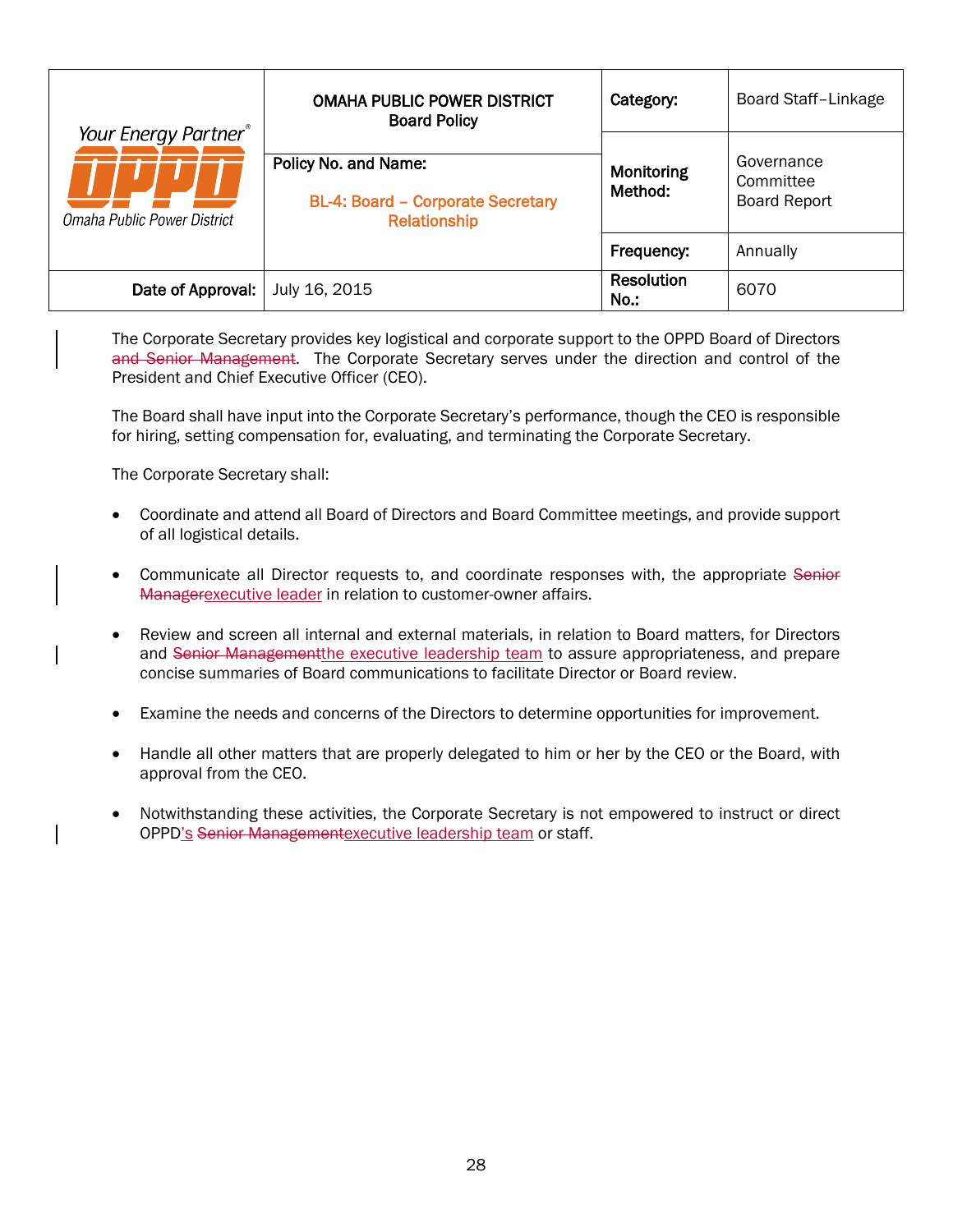| Your Energy Partner®<br>Omaha Public Power District | <b>OMAHA PUBLIC POWER DISTRICT</b><br><b>Board Policy</b> | Category:             | Board Staff-Linkage                     |
|-----------------------------------------------------|-----------------------------------------------------------|-----------------------|-----------------------------------------|
|                                                     | Policy No. and Name:<br><b>BL-5: Unity of Control</b>     | Monitoring<br>Method: | Governance<br>Committee Board<br>Report |
|                                                     |                                                           | Frequency:            | Annually                                |
| Date of Approval:                                   | October 15, 2015<br>December 9, 2020                      | Resolution<br>No.:    | 6082<br>6405                            |

<span id="page-34-0"></span>Only decisions of the Board acting as a body are binding on the President and Chief Executive Officer (CEO).

Specifically, in or out of the Board meeting:

- Decisions or instructions of individual Directors, officers, or committees are not binding on the CEO except in instances when the Board has specifically authorized such exercise of authority.
- In the case of individual Directors or committees requesting information or assistance without Board authorization, the CEO must refuse such requests that require, in his or her opinion, a material amount of staff time, or funds, or are disruptive. When individual Directors or committees request information or assistance without Board authorization, and the CEO refuses to provide the requested information or assistance, the CEO shall promptly inform the Board of the request and rationale for the refusal.
- Directors shall have full and open access to the CEO and the Senior Managementexecutive leadership team and may communicate directly with other OPPD employees. However, the Board as a body and individual Directors will never give direction to persons who report directly or indirectly to the CEO, with the exception of General Counsel, Director Corporate Audit, and the Senior Corporate Governance Specialist without the approval of the CEO.
- Individual Directors will refrain from evaluating, either formally or informally, the performance of any staff. The Board as a body will refrain from evaluating, either formally or informally, the performance of any staff, other than the CEO, General Counsel, and the Senior Corporate Governance Specialist.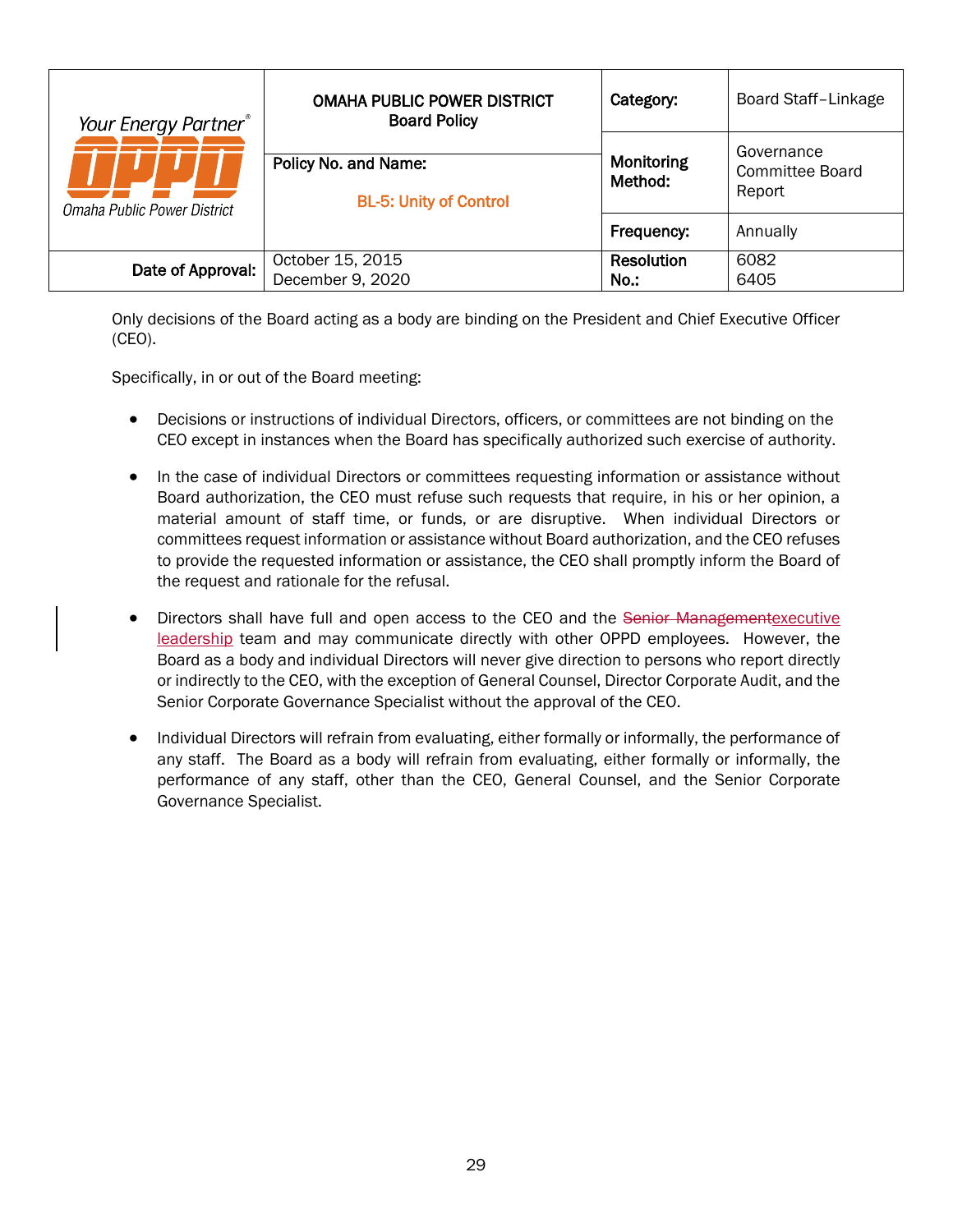| Your Energy Partner®<br>Omaha Public Power District | <b>OMAHA PUBLIC POWER DISTRICT</b><br><b>Board Policy</b>                                                     | Category:                 | <b>Board Staff-Linkage</b>                     |
|-----------------------------------------------------|---------------------------------------------------------------------------------------------------------------|---------------------------|------------------------------------------------|
|                                                     | Policy No. and Name:<br><b>BL-6: President and Chief Executive</b><br><b>Officer's Performance Evaluation</b> | Monitoring<br>Method:     | Governance<br><b>Committee Board</b><br>Report |
|                                                     |                                                                                                               | Frequency:                | Annually                                       |
| Date of Approval:                                   | July 16, 2015                                                                                                 | <b>Resolution</b><br>No.: | 6070                                           |

<span id="page-35-0"></span>To ensure that the authority and responsibility delegated to the President and Chief Executive Officer (CEO) by the Board of Directors is carried out, the CEO's job performance shall be evaluated by comparing the organization's results and the CEO's personal performance to the policies established by the Board.

- The Board shall evaluate the CEO's performance on an annual basis.
- The evaluation will be based on an evaluation of the organization's performance and the CEO's personal performance against the desired results established by the Board.
- The Board will use data to determine the degree to which prescribed outcomes and/or actions of Board policies are being met.
- Through the annual strategic planning process, the CEO shall propose a performance scorecard and key accountabilities for the following year that represent his or her reasonable interpretation of achieving the strategic directives direction policies defined by the Board.
- All policies that instruct the CEO shall be monitored at a frequency and by a method chosen by the Board.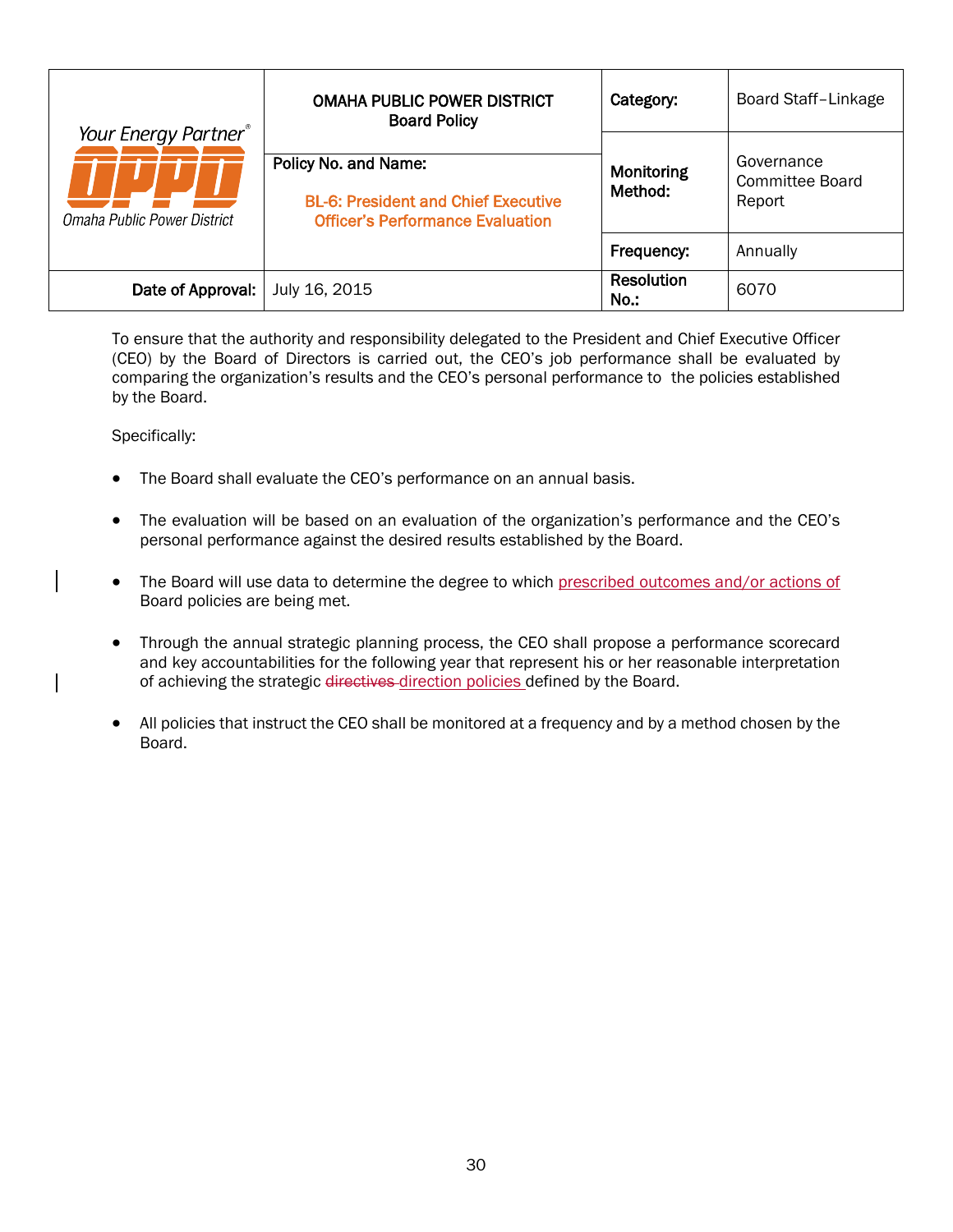|                                                     | <b>OMAHA PUBLIC POWER DISTRICT</b><br><b>Board Policy</b>                                       | Category:                    | <b>Board Staff-Linkage</b>                     |
|-----------------------------------------------------|-------------------------------------------------------------------------------------------------|------------------------------|------------------------------------------------|
| Your Energy Partner®<br>Omaha Public Power District | Policy No. and Name:<br>BL-7: Delegation to the President and Chief<br><b>Executive Officer</b> | Monitoring<br>Method:        | Governance<br><b>Committee Board</b><br>Report |
|                                                     |                                                                                                 | Frequency:                   | Annually                                       |
| Date of Approval:                                   | July 16, 2015<br>September 17, 2020                                                             | <b>Resolution</b><br>$No.$ : | 6070<br>6392                                   |

<span id="page-36-0"></span>The Board will instruct the President and Chief Executive Officer (CEO) through written policies that define the results that the organization is to achieve, and which describe the delegation of authority to the CEO.

- The Board shall identify and define the vision and mission of OPPD, and establish the strategic directives of OPPD, communicating them in the form of policy.
- The Board shall develop policies that define the delegation to the CEO with regard to the CEO's authority.
- The CEO is authorized to establish all further policies, make all decisions, take all actions, establish all practices, and develop all activities related to the operations or business affairs of OPPD.
- The CEO shall manage, conduct and administer the affairs of the District in an efficient and economical manner.
- The CEO shall use prudent judgment in the exercise of the delegations and in a manner that is operationally and economically sound, serves the best interests of OPPD's customer-owners and the community, employs prudent business practices, balances the risks and benefits of the actions, and does not expose OPPD to unreasonable risk. If the CEO reasonably determines that an activity related to the delegations presents, regardless of the size of the financial commitment: (i) a unique and significant operational risk to OPPD; (ii) a significant impact to customers; (iii) a significant impact to community relations; (iv) a significant impact to OPPD's reputation; or (v) materially compromises the policies and goals established by the Board, the CEO shall inform the Board in a timely manner and may request that the Board take appropriate actions.
- The Board may change its delegation to the CEO at any time, subject to the conditions of the employment contract with the CEO, thereby expanding or limiting the authority of the CEO. However, as long as any particular delegation is in place, the Board will abide by the CEO's decisions in those areas that are delegated to him or her.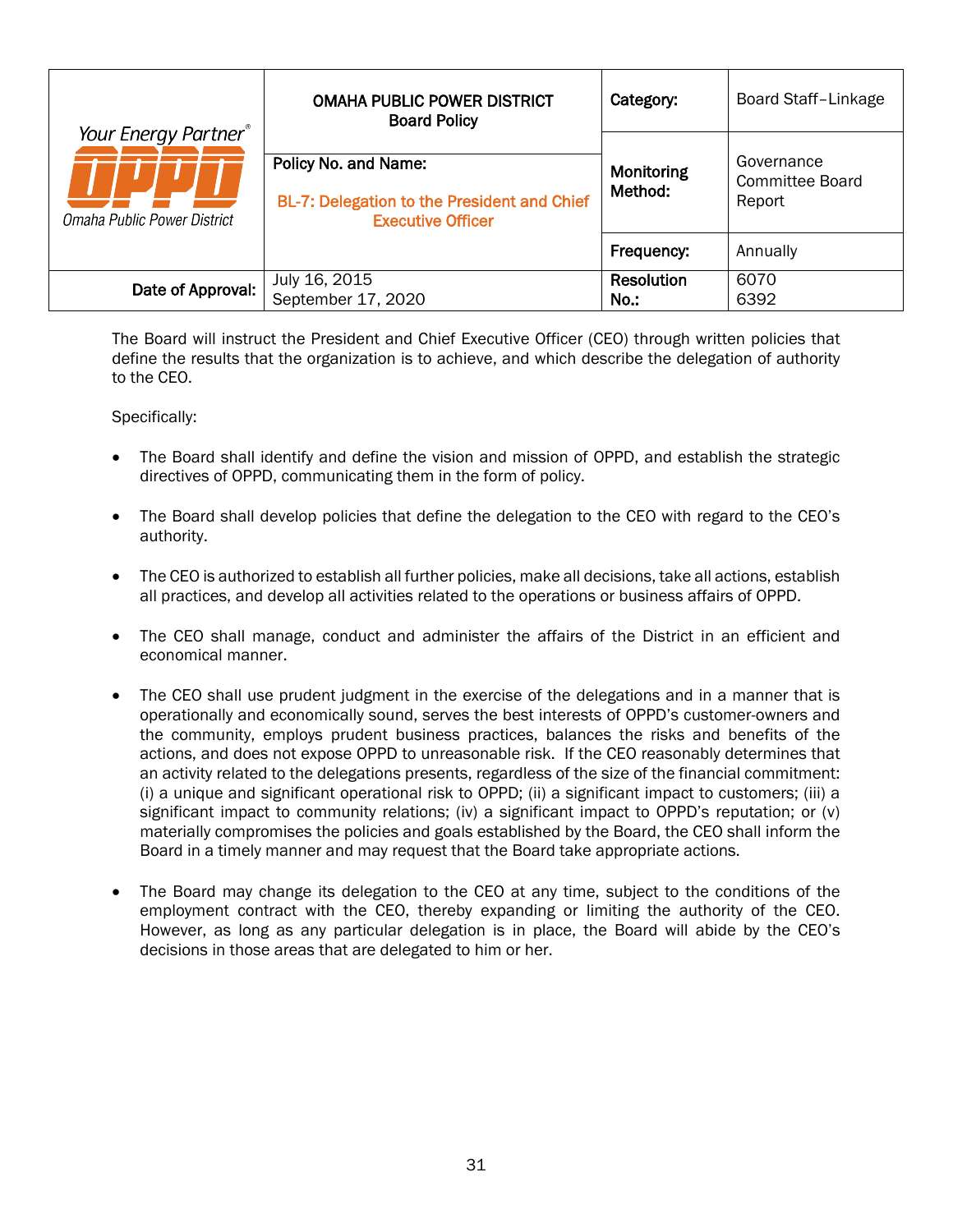|                                                     | <b>OMAHA PUBLIC POWER DISTRICT</b><br><b>Board Policy</b>                                                     | Category:             | Board Staff-Linkage                                                            |
|-----------------------------------------------------|---------------------------------------------------------------------------------------------------------------|-----------------------|--------------------------------------------------------------------------------|
| Your Energy Partner®<br>Omaha Public Power District | Policy No. and Name:<br>BL-8: Delegation to the President and Chief<br><b>Executive Officer - Procurement</b> | Monitoring<br>Method: | System Management<br>and Nuclear<br>Oversight Committee<br><b>Board Report</b> |
|                                                     |                                                                                                               | Frequency:            | Annually                                                                       |
| Date of Approval:                                   | October 15, 2015                                                                                              | Resolution<br>No.:    | 6082                                                                           |

<span id="page-37-0"></span>The CEO shall ensure all procurement activities are performed to the highest ethical standards of conduct and in accordance with all applicable federal, state and local laws, and company policies.

- The CEO shall ensure OPPD's procurement activities utilize the following attributes:
	- o *Use of Competition:* Where applicable, OPPD shall follow procurement requirements specified in Nebraska Revised Statutes §§ 70-637 through 70-640. Other procurement activities that are outside the statutory process shall utilize competitive processes whenever feasible.
	- o *Best Evaluated Procurement Selections*: Bids shall be sought, obtained, and evaluated utilizing a "best evaluated total end-use cost" considering costs and benefits of services, quality, delivery timeline, and environmental impacts including life cycle costs for disposal (if applicable). Procurements subject to the statutory process described in Nebraska Revised Statutes §§ 70-637 through 70-640 shall be evaluated and awarded as provided in the applicable statute.
	- o *Bid Solicitation*: Bid solicitation shall be inclusive of responsible bidders from within the OPPD's service territory to the extent practical.
	- o *Direct Procurements*: Subject to statutory procurement standards, the District may engage in the direct procurement of goods and services without solicitation of competitive bids when it is in OPPD's best interest even when multiple sources of supplies exist.
	- o *Use of Responsible Bidders*: OPPD shall only do business with reputable and responsible bidders. A responsible bidder demonstrates the attributes of trustworthiness, quality, fitness, capacity, financial capability, safety, and experience to satisfactorily perform OPPD work.
	- o *Use of Strategic Alliances*: OPPD may enter into Strategic Alliance contracts for the procurement of goods or services to the extent allowed by Nebraska Revised Statutes §§ 70- 637 through 70-640. A Strategic Alliance contract is a competitively bid multi-year contract for goods and/or services in which OPPD and the supplier work collaboratively over the life of the contract to improve quality and to explore design and process improvements to reduce cost of production, service delivery, and the total cost of ownership. These benefits are shared by both OPPD and the supplier.
- Executed contracts with authorized transactional values greater than \$500,000, which are not subject to the statutory procurement process, shall be reported to the Board on a monthly basis.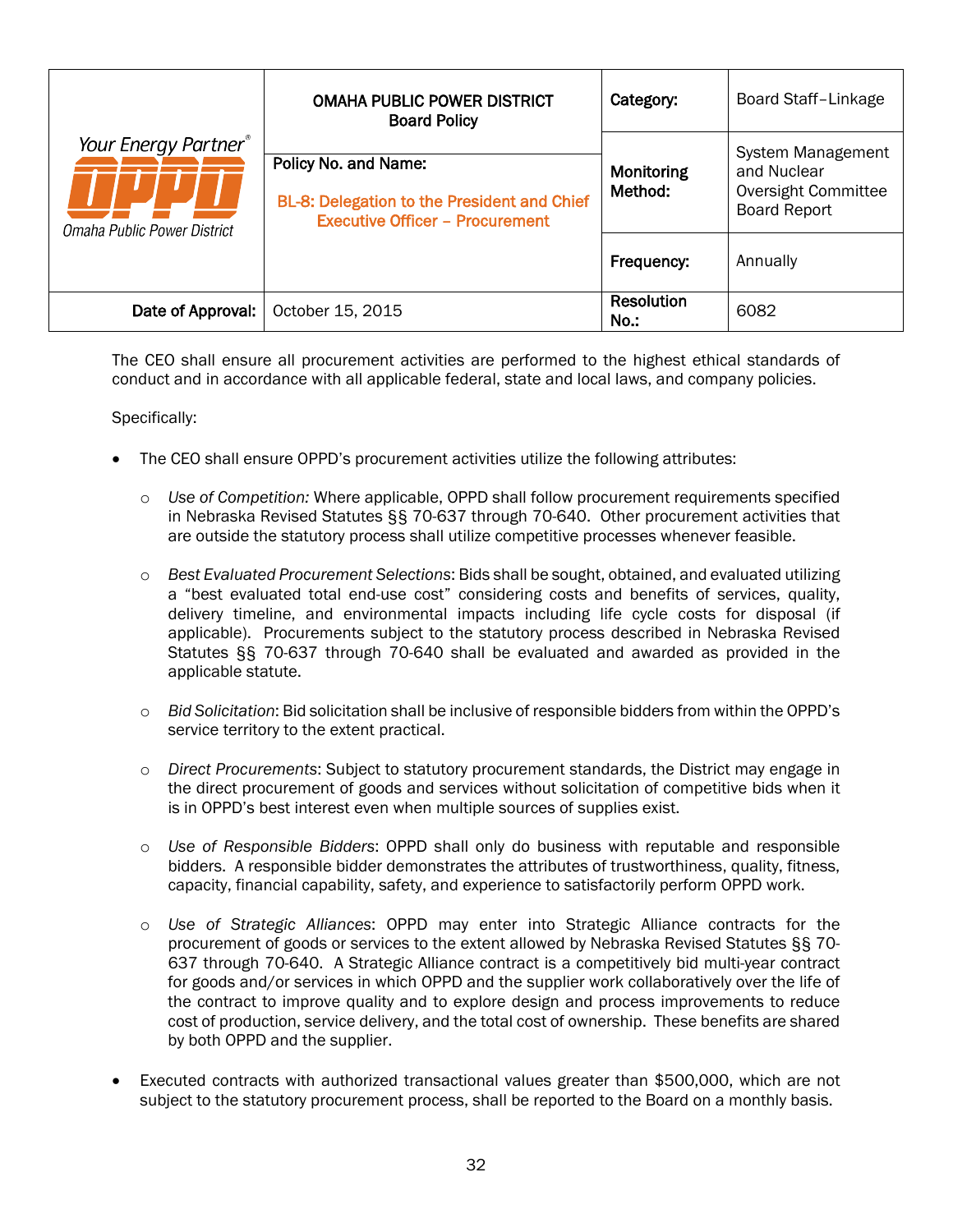<span id="page-38-0"></span>

|                                                                 | <b>OMAHA PUBLIC POWER DISTRICT</b><br><b>Board Policy</b>                                                                                                       | Category:                    | <b>Board Staff-Linkage</b>                      |
|-----------------------------------------------------------------|-----------------------------------------------------------------------------------------------------------------------------------------------------------------|------------------------------|-------------------------------------------------|
| Your Energy Partner <sup>®</sup><br>Omaha Public Power District | Policy No. and Name:<br>BL-9: Delegation to the President and Chief<br><b>Executive Officer - Local, State and Federal</b><br><b>Legislation and Regulation</b> | Monitoring<br>Method:        | Public Information<br>Committee Board<br>Report |
|                                                                 |                                                                                                                                                                 | Frequency:                   | Annually                                        |
| Date of Approval:                                               | October 15, 2015                                                                                                                                                | <b>Resolution</b><br>$No.$ : | 6082                                            |

Providing dedicated service regarding legislative activities that may have potential impact on the District is key to the success of OPPD. Therefore, OPPD shall provide advocacy, educational, and lobbying efforts to our local, state, and federal governments to protect and advance OPPD's interests.

Specifically, the Board supports development of legislative and regulatory policies that further the Board's policies.

- The President and Chief Executive Officer (CEO) is authorized to develop local, state, and federal legislative, regulatory and budget positions consistent with Board policies;
- The CEO shall communicate these positions to the Congress, the Legislature, regulatory agencies, local agencies, and relevant stakeholders; and
- When communicating a position on local, state, or federal legislation or budget proposals, the CEO shall provide advance notice to the Board when feasible.
- As appropriate, during the legislative session, the Board shall receive monthly updates.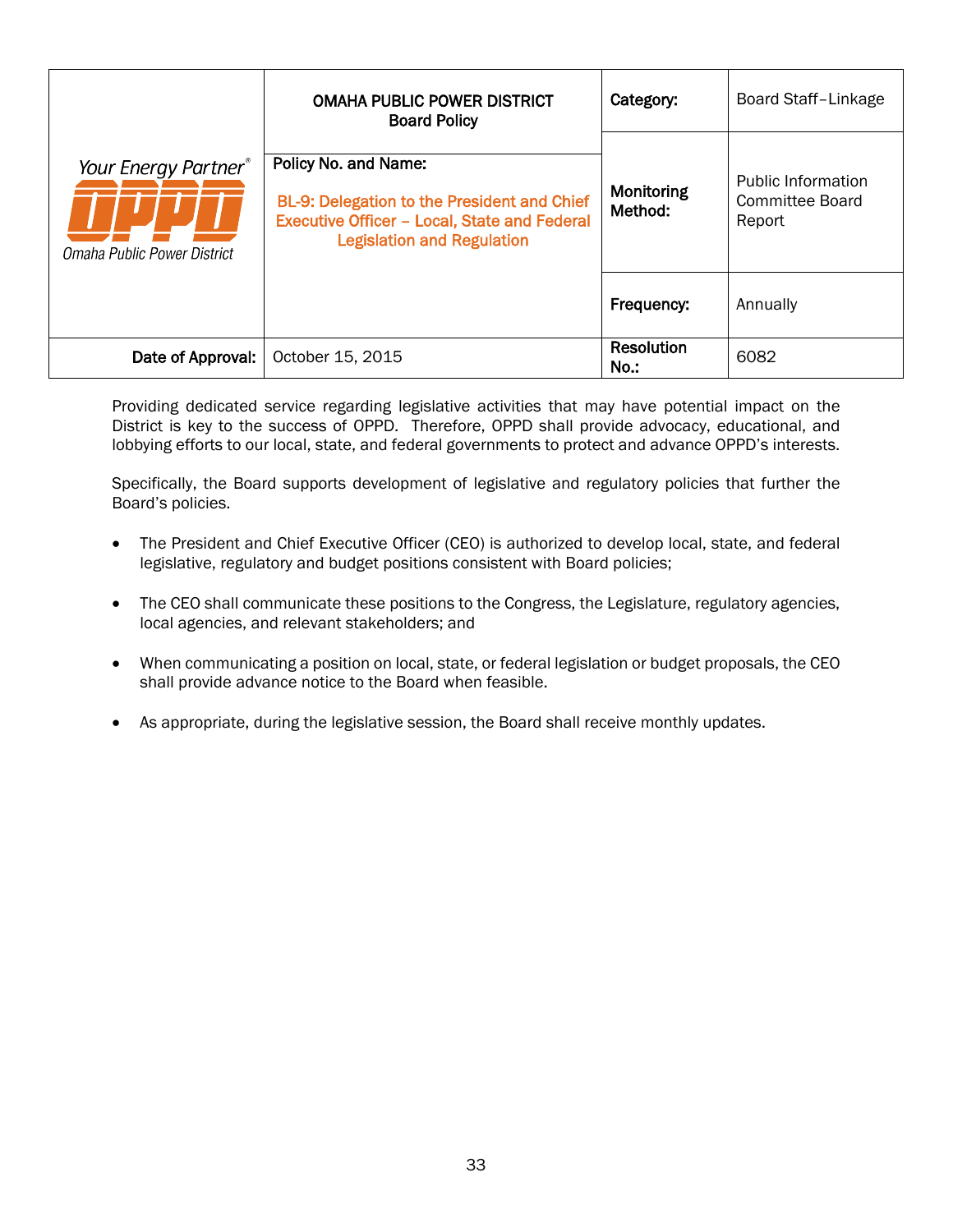<span id="page-39-0"></span>

|                                                                 | <b>OMAHA PUBLIC POWER DISTRICT</b><br><b>Board Policy</b>                                                                               | Category:             | Board Staff-Linkage                                                                   |
|-----------------------------------------------------------------|-----------------------------------------------------------------------------------------------------------------------------------------|-----------------------|---------------------------------------------------------------------------------------|
| Your Energy Partner <sup>®</sup><br>Omaha Public Power District | Policy No. and Name:<br>BL-10: Delegation to the President and<br><b>Chief Executive Officer - Real and Personal</b><br><b>Property</b> | Monitoring<br>Method: | <b>System Management</b><br>and Nuclear<br>Oversight Committee<br><b>Board Report</b> |
|                                                                 |                                                                                                                                         | Frequency:            | Annually                                                                              |
| Date of Approval:                                               | October 15, 2015                                                                                                                        | Resolution<br>$No.$ : | 6082                                                                                  |

The President and Chief Executive Officer (CEO) shall be delegated decision making and approval authority for the acquisition, sale and lease of OPPD real and personal property in accordance with the following attributes:

#### Real Property:

- *Purchase or Lease of Real Property for District Use*: Purchase or lease of real property in support of future OPPD operational needs shall be obtained at or near fair market value.
- *Sale of Real Property to Others*: All sale or transfer of property ownership shall require Board approval. All property sales or transfers (except for sale to Local Public Agencies for roadway projects) shall be in accordance with the provisions of the District's senior lien bond indenture Resolution 1788, as amended.
- *Purchase of Easements, Right-Of-Way, or Licenses for District Use*: Purchases of easements, rightof-way, or licenses in support of OPPD's operations may be obtained at or near fair market value.
- *Release of Easements, Right-Of-Way, or Licenses*: Any release of easements, right-of-way, or licenses may be granted where OPPD's current or anticipated future operations are not adversely impacted.
- *Special Assessments, Governmental Fees, and Property Taxes*: Authority to cast all ballots, negotiate, pay taxes, assessments, fees, levies, or charges arising from or related to OPPD's ownership or other interests in real property.

#### Personal Property:

- *Disposal of Surplus, Scrap, or Obsolete Personal Property*: The disposal of surplus, scrap, or obsolete personal property shall be done in accordance with applicable law.
- *Lease of Personal Property*: Leases shall be for fair market value and shall not adversely impact OPPD's current or anticipated future operations.

The CEO shall ensure these activities are handled in accordance with all applicable federal, state and local laws.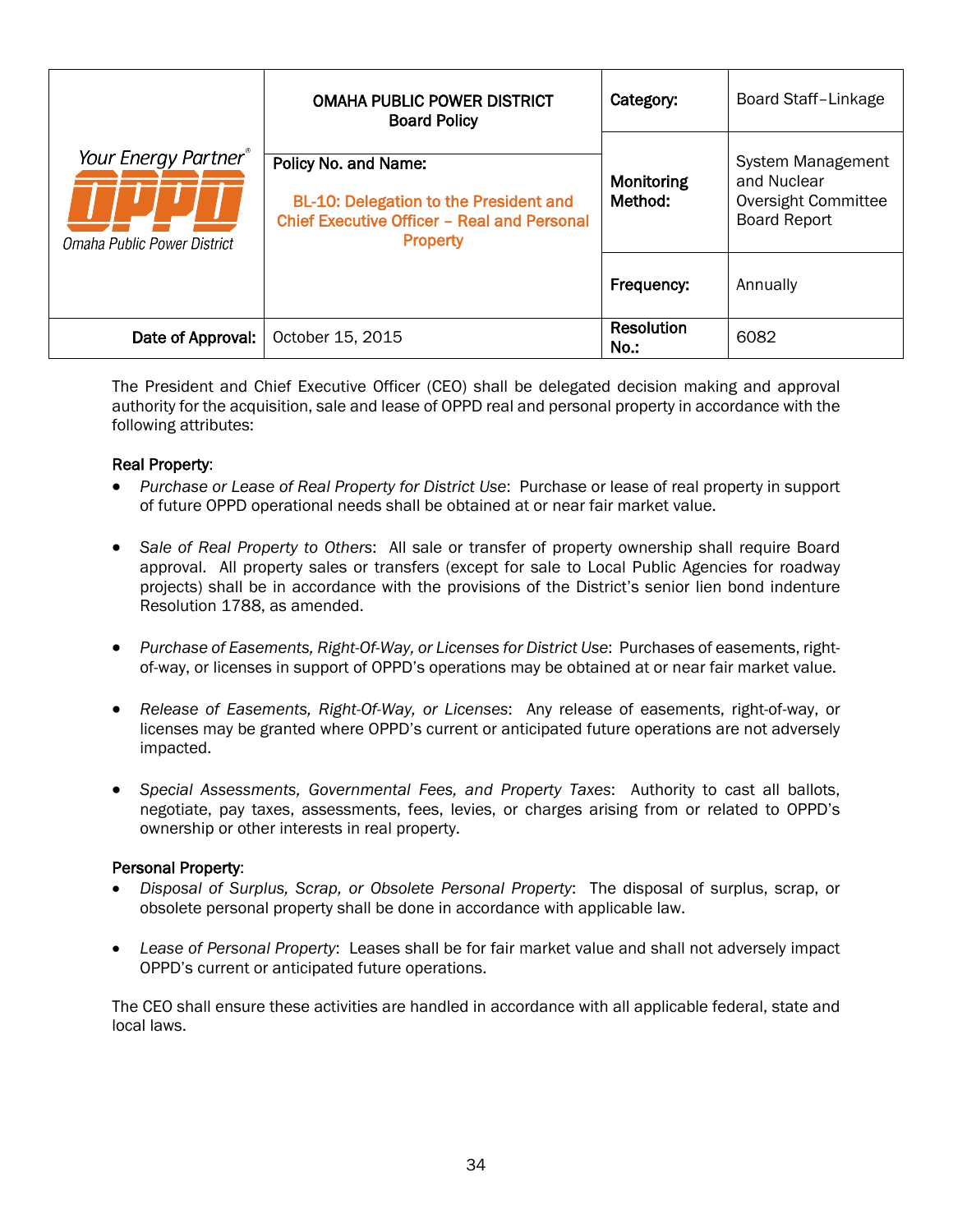<span id="page-40-0"></span>

|                                                     | <b>OMAHA PUBLIC POWER DISTRICT</b><br><b>Board Policy</b>                                                                                               | Category:                    | Board Staff-Linkage                             |
|-----------------------------------------------------|---------------------------------------------------------------------------------------------------------------------------------------------------------|------------------------------|-------------------------------------------------|
| Your Energy Partner®<br>Omaha Public Power District | Policy No. and Name:<br><b>BL-11: Delegation to the President and</b><br><b>Chief Executive Officer - Settlement of</b><br><b>Claims and Litigation</b> | Monitoring<br>Method:        | <b>Finance Committee</b><br><b>Board Report</b> |
|                                                     |                                                                                                                                                         | Frequency:                   | Annually                                        |
| Date of Approval:                                   | October 15, 2015                                                                                                                                        | <b>Resolution</b><br>$No.$ : | 6082                                            |

Normal business operations require OPPD to enter into settlements of: (i) claims and/or lawsuits filed against OPPD and brought by OPPD against third parties; (ii) regulatory proceedings involving OPPD which involve the payment of District funds (e.g. civil penalties); and (iii) other disputes with third parties.

- The President and Chief Executive Officer (CEO) is delegated authority to enter into settlement agreements and to authorize the payment of District funds to resolve claims, lawsuits, regulatory matters and/or disputes, and the CEO is authorized to execute all necessary documents to resolve such matters in accordance with Board policy and state statutes.
- Claim settlements involving the payment by OPPD of \$50,000 or more will be reported to the Board at a regular committee meeting held prior to the monthly Board meeting as required by Nebraska Revised Statute §84-713.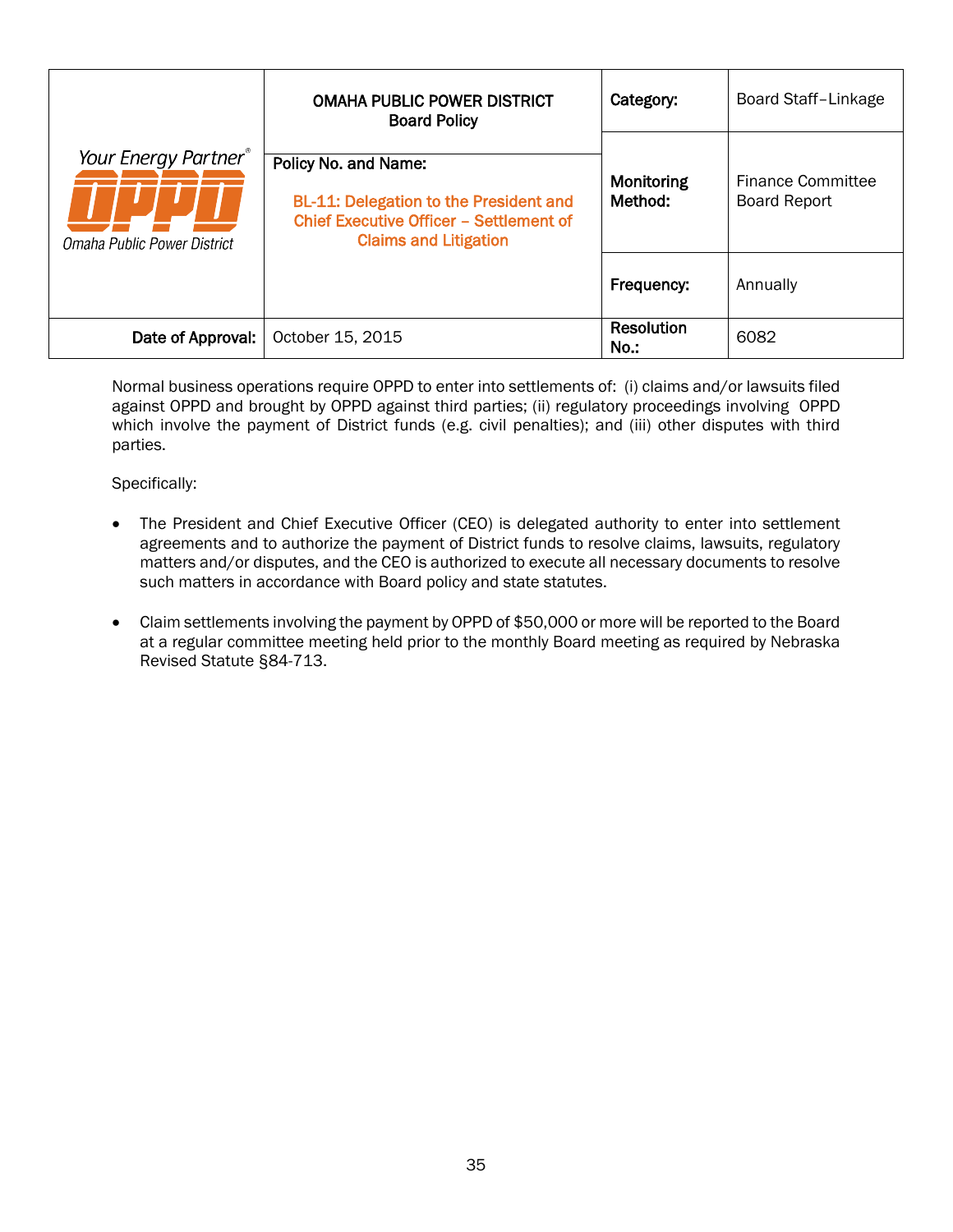<span id="page-41-0"></span>

|                                                     | <b>OMAHA PUBLIC POWER DISTRICT</b><br><b>Board Policy</b>                                                                                                                                             | Category:             | Board Staff-Linkage                                                                   |
|-----------------------------------------------------|-------------------------------------------------------------------------------------------------------------------------------------------------------------------------------------------------------|-----------------------|---------------------------------------------------------------------------------------|
| Your Energy Partner®<br>Omaha Public Power District | Policy No. and Name:<br><b>BL-12: Delegation to the President and</b><br><b>Chief Executive Officer - Transmission,</b><br><b>Wholesale Electricity, Fuel and Other Energy</b><br><b>Transactions</b> | Monitoring<br>Method: | <b>System Management</b><br>and Nuclear<br>Oversight Committee<br><b>Board Report</b> |
|                                                     |                                                                                                                                                                                                       | Frequency:            | Annually                                                                              |
| Date of Approval:                                   | October 15, 2015<br>April 13, 2017                                                                                                                                                                    | Resolution<br>$No.$ : | 6082<br>6180                                                                          |

The Board of Directors recognizes that the District has a need to manage the physical and financial related risks associated with a complex and volatile commodity market in order to ensure reliable, competitive, cost-effective and environmentally sensitive service for our customer-owners.

Therefore, the President and Chief Executive Officer (CEO) is delegated the authority to execute the following:

- Contracts to purchase and sell physical wholesale electricity, fuel and other commodities needed for the production of electricity.
- Transactions that enable OPPD's participation as a member of the Southwest Power Pool.
- Contracts to purchase and sell financial products related to energy and fuel as a means to manage price risks.
- Futures and exchange-traded contracts for future delivery of commodities, forward contracts, and instruments as a means to manage price risks.
- Contracts for the transmission of electricity.
- Contracts for the transportation, delivery, storage, and balancing of energy resources.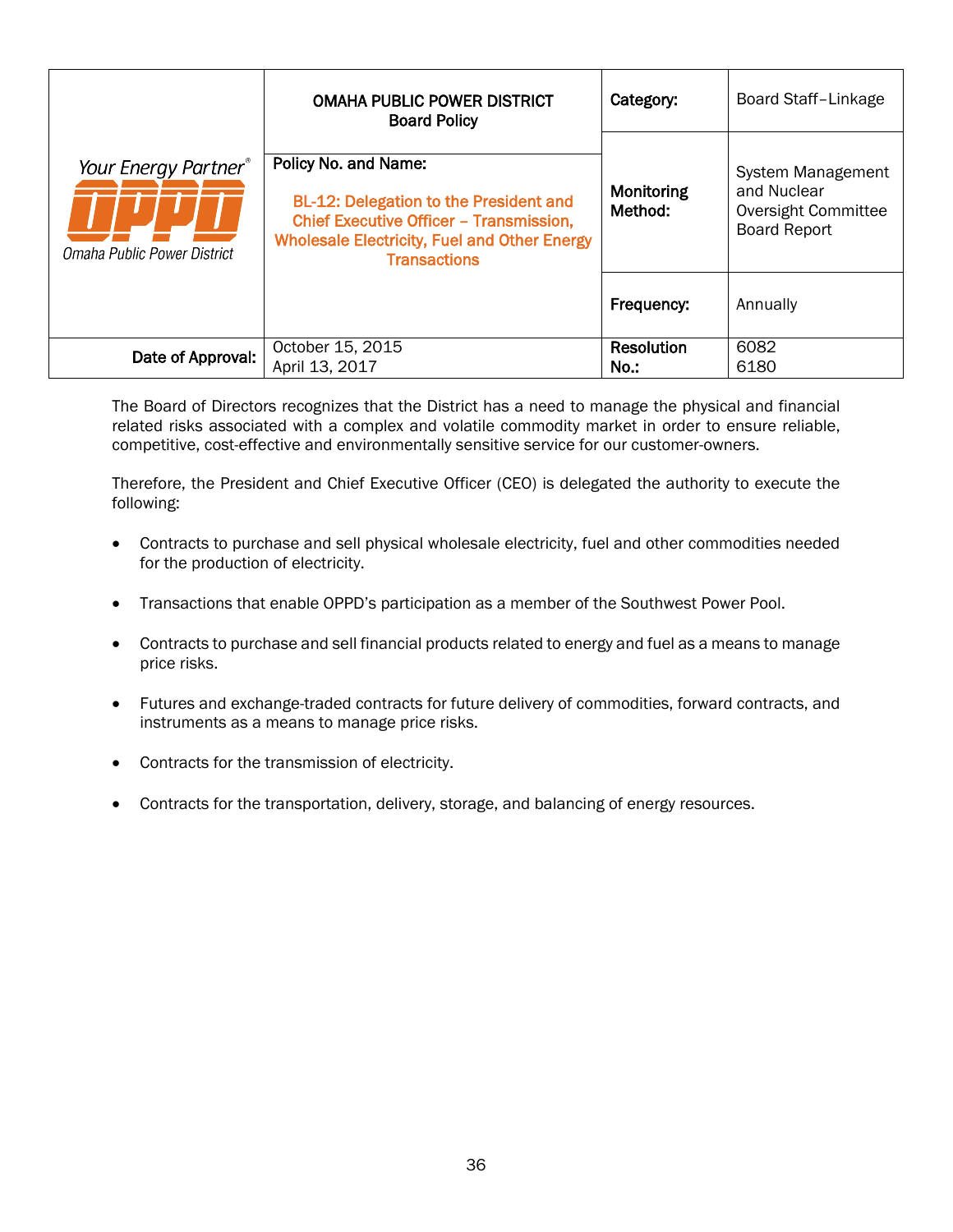| Your Energy Partner <sup>®</sup><br>Omaha Public Power District | <b>OMAHA PUBLIC POWER DISTRICT</b><br><b>Board Policy</b>                                                        | Category:                    | Board Staff-Linkage                      |
|-----------------------------------------------------------------|------------------------------------------------------------------------------------------------------------------|------------------------------|------------------------------------------|
|                                                                 | Policy No. and Name:<br><b>BL-13: Delegation to the President and</b><br><b>Chief Executive Officer - Grants</b> | Monitoring<br>Method:        | Finance Committee<br><b>Board Report</b> |
|                                                                 |                                                                                                                  | Frequency:                   | Annually                                 |
| Date of Approval:                                               | October 15, 2015                                                                                                 | <b>Resolution</b><br>$No.$ : | 6082                                     |

<span id="page-42-0"></span>OPPD, as a special district, political subdivision of the state, and public entity, has the eligibility to apply for grant funding. This funding allows innovative projects to be conducted that might not otherwise be possible without the support of a grant and provides another source of external funds. Participation in grant funded projects shall further strategic directivesdirection policies, provide benefits to customer-owners and the community, and shall be consistent with the principles outlined below.

Therefore, the President and Chief Executive Officer (CEO) is delegated the authority to apply for and receive grants subject to the following conditions:

- All funded grant projects shall further foster the mission to provide affordable, reliable, and environmentally sensitive energy services to customer-owners.
- Only contracts with reputable and financially viable partners will be entered into.
- All existing federal and state laws will be adhered to.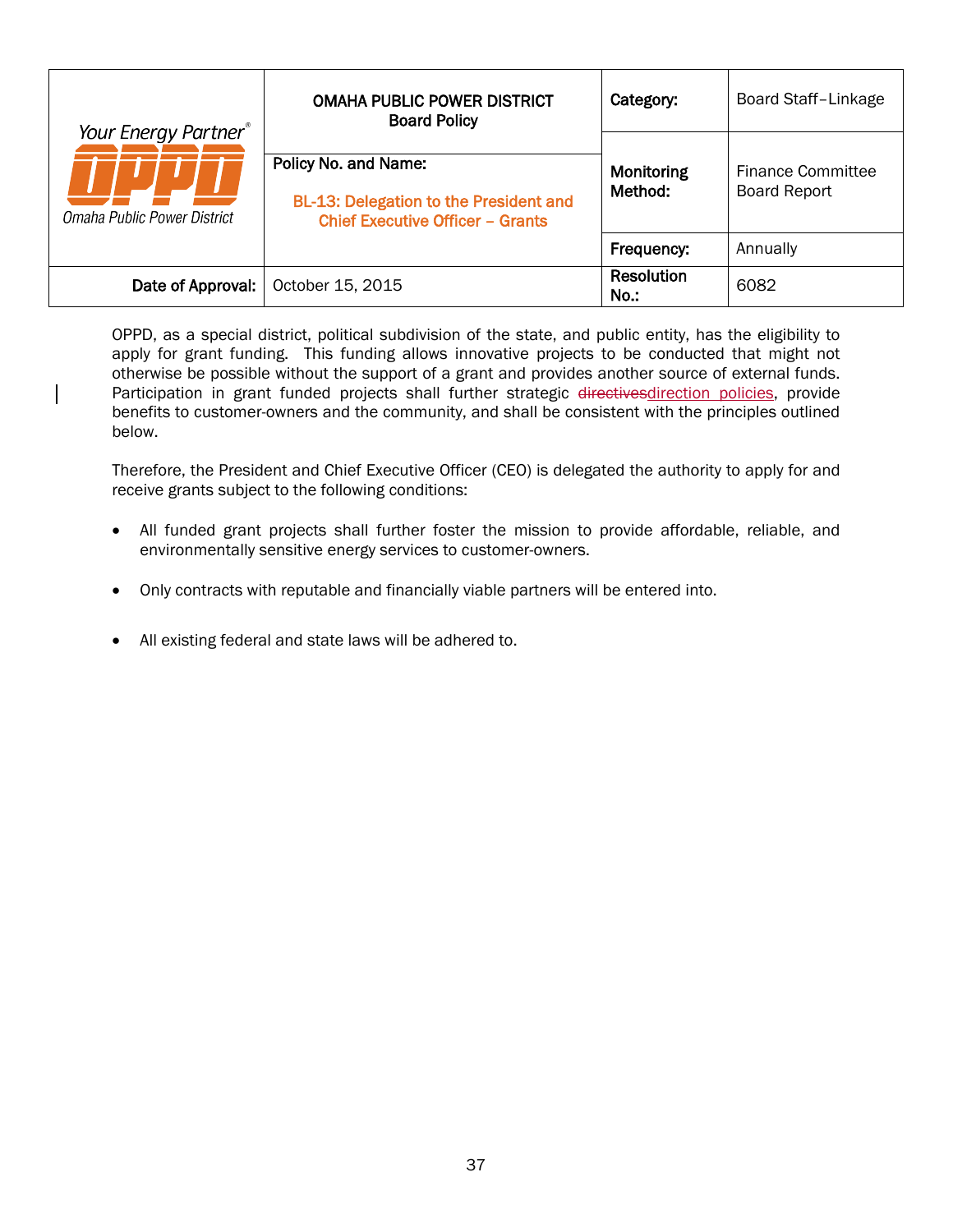<span id="page-43-0"></span>

|                                                     | <b>OMAHA PUBLIC POWER DISTRICT</b><br><b>Board Policy</b>                                                                                                    | Category:                    | <b>Board Staff-Linkage</b>                      |
|-----------------------------------------------------|--------------------------------------------------------------------------------------------------------------------------------------------------------------|------------------------------|-------------------------------------------------|
| Your Energy Partner®<br>Omaha Public Power District | Policy No. and Name:<br><b>BL-14: Delegation to the President and</b><br><b>Chief Executive Officer - Customer</b><br><b>Products, Services and Programs</b> | Monitoring<br>Method:        | Public Information<br>Committee Board<br>Report |
|                                                     |                                                                                                                                                              | Frequency:                   | Annually                                        |
| Date of Approval:                                   | October 15, 2015                                                                                                                                             | <b>Resolution</b><br>$No.$ : | 6082                                            |

OPPD provides customer-owners with innovative products, services and programs to enable enhanced customer-owner business relationships, as well as generate revenue and a profit margin to help maintain affordable electric rates for our customer-owners. OPPD shall provide these products, services and programs as authorized, approved or governed by state law.

Therefore, the President and Chief Executive Officer (CEO) is delegated authority to enter into customer and third-party transactions related to retail products, services and programs. In addition, the CEO is authorized to enter into strategic partnerships related to innovative technologies, new business models, programs or services intended to provide value to OPPD's customer-owners.

The CEO shall provide advance notice to the Board prior to entering into new strategic partnerships.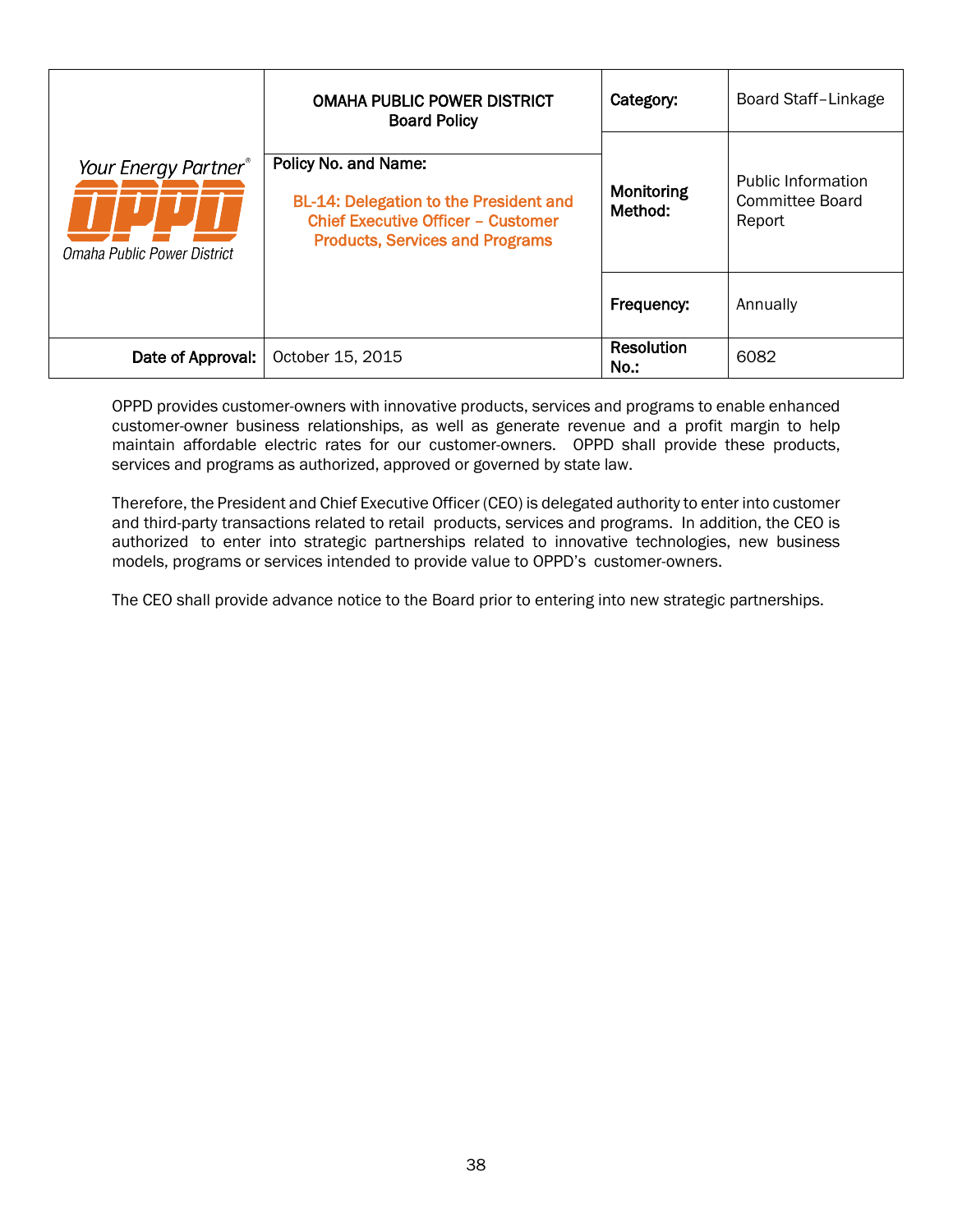<span id="page-44-0"></span>

|                                                     | <b>OMAHA PUBLIC POWER DISTRICT</b><br><b>Board Policy</b>                                                                     | Category:             | Board Staff-Linkage                             |
|-----------------------------------------------------|-------------------------------------------------------------------------------------------------------------------------------|-----------------------|-------------------------------------------------|
| Your Energy Partner®<br>Omaha Public Power District | Policy No. and Name:<br><b>BL-15: Delegation to the President and</b><br>Chief Executive Officer - Funding and<br>Investments | Monitoring<br>Method: | <b>Finance Committee</b><br><b>Board Report</b> |
|                                                     |                                                                                                                               | Frequency:            | Annually                                        |
| Date of Approval:                                   | October 15, 2015                                                                                                              | Resolution<br>$No.$ : | 6082                                            |

OPPD investments are intended to ensure the safety and preservation of principal, maintenance of adequate liquidity to meet cash flow requirements, and achievement of the best available return within prudent risk management and liquidity requirements.

Therefore, the President and Chief Executive Officer (CEO) is delegated authority to make funding and investment decisions consistent with the following principles:

- Investments are to be managed prudently and within regulatory parameters.
- Only investments authorized by Nebraska Revised State Statutes §§ 77-2353.01 and 77-2341 and the District's respective Bond Resolutions shall be purchased.
- Pursuant to this policy, the District shall develop a Corporate Investment Management Policy.
- The CEO shall ensure compliance with the any applicable laws and regulations, as well as the Corporate Investment Management Policy.
- Only Assistant Treasurers, Treasury Agents and Investment Agents are authorized to invest and manage OPPD funds.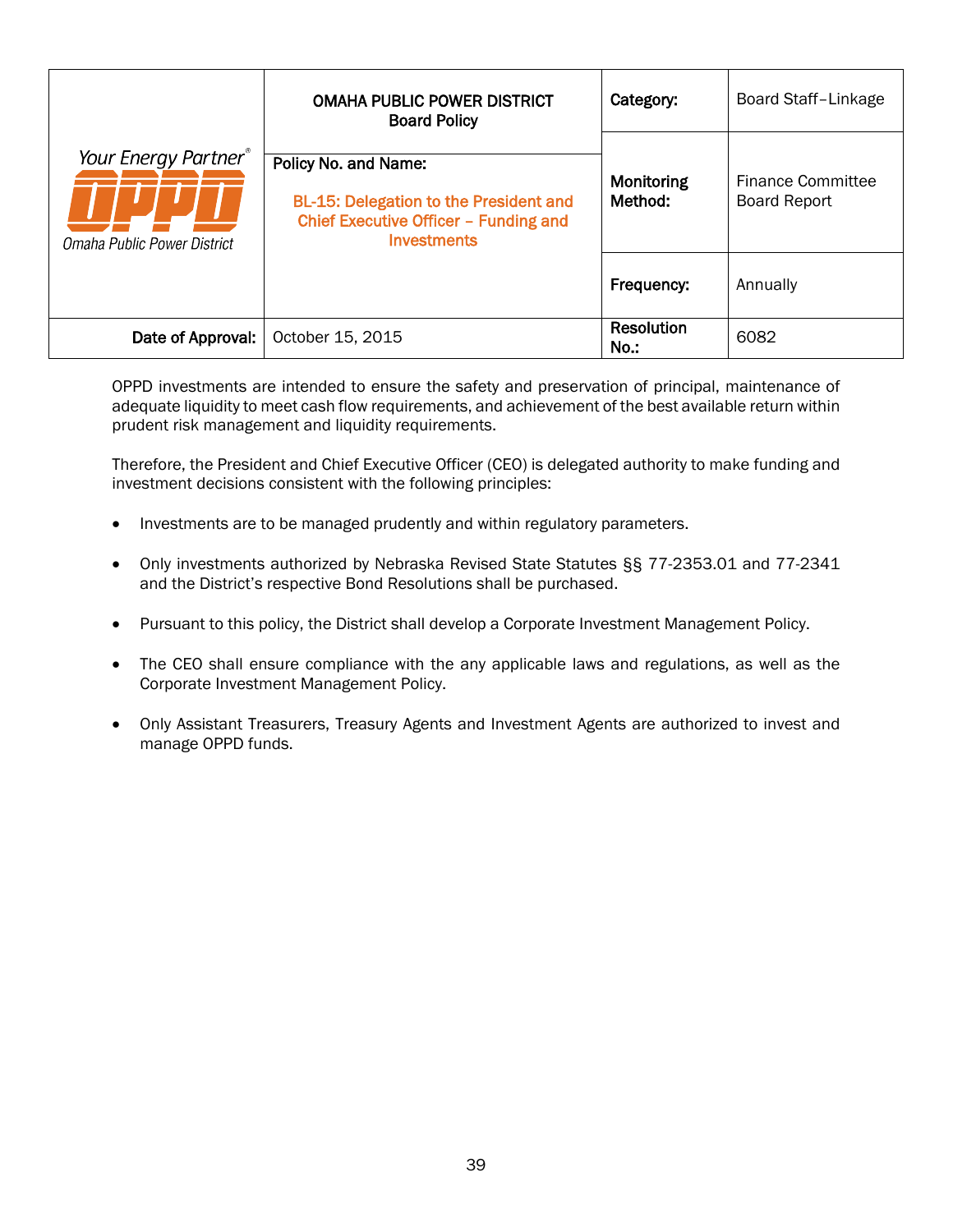|                                  | <b>OMAHA PUBLIC POWER DISTRICT</b><br><b>Board Policy</b>               | Category:                    | <b>Strategic Direction</b>                     |
|----------------------------------|-------------------------------------------------------------------------|------------------------------|------------------------------------------------|
| Your Energy Partner <sup>®</sup> | Policy No. and Name:                                                    | <b>Monitoring</b><br>Method: | Governance<br><b>Committee Board</b><br>Report |
| Omaha Public Power District      | <b>SD-1: Strategic Foundation</b>                                       | Frequency:                   | Annually                                       |
| Date of Approval:                | July 16, 2015<br>January 12, 2017 (Merge SD-1A & SD-1B)<br>June 7, 2018 | Resolution<br>No.:           | 6070<br>6166<br>6251                           |

#### <span id="page-45-0"></span>Mission:

OPPD's mission is to provide affordable, reliable and environmentally sensitive energy services to our customer-owners.

#### Vision:

OPPD's vision is "Leading the Way We Power the Future."

In implementing this vision, OPPD shall adhere to these principles:

- Strengthen the public power advantage of affordable and reliable electricity;
- Exemplify fiscal, social and environmental responsibility to optimize value to our customer-owners;
- Proactively engage and communicate with our stakeholders;
- Act transparently and with accountability for the best interest of our customer-owners;
- Collaborate, when appropriate, with partners; and
- Leverage OPPD's leadership to achieve these principles.

#### Core Values:

- We have a PASSION to serve.
- We HONOR our community.
- We CARE about each other.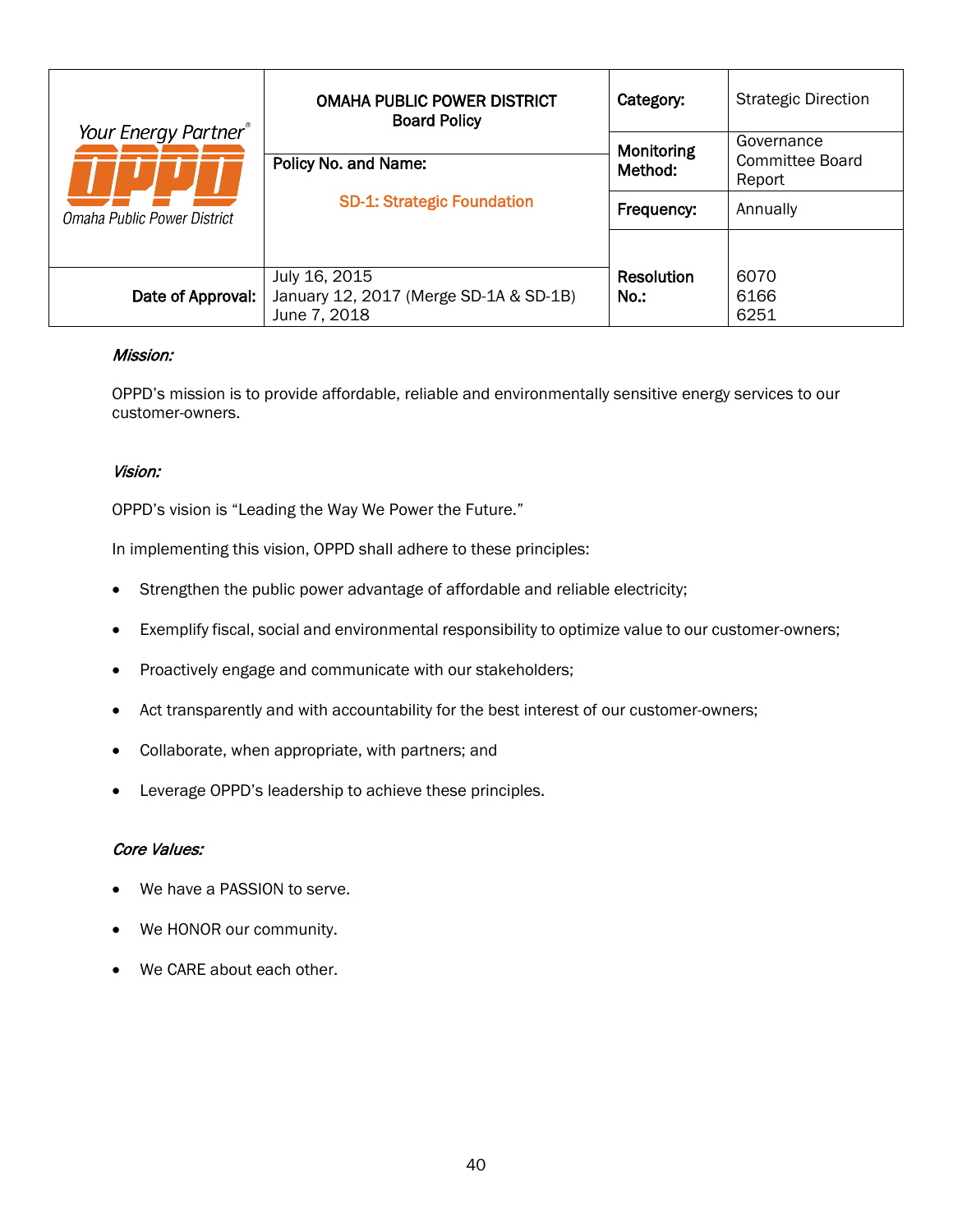| Your Energy Partner <sup>®</sup> | <b>OMAHA PUBLIC POWER DISTRICT</b><br><b>Board Policy</b> | Category:             | <b>Strategic Direction</b>               |
|----------------------------------|-----------------------------------------------------------|-----------------------|------------------------------------------|
|                                  | Policy No. and Name:                                      | Monitoring<br>Method: | Finance Committee<br><b>Board Report</b> |
|                                  |                                                           |                       |                                          |
| Omaha Public Power District      | <b>SD-2: Rates</b>                                        | Frequency:            | Annually                                 |
|                                  |                                                           |                       |                                          |
|                                  | July 16, 2015                                             |                       | 6070                                     |
| Date of Approval:                | November 16, 2017                                         | <b>Resolution</b>     | 6210                                     |
|                                  | November 18, 2021                                         | $No.$ :               | 6471                                     |

<span id="page-46-0"></span>The Board of Directors shall establish a directional rate target of 20% below the West North Central Regional average published rates on a system average basis\*.

In implementing this rate target, OPPD shall adhere to these principles:

- Maintain fair, reasonable and non-discriminatory rates as stated in Nebraska Revised Statute § 70-655;
- Equitably assign costs across and within all customer classes;
- Monitor affordability indicators;
- Pursue rate process and structure changes to reflect the cost of energy when it is used;
- Offer flexibility and options; and
- Be simple and easy to understand.

*\*Defined in Glossary.*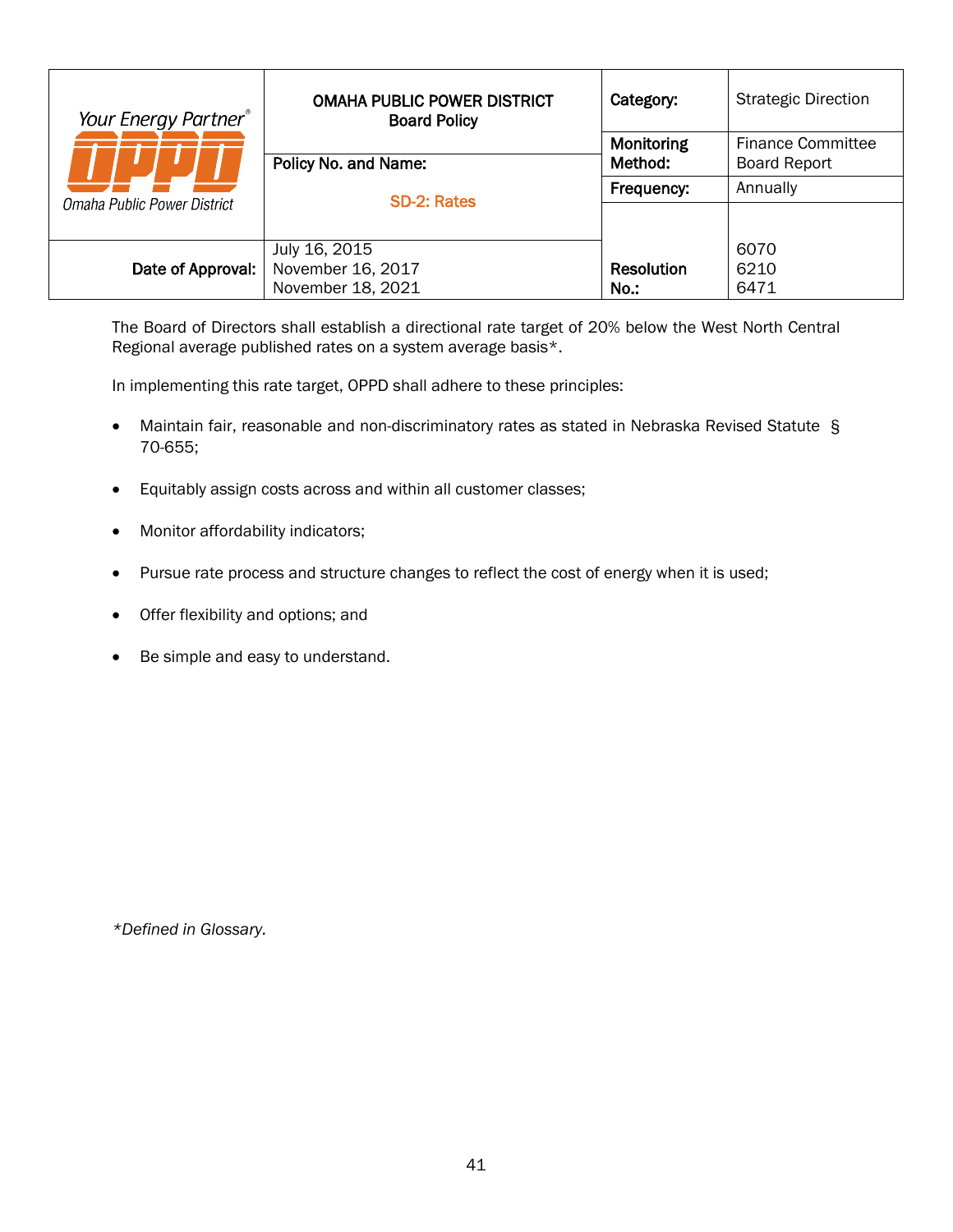| Your Energy Partner®              | <b>OMAHA PUBLIC POWER DISTRICT</b><br><b>Board Policy</b> | Category:             | <b>Strategic Direction</b>                      |
|-----------------------------------|-----------------------------------------------------------|-----------------------|-------------------------------------------------|
|                                   | Policy No. and Name:                                      | Monitoring<br>Method: | <b>Finance Committee</b><br><b>Board Report</b> |
|                                   | <b>SD-3: Access to Credit Markets</b>                     | Frequency:            | Annually                                        |
| Omaha Public Power District       |                                                           |                       |                                                 |
| Date of Approval:   July 16, 2015 |                                                           | Resolution<br>No.:    | 6070                                            |

<span id="page-47-0"></span>In order to achieve a low cost and flexible cost structure, OPPD shall maintain financial ratios and targets to ensure efficient and cost effective access to the credit markets.

Therefore:

- For OPPD's annual budgets the Board establishes a minimum total debt service coverage\* ratio of 2.0 times.
- When making resource decisions, OPPD shall take into consideration long-term revenue requirements, debt to equity ratios, minimum risk adjusted liquidity\* levels, competitive position, financial risk and financial flexibility.
- OPPD's goal is to maintain an AA credit rating with the credit rating agencies consistent with the above expectations.

# \*TERMS AND DEFINITIONS

*Total Debt Service Coverage*: Revenues less expenses divided by total annual senior and subordinate lien debt interest and principal payments.

*Liquidity*: Total cash and unrestricted funds available to meet ongoing daily cash requirements.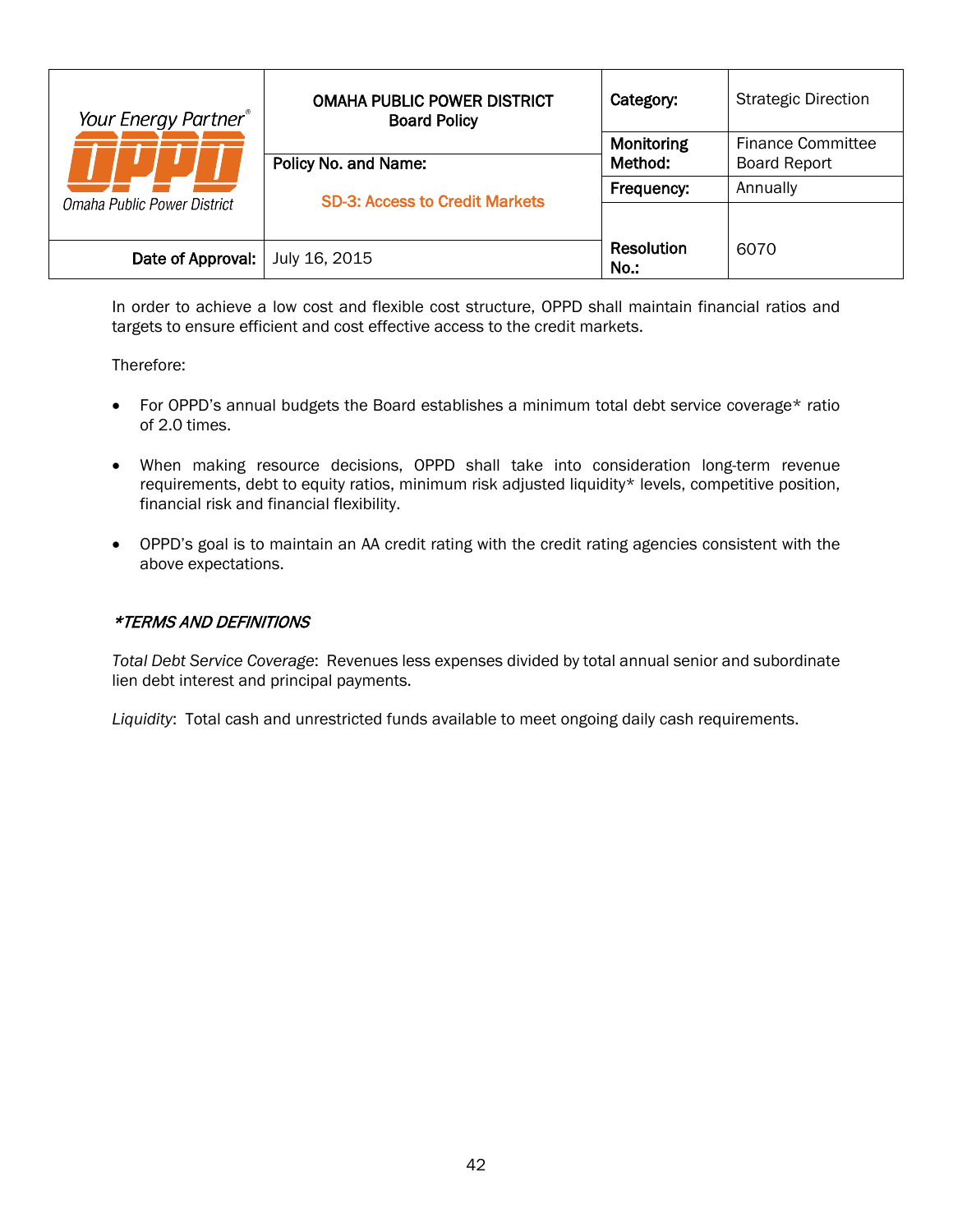|                                  | <b>OMAHA PUBLIC POWER DISTRICT</b><br><b>Board Policy</b> | Category:             | <b>Strategic Direction</b>                                                            |
|----------------------------------|-----------------------------------------------------------|-----------------------|---------------------------------------------------------------------------------------|
| Your Energy Partner <sup>®</sup> | Policy No. and Name:<br><b>SD-4: Reliability</b>          | Monitoring<br>Method: | <b>System Management</b><br>and Nuclear<br>Oversight Committee<br><b>Board Report</b> |
| Omaha Public Power District      |                                                           | Frequency:            | Annually                                                                              |
| Date of Approval:                | July 16, 2015<br>October 13, 2016                         | Resolution<br>$No.$ : | 6070<br>6144                                                                          |

<span id="page-48-0"></span>Generation and delivery systems must perform at a high level to provide reliable service to customerowners. The Energy Delivery, Energy Production and Marketing, and Nuclear Business Units of OPPD contribute to reliable electric service to customer-owners.

Specifically, OPPD shall

- OPPD shall a Assure all customer energy requirements are met through the use of its generation resources and purchase power portfolio 100 percent of the time.
- OPPD shall aAchieve generation reliability by:
	- o Maintaining steam unit equivalent availability factor at or above 90% on a three-year rolling average; and
	- $\circ$  Maintaining unit availability above benchmark levels per industry measures such as the NERC\* GADS\*.
- **OPPD shall aAchieve electric system reliability by:** 
	- $\circ$  Limiting the SAIDI\* to 90 minutes. This is the average outage duration per customer per year excluding declared major storms; and
	- o Maintaining a reliable transmission and distribution system. This will be achieved through performing the necessary maintenance and upgrades in accordance with NERC standards.

#### \*TERMS AND DEFINITIONS

- *GADS* Generating Availability Data System
- *NERC* North American Electric Reliability Corporation
- *SAIDI* System Average Interruption Duration Index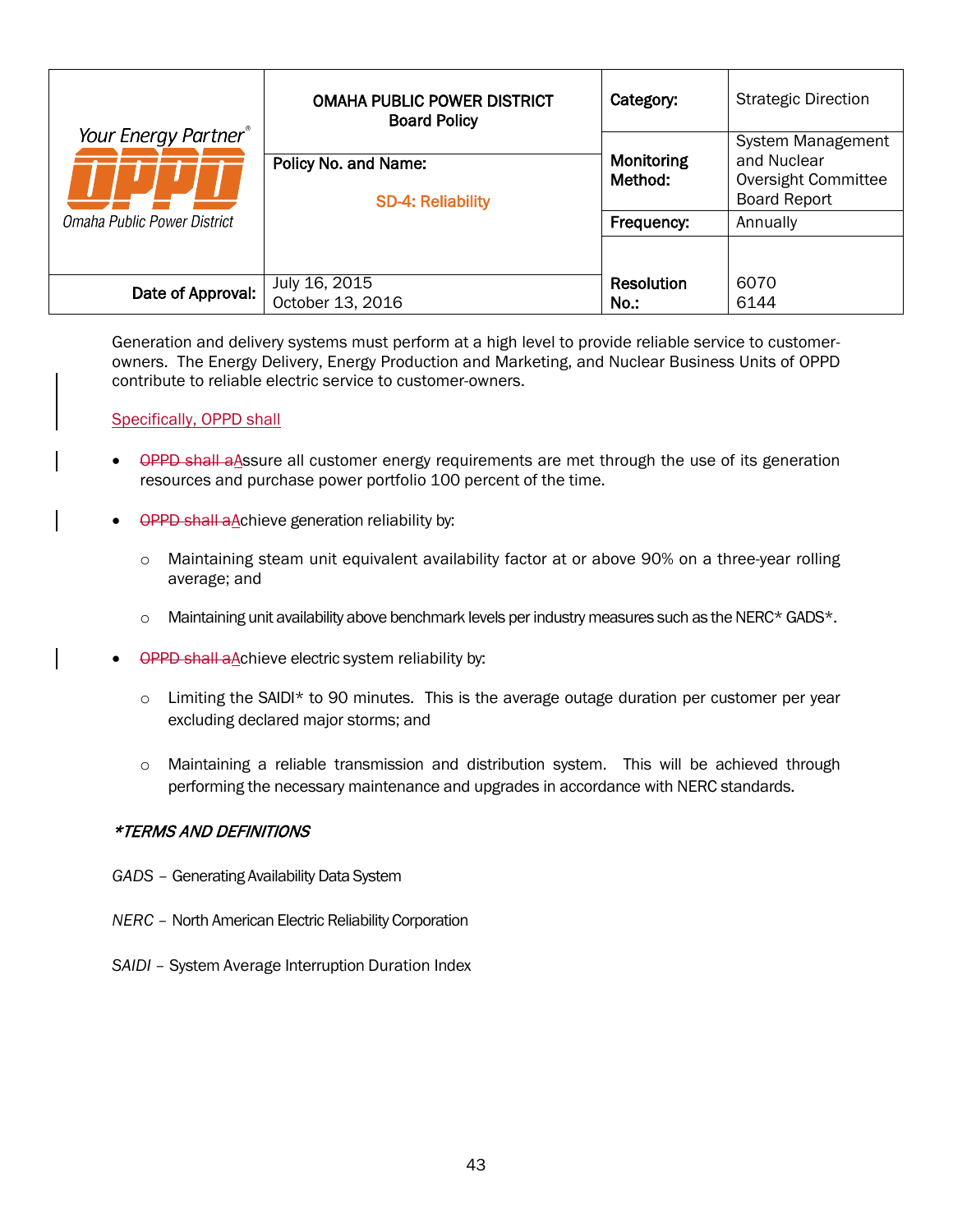| Your Energy Partner®        | <b>OMAHA PUBLIC POWER DISTRICT</b><br><b>Board Policy</b> | Category:             | <b>Strategic Direction</b>                                    |
|-----------------------------|-----------------------------------------------------------|-----------------------|---------------------------------------------------------------|
|                             | Policy No. and Name:                                      | Monitoring<br>Method: | <b>Public Information</b><br><b>Committee Board</b><br>Report |
| Omaha Public Power District | <b>SD-5: Customer Satisfaction</b>                        | Frequency:            | Annually                                                      |
| Date of Approval:           | July 16, 2015<br>November 16, 2017                        | Resolution<br>No.:    | 6070<br>6211                                                  |

<span id="page-49-0"></span>Achieving a high level of customer satisfaction is key to OPPD's vision. The Board will ensure that OPPD shall obtain feedback from its customer-owners through nationally syndicated studies\* which allow OPPD to evaluate and prioritize its strategic plans, investments and operational activities to ensure high satisfaction in all aspects of OPPD's interactions with our customer-owners.

OPPD establishes a goal to achieve top quartile performance in customer satisfaction for similar-sized utilities in the region across customer classes.

As part of this policy, OPPD shall:

- Interact with customer-owners in a respectful, dignified and civil manner.
- Communicate a procedure to customer-owners who believe they have not received fair treatment from OPPD.
- Provide periodic customer-owner trend updates to the Board.

*\*Defined in Glossary.*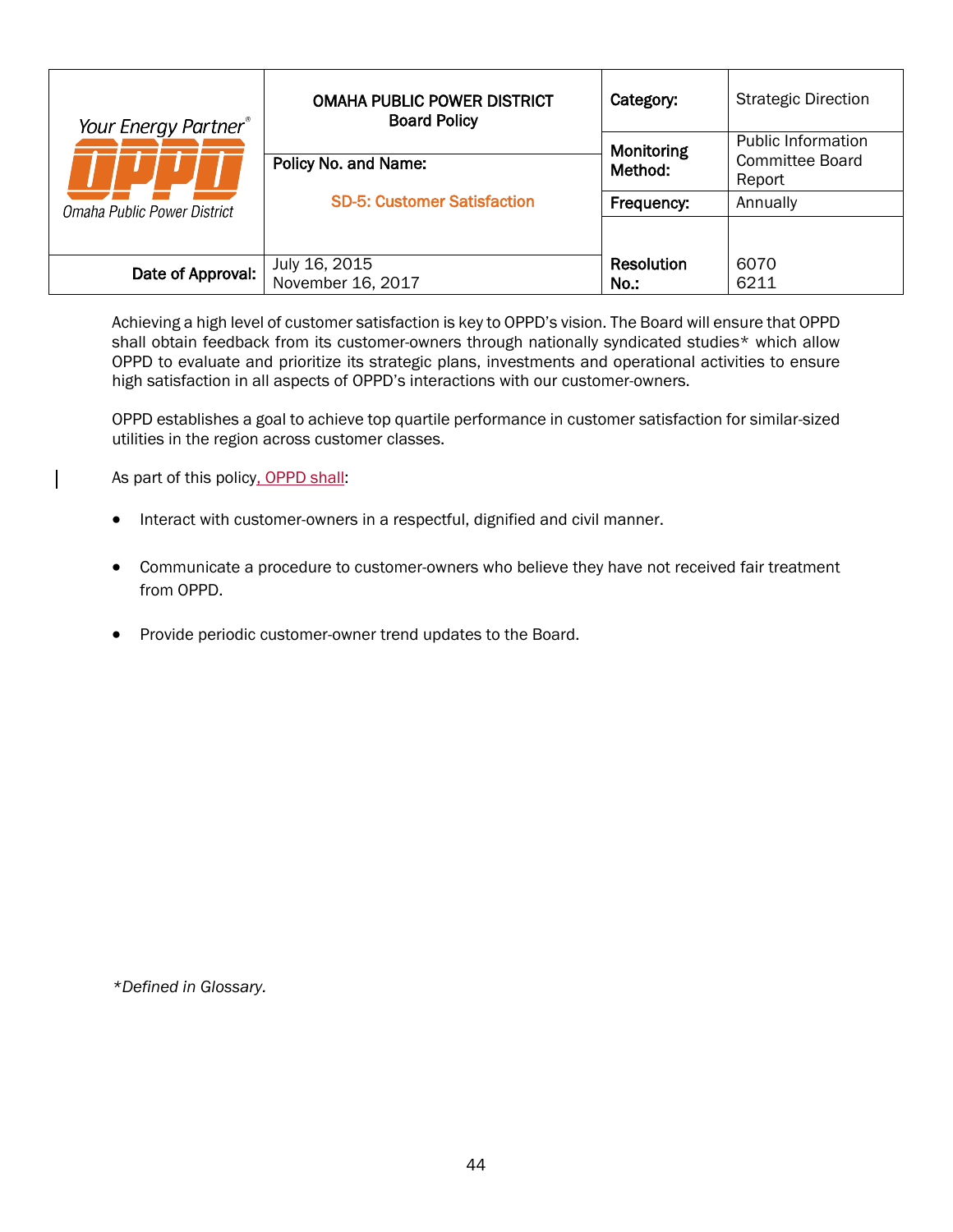|                                                     | <b>OMAHA PUBLIC POWER DISTRICT</b><br><b>Board Policy</b> | Category:                           | <b>Strategic Direction</b>                                                                 |
|-----------------------------------------------------|-----------------------------------------------------------|-------------------------------------|--------------------------------------------------------------------------------------------|
| Your Energy Partner®<br>Omaha Public Power District | Policy No. and Name:<br><b>SD-6: Safety</b>               | Monitoring<br>Method:<br>Frequency: | System Management<br>and Nuclear<br>Oversight Committee<br><b>Board Report</b><br>Annually |
|                                                     |                                                           |                                     |                                                                                            |
| Date of Approval:                                   | July 16, 2015<br>November 17, 2016<br>January 11, 2018    | Resolution<br>No.:                  | 6070<br>6147<br>6224                                                                       |

<span id="page-50-0"></span>Through continuous improvement and monitoring, OPPD shall be recognized as a leader in employee safety and ensure the safety of the public in relation to OPPD operations. The Board establishes a long-term goal to continue to improve safety results that:

- Reduce OPPD's Days Away, Restricted or Transferred (DART\*) rate to < .50, as measured by the industry's performance metric DART.
- Reduce OPPD's Preventable Vehicle Incident Rate (PVIR\*) rate to < 4.00, as measured by the industry's performance metric PVIR.

*\*Defined in Glossary.*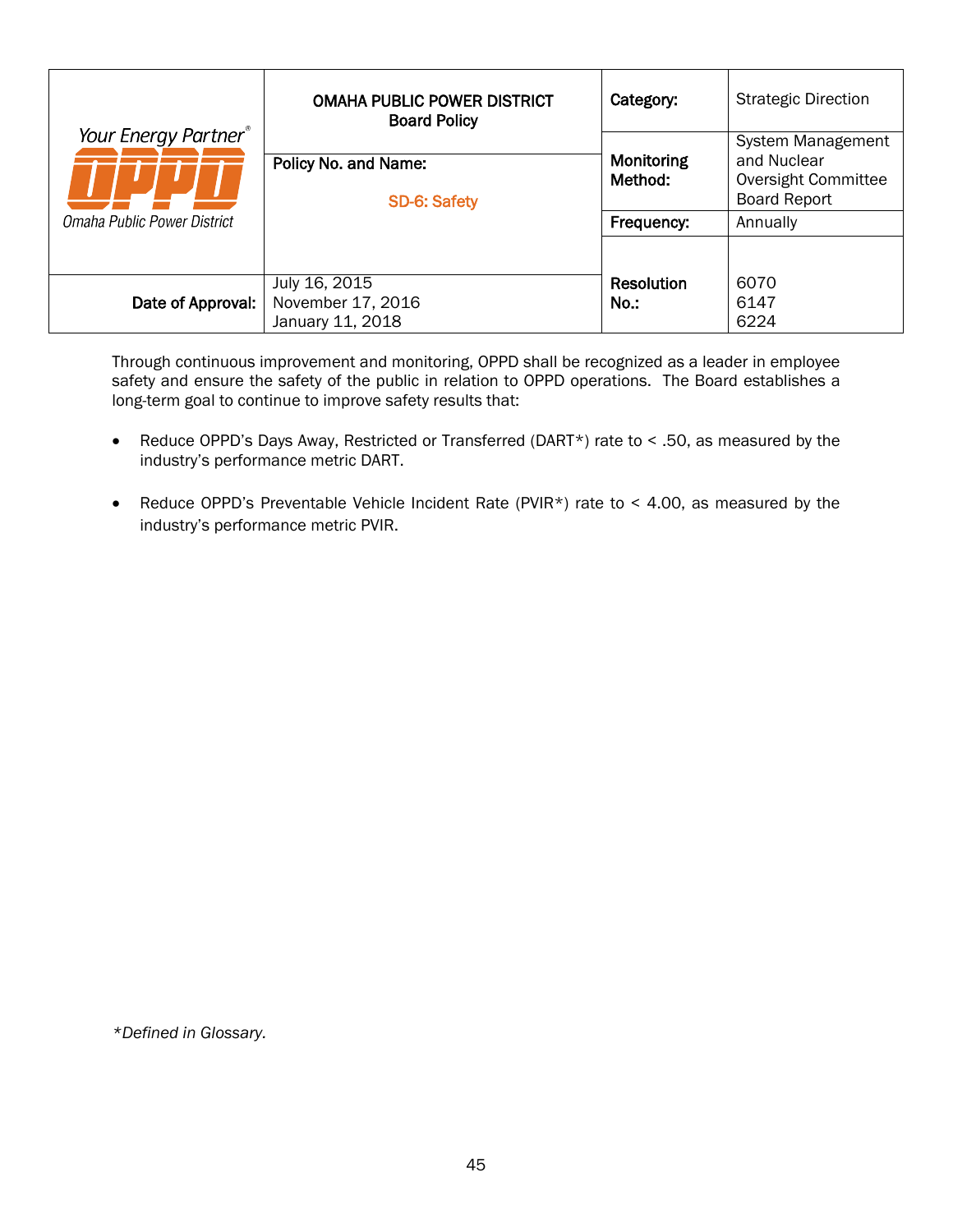| Your Energy Partner®        | <b>OMAHA PUBLIC POWER DISTRICT</b><br><b>Board Policy</b>                  | Category:                    | <b>Strategic Direction</b>                                                            |
|-----------------------------|----------------------------------------------------------------------------|------------------------------|---------------------------------------------------------------------------------------|
| Omaha Public Power District | Policy No. and Name:<br><b>SD-7: Environmental Stewardship</b>             | <b>Monitoring</b><br>Method: | <b>System Management</b><br>and Nuclear<br>Oversight Committee<br><b>Board Report</b> |
|                             |                                                                            | Frequency:                   | Annually                                                                              |
| Date of Approval:           | October 15, 2015<br>November 15, 2018<br>November 14, 2019<br>May 20, 2021 | Resolution<br>No.:           | 6082<br>6289<br>6347<br>6434                                                          |

<span id="page-51-0"></span>Managing its interactions with the environment is essential to OPPD's ability to serve customers, create value for stakeholders, and contribute to the well-being of the communities it serves and its employees. The OPPD Board of Directors recognizes the scientific consensus that climate change is occurring and that greenhouse gas emissions, including carbon dioxide, from human activity contribute to climate change impacts.

Therefore, OPPD shall:

- Operate in an environmentally responsible manner and strive for the continuous improvement of its environmental performance.
- Conduct all of its operations (including operations such as building services and transportation) in a manner that strives for the goal of net zero carbon production by 2050.
- Conduct its business in a manner that meets all environmental regulatory standards, and go beyond compliance where practical.
- Be transparent by measuring and reporting its environmental performance on OPPD's website.
- Engage customers and stakeholders to promote energy conservation and efficiency and minimize environmental impact.
- Advocate and educate local, state and federal governments to protect and advance OPPD's environmental interest.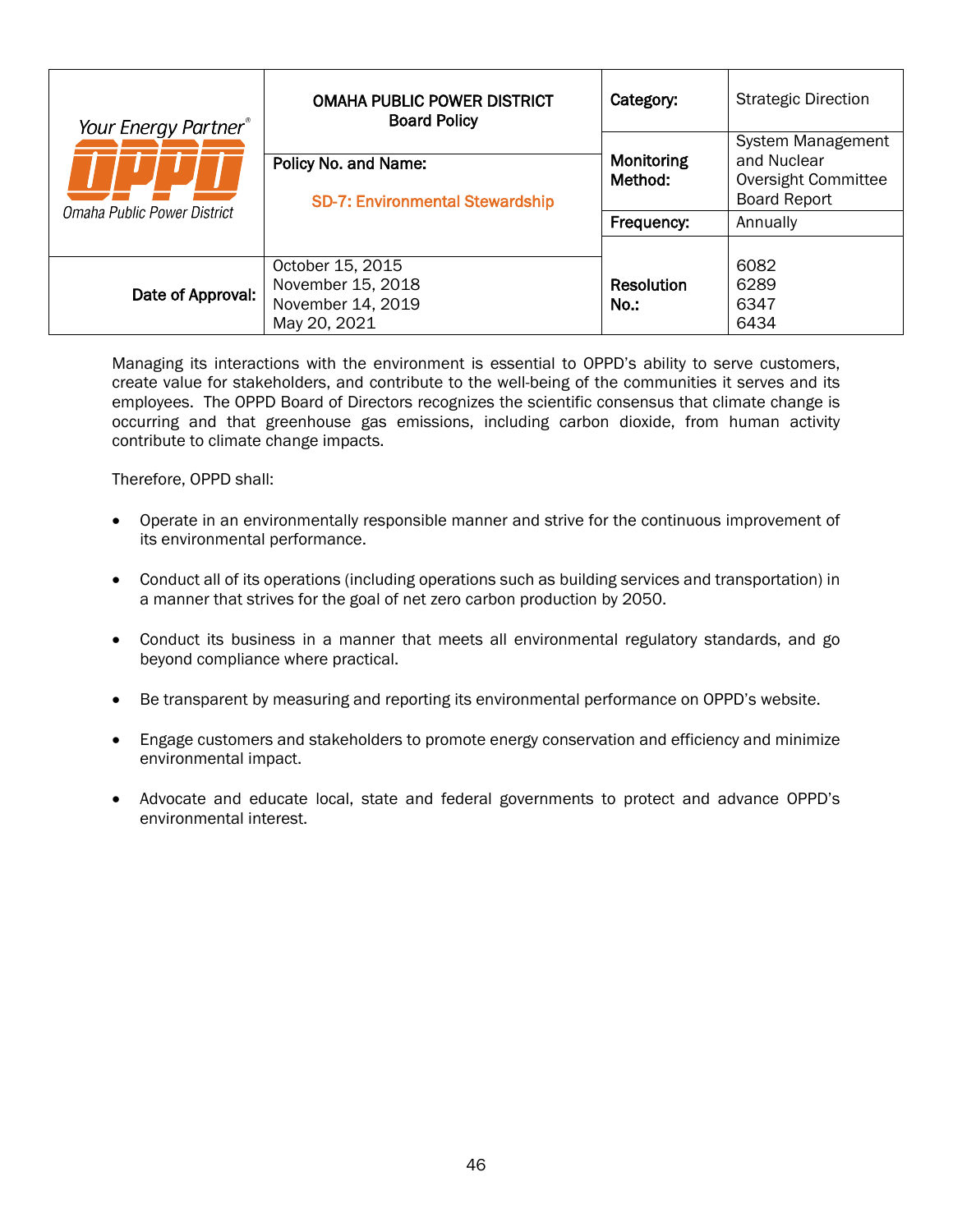| Your Energy Partner <sup>®</sup><br>Omaha Public Power District | <b>OMAHA PUBLIC POWER DISTRICT</b><br><b>Board Policy</b> | Category:                    | <b>Strategic Direction</b>              |
|-----------------------------------------------------------------|-----------------------------------------------------------|------------------------------|-----------------------------------------|
|                                                                 | Policy No. and Name:                                      | Monitoring<br>Method:        | Governance<br>Committee Board<br>Report |
|                                                                 | <b>SD-8: Employee Relations</b>                           | Frequency:                   | Annually                                |
|                                                                 |                                                           |                              |                                         |
| Date of Approval:                                               | July 16, 2015<br>January 12, 2017<br>November 14, 2019    | <b>Resolution</b><br>$No.$ : | 6070<br>6165<br>6348                    |

<span id="page-52-0"></span>OPPD shall develop and maintain a diverse and inclusive workplace reflective of OPPD's core values that engages and inspires employees to commit to the vision and mission of OPPD.

OPPD establishes a goal to achieve top-quartile performance in employee engagement for similar sized companies.

OPPD shall:

- Engage its workforce in personal and professional development.
- Maintain and communicate written policies that define procedures and expectations for staff and provide for effective handling of grievances.
- Bargain in good faith with the official agents of represented employees and comply with Collective Bargaining Agreements.
- Conduct an annual engagement survey and provide a report of results to the Board.
- Provide an annual report to the Board on OPPD's Affirmative Action Plan.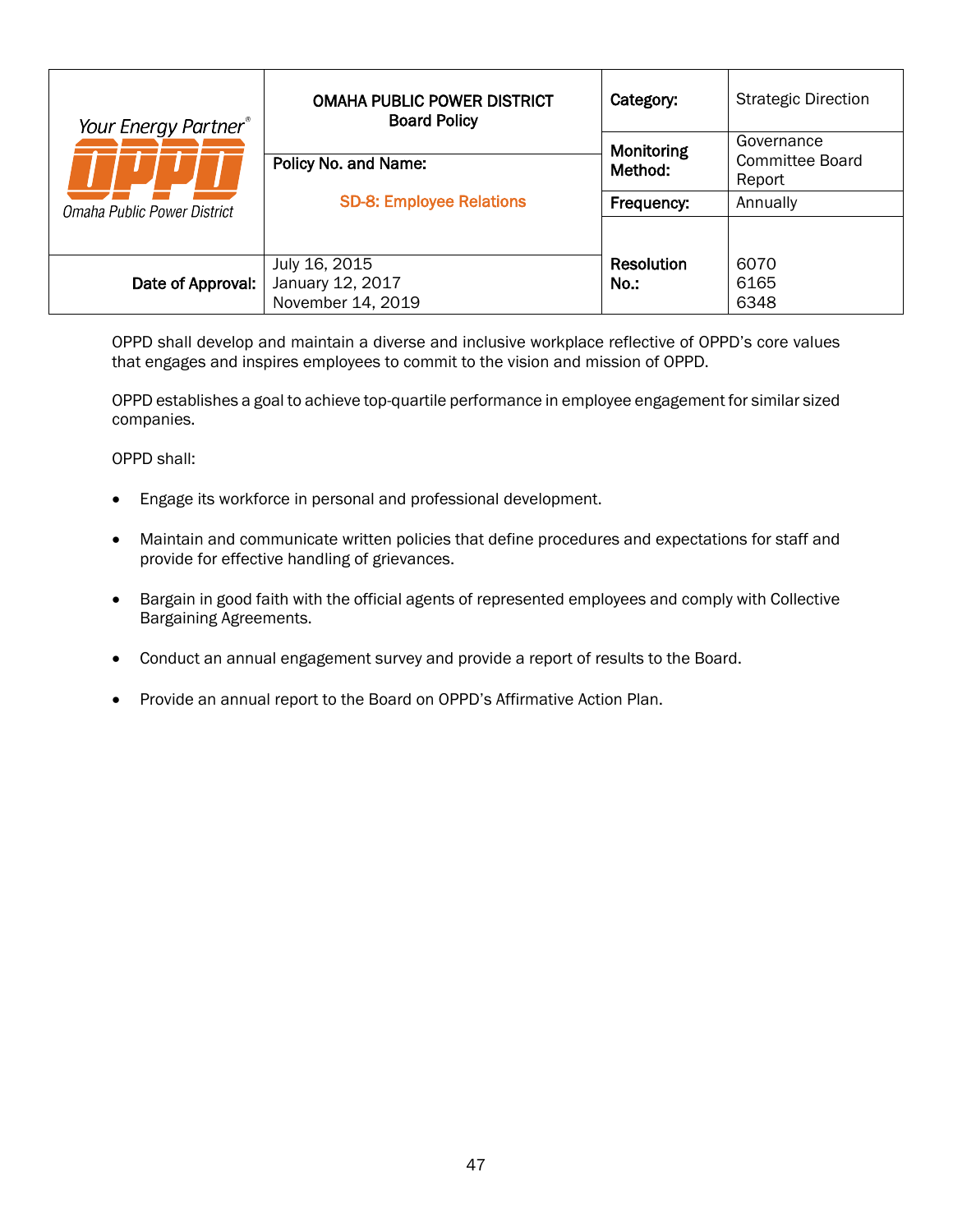| Your Energy Partner <sup>®</sup> | <b>OMAHA PUBLIC POWER DISTRICT</b><br><b>Board Policy</b> | Category:                 | <b>Strategic Direction</b>                              |
|----------------------------------|-----------------------------------------------------------|---------------------------|---------------------------------------------------------|
|                                  | Policy No. and Name:                                      | Monitoring<br>Method:     | System Management<br>and Nuclear<br>Oversight Committee |
| Omaha Public Power District      | <b>SD-9: Resource Planning</b>                            | Frequency:                | Annually                                                |
|                                  |                                                           |                           |                                                         |
| Date of Approval:                | October 15, 2015                                          | <b>Resolution</b><br>No.: | 6082                                                    |

<span id="page-53-0"></span>The Board of Directors recognizes that the District will have to adapt to the rapidly changing electric utility business environment. The OPPD resource planning process will provide the resources and analytical capability to adequately assess OPPD's Integrated Resource Portfolio (or Supply and Demand Portfolio) to ensure reliable, competitive, cost-effective and environmentally sensitive service for our customers.

To attain this goal, OPPD shall:

- Periodically assess, for strategic and integrated resource plans, OPPD's mix of generation assets, demand-side management programs, purchased power agreements and renewable energy resources.
- Utilize multiple scenarios to properly evaluate the range of risks posed by varying future assumptions such as, but not limited to fuel costs, economic growth, regulations and emerging technologies.
- Ensure all integrated resource strategic plans support and align with OPPD's Strategie Directivesstrategic direction policies.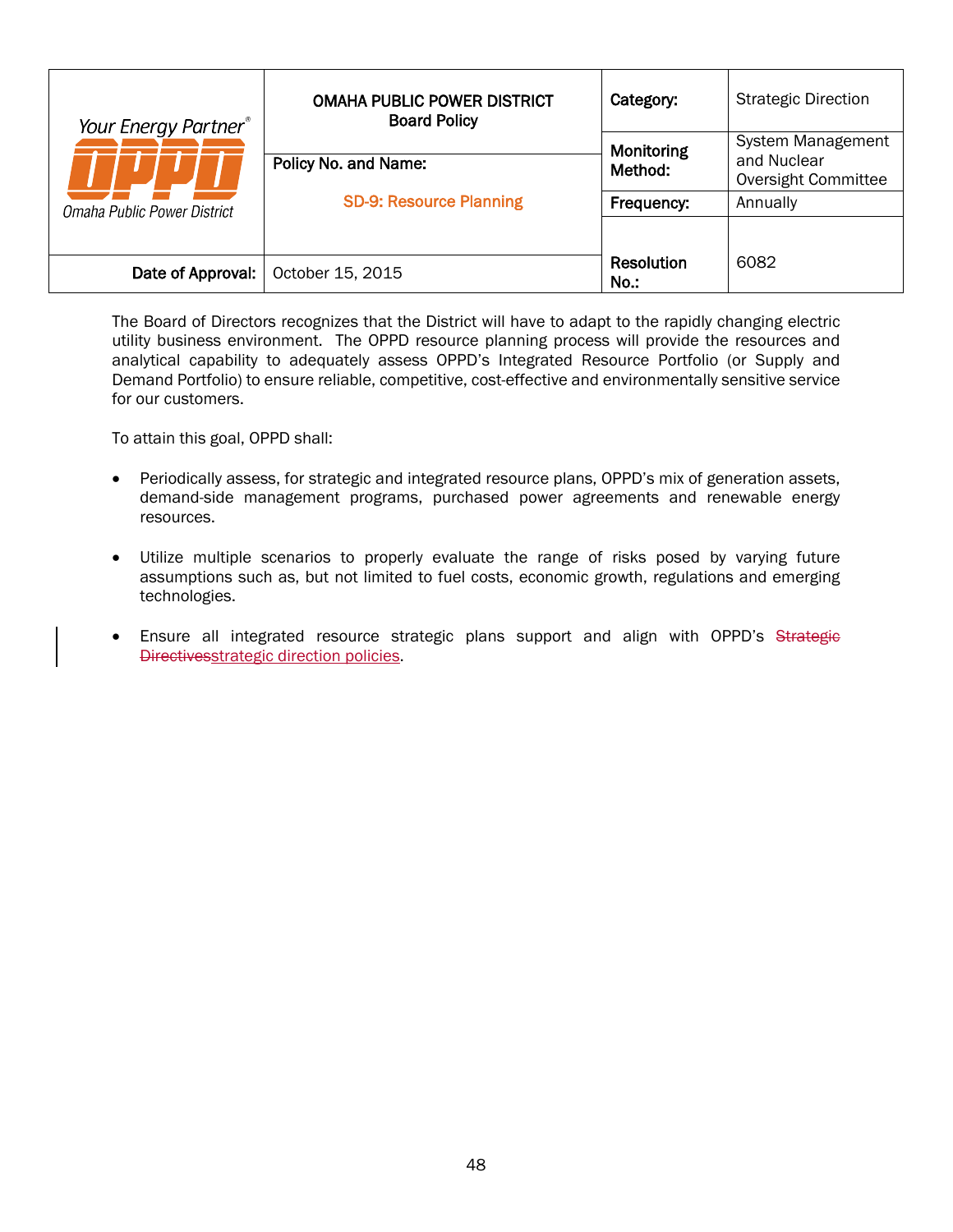| Your Energy Partner <sup>®</sup> | <b>OMAHA PUBLIC POWER DISTRICT</b><br><b>Board Policy</b> | Category:             | <b>Strategic Direction</b>              |
|----------------------------------|-----------------------------------------------------------|-----------------------|-----------------------------------------|
|                                  | Policy No. and Name:                                      | Monitoring<br>Method: | Governance<br>Committee Board<br>Report |
| Omaha Public Power District      | SD-10: Ethics                                             | Frequency:            | Annually                                |
| Date of Approval:                | October 15, 2015                                          | <b>Resolution</b>     | 6082                                    |
|                                  | October 13, 2016                                          | No.:                  | 6145                                    |

<span id="page-54-0"></span>It is essential that OPPD maintain the public trust and confidence in the integrity and ethical conduct of its Board of Directors and the OPPD employees. Therefore, to ensure the public interest is paramount in all official conduct, the Board shall adopt and update, as necessary, a Code of Ethics and Business Conduct (the "Code"). OPPD shall also maintain and enforce a code of conduct applicable to all employees.

Among other things the Code shall:

- Require high ethical standards in all aspects of official conduct;
- Establish clear guidelines for ethical standards and conduct by setting forth those acts that may be incompatible with the best interests of OPPD and the public;
- Require disclosure and reporting of potential conflicts of interests; and
- Provide a process for: (i) reporting suspected violations of the Code and policies; (ii) investigating suspected violations of the Code and policies; and (iii) providing an annual report to the Board.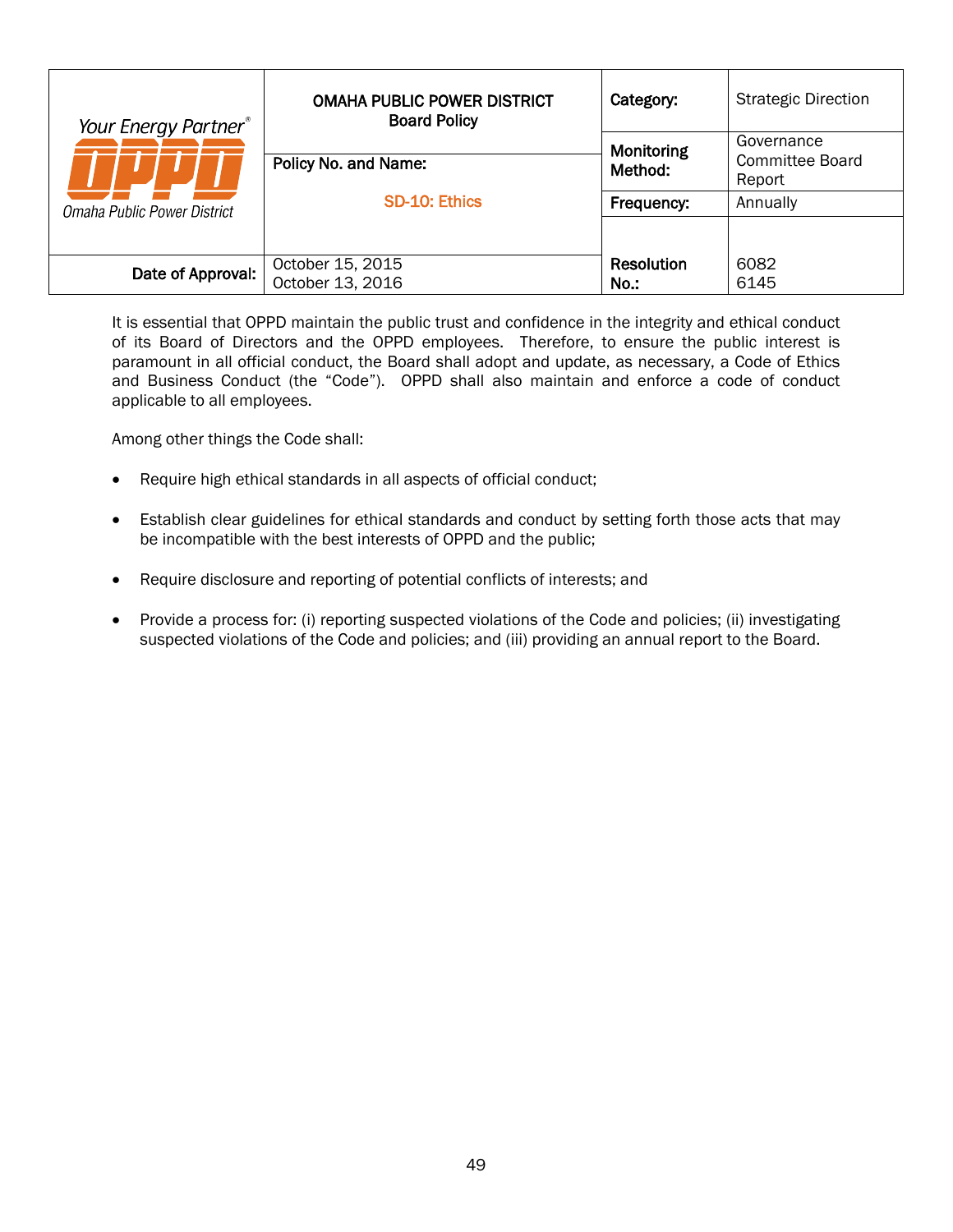| Your Energy Partner <sup>®</sup> | <b>OMAHA PUBLIC POWER DISTRICT</b><br><b>Board Policy</b> | Category:             | <b>Strategic Direction</b>                                    |
|----------------------------------|-----------------------------------------------------------|-----------------------|---------------------------------------------------------------|
|                                  | Policy No. and Name:                                      | Monitoring<br>Method: | <b>Public Information</b><br><b>Committee Board</b><br>Report |
| Omaha Public Power District      | <b>SD-11: Economic Development</b>                        | Frequency:            | Annually                                                      |
|                                  |                                                           |                       |                                                               |
| Date of Approval:                | July 16, 2015                                             | Resolution<br>No.:    | 6070                                                          |

<span id="page-55-0"></span>Promoting economic growth and vitality through the production of affordable, reliable, and environmentally sensitive energy is key to the success of OPPD. Therefore, OPPD shall exercise strategic leadership and actively participate in regional economic development.

Specifically, OPPD shall:

- Create and retain revenue for the District through the attraction of new business, the retention and expansion of existing business, and by fostering economic growth in our communities.
- Align and maintain leadership with regards to economic development activities with local, regional, and statewide initiatives.
- Promote innovation while maintaining rate affordability, aligned with SD-2, by offering economic programs or rates.
- Assist with site development by carrying out site due diligence and marketing efforts for large businesses and industrial customer-owners.
- Give periodic updates to the Board on economic development projects.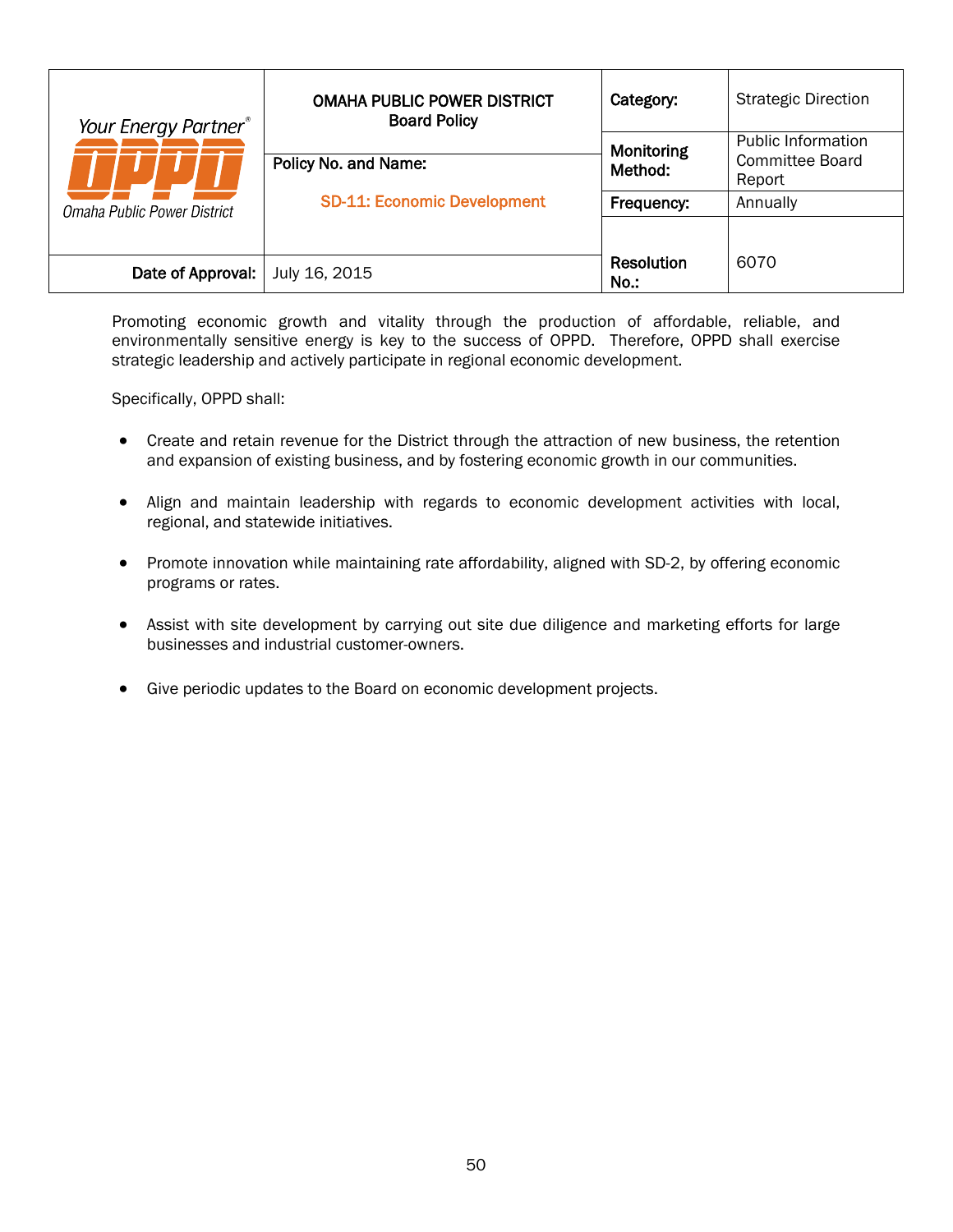| Your Energy Partner®<br>Omaha Public Power District | <b>OMAHA PUBLIC POWER DISTRICT</b><br><b>Board Policy</b> | Category:             | <b>Strategic Direction</b>              |
|-----------------------------------------------------|-----------------------------------------------------------|-----------------------|-----------------------------------------|
|                                                     | Policy No. and Name:                                      | Monitoring<br>Method: | Governance<br>Committee Board<br>Report |
|                                                     | SD-12: Information Management and<br><b>Security</b>      | Frequency:            | Annually                                |
| Date of Approval:                                   | October 15, 2015<br>March 10, 2016<br>October 13, 2016    | Resolution<br>$No.$ : | 6082<br>6114<br>6146                    |

<span id="page-56-0"></span>Robust information management and security practices are critical to effective risk management and to ensure regulatory compliance, business resiliency and customer-owner satisfaction.

OPPD shall safeguard and protect data, information and assets from inappropriate use, improper disclosure and unauthorized release.

OPPD shall take prudent and reasonable measures to ensure:

- *Information Security:* OPPD will implement processes and methodologies to protect print, electronic, or any other form of information or data from unauthorized access, misuse, disclosure, destruction, or modification.
- *Customer Privacy:* Except as provided by law or for a business purpose, OPPD will not disseminate customer-owner information to a third party for non-OPPD business purposes without customerowner consent.
- *Records Management:* The efficient and systematic control of OPPD records inclusive of, identification, classification, storage, security, retrieval, tracking and destruction or permanent preservation of records.
- *Compliance:* Comply with contractual and legal requirements through the use of technical controls, system audits and legal review.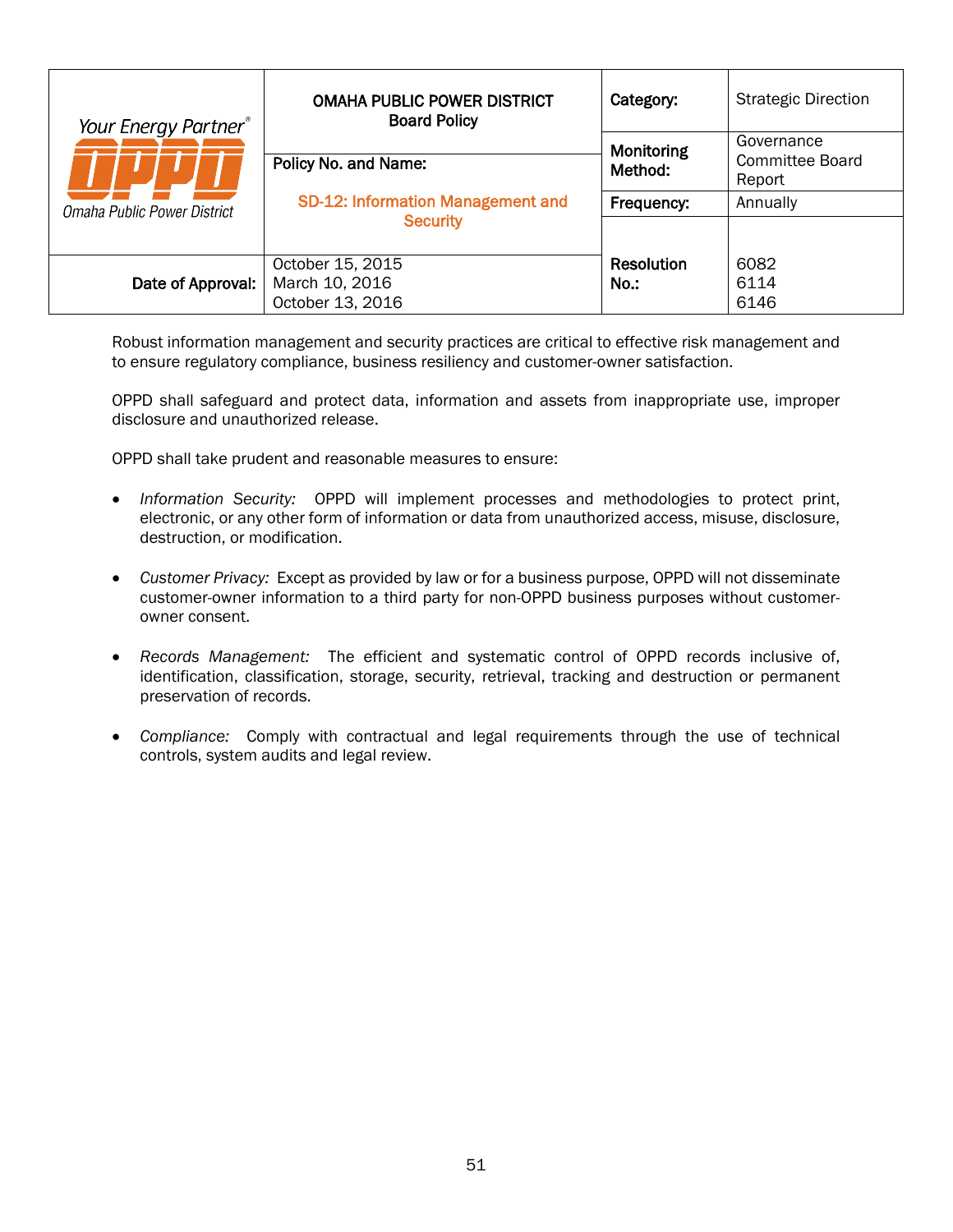| Your Energy Partner®        | <b>OMAHA PUBLIC POWER DISTRICT</b><br><b>Board Policy</b> | Category:         | <b>Strategic Direction</b>                          |
|-----------------------------|-----------------------------------------------------------|-------------------|-----------------------------------------------------|
|                             |                                                           | Monitoring        | <b>Public Information</b><br><b>Committee Board</b> |
|                             | Policy No. and Name:                                      | Method:           | Report                                              |
| Omaha Public Power District | SD-13: Stakeholder Outreach and                           | Frequency:        | Annually                                            |
|                             | <b>Engagement</b>                                         |                   |                                                     |
|                             | July 16, 2015                                             | <b>Resolution</b> | 6070                                                |
| Date of Approval:           | February 15, 2018                                         | $No.$ :           | 6231                                                |

<span id="page-57-0"></span>As a publicly owned utility, OPPD is committed to engaging its customers, the community and other stakeholders\*.

OPPD shall:

- Share context with customer-owners for key decisions.
- Use an integrated, clear and transparent engagement process that:
	- o Provides meaningful ways for customer-owners to participate and provide feedback.
	- o Is representative of the interested and impacted customer-owner segments that OPPD serves.
- Continuously evaluate and improve its outreach and engagement processes.

*\*Defined in Glossary.*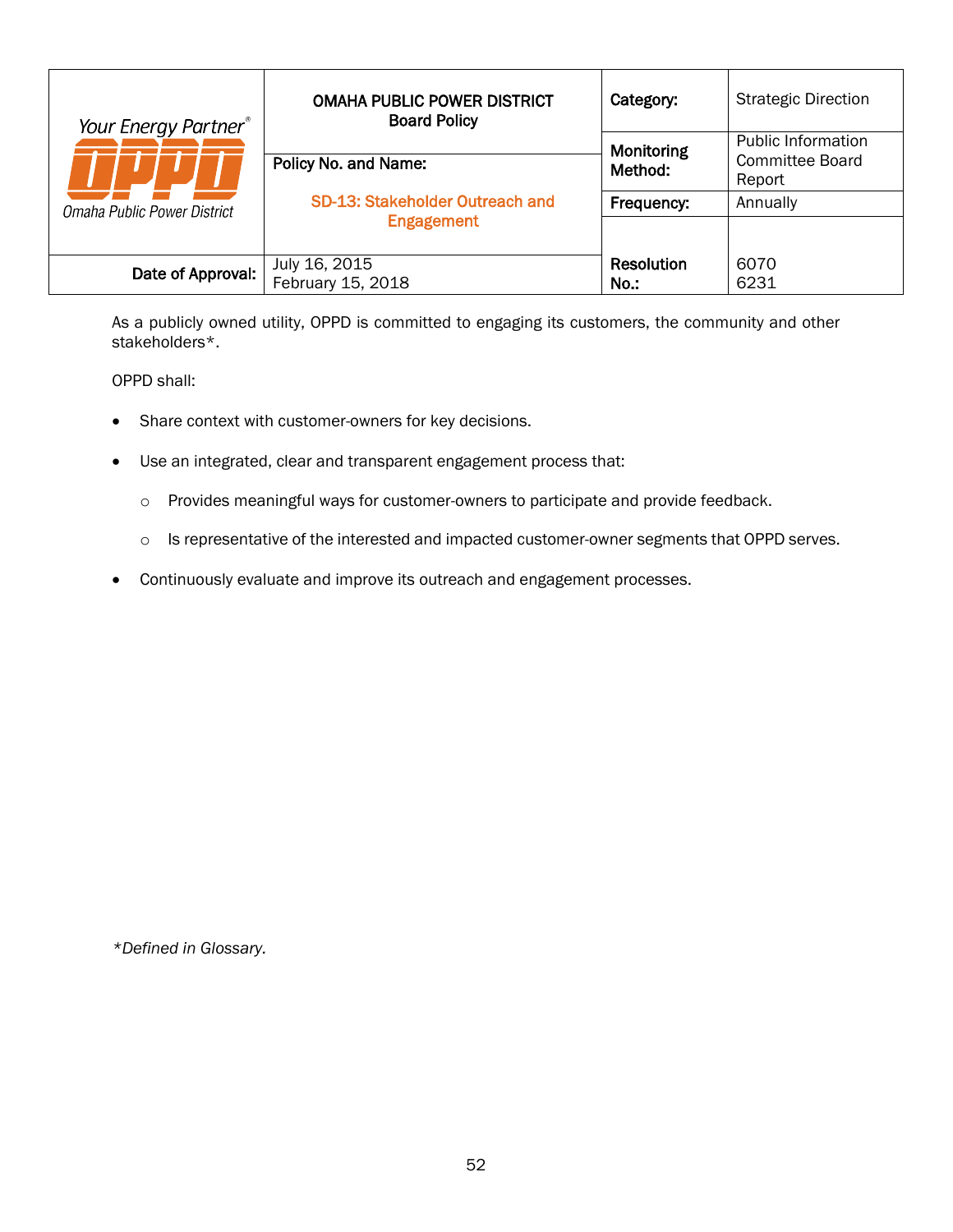| Your Energy Partner®<br>Omaha Public Power District | <b>OMAHA PUBLIC POWER DISTRICT</b><br><b>Board Policy</b> | Category:             | <b>Strategic Direction</b>                      |
|-----------------------------------------------------|-----------------------------------------------------------|-----------------------|-------------------------------------------------|
|                                                     | Policy No. and Name:                                      | Monitoring<br>Method: | <b>Finance Committee</b><br><b>Board Report</b> |
|                                                     | <b>SD-14: Retirement Plan Funding</b>                     | Frequency:            | Annually                                        |
|                                                     |                                                           | Resolution            |                                                 |
| Date of Approval:                                   | October 15, 2015                                          | $No.$ :               | 6082                                            |

<span id="page-58-0"></span>The Retirement Plan Funding Policy is intended to provide guidance for funding and budgeting for pension obligations, demonstrate prudent financial management practices, re-assure bond rating agencies, and provide transparency to stakeholders on how the Retirement Plan ("Plan") is funded. OPPD intends to provide for systematic funding of future benefit payments for Plan participants and their beneficiaries.

Therefore:

- A nationally recognized actuarial firm should be utilized to perform the analysis to determine the annual required contribution to the Plan.
- The discount rate to be used to determine the Plan's current funded status and required contribution will be established with the assistance of an investment consultant.
- OPPD intends to achieve long-term full funding of the cost of benefits provided by the Plan by funding the actuarially determined annual required contribution each year.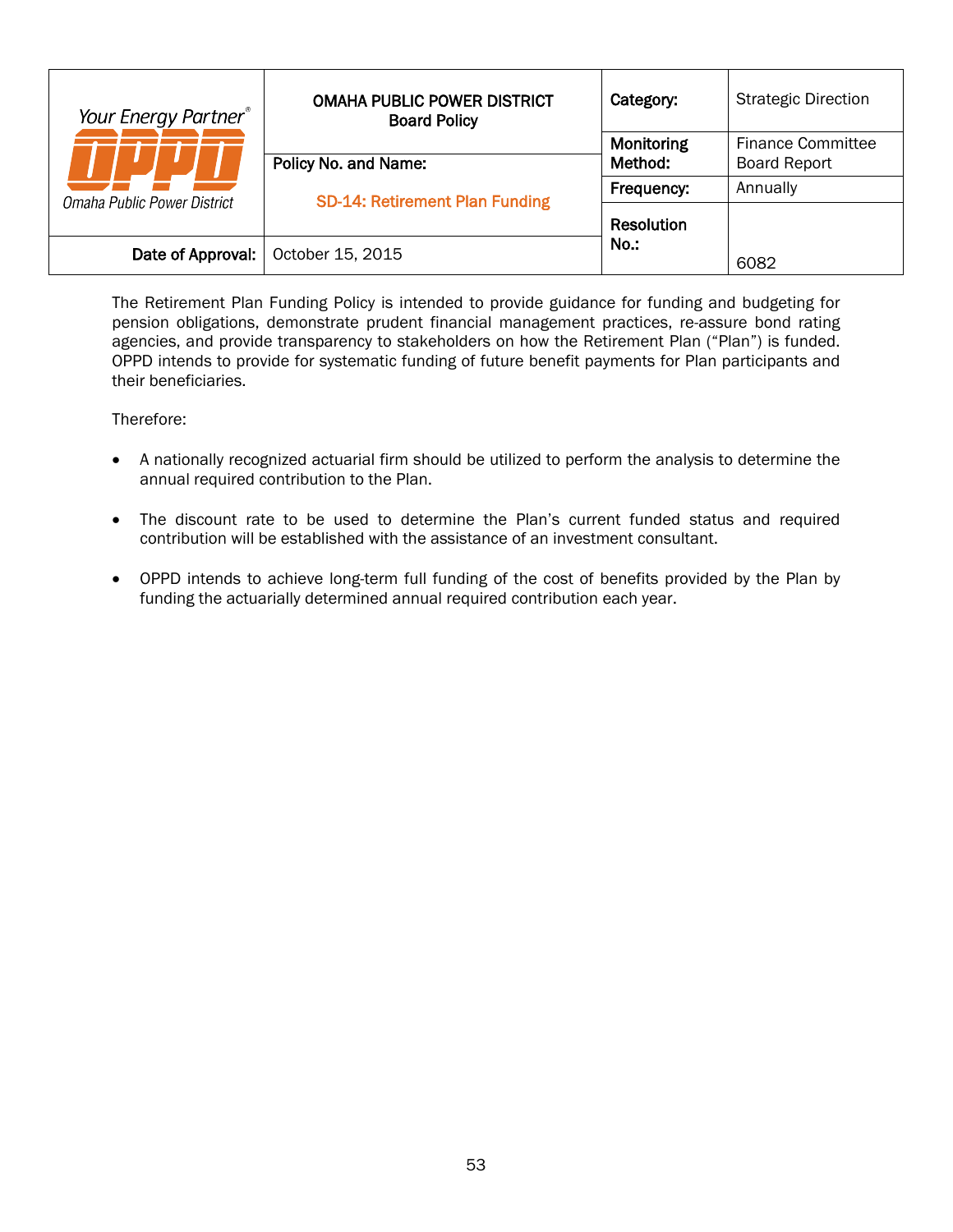| Your Energy Partner <sup>®</sup> | <b>OMAHA PUBLIC POWER DISTRICT</b><br><b>Board Policy</b> | Category:                                     | <b>Strategic Direction</b> |
|----------------------------------|-----------------------------------------------------------|-----------------------------------------------|----------------------------|
|                                  | Policy No. and Name:                                      | Governance<br>Monitoring<br>Method:<br>Report | Committee Board            |
| Omaha Public Power District      | <b>SD-15: Enterprise Risk Management</b>                  | Frequency:                                    | Annually                   |
|                                  |                                                           |                                               |                            |
|                                  | July 16, 2015                                             | <b>Resolution</b>                             | 6070                       |
| Date of Approval:                | June 15, 2017<br>April 15, 2018                           | $No.$ :                                       | 6186<br>6241               |

<span id="page-59-0"></span>OPPD shall maintain an enterprise risk management (ERM) program to perform an independent oversight function of the District's risk management activities to ensure significant risks are identified, assessed, managed, and reported through organizational policies, procedures, and processes to maintain risk exposures within agreed upon risk tolerance levels.

The Board of Directors shall:

- Ensure the District is maintaining an ERM program that fulfills this policy.
- Review the District's most significant risks on a quarterly basis to validate assumptions and assess the impacts of changes since initial risk review.
- When necessary, request additional explanation of the risk from the corresponding Senior Managermember of OPPD's executive leadership team responsible for the risk or request additional expertise to supplement the review.
- Review additional ERM information, related risk activities, and strategies on an as–needed basis.